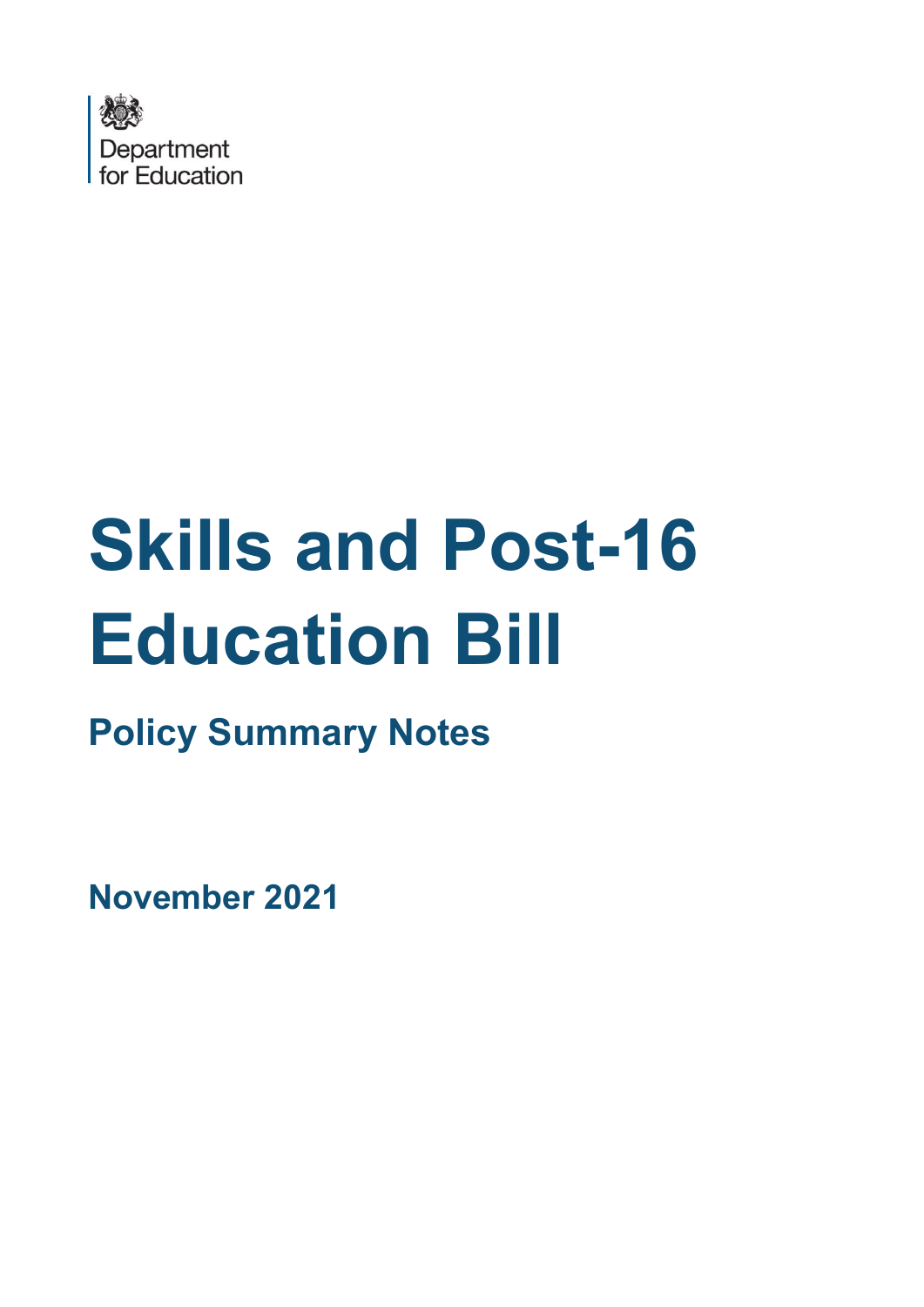# **Contents**

| Skills and Post-16 Education Bill: Overview                                                                   | 3  |
|---------------------------------------------------------------------------------------------------------------|----|
| Skills and Post-16 Education Bill: Statutory underpinning for local skills improvement<br>plans               | 6  |
| Skills and Post-16 Education Bill: Duty on colleges and designated institutions in relation<br>to local needs | 11 |
| Skills and Post-16 Education Bill: Approval and regulation of technical education<br>qualifications           | 14 |
| Skills and Post-16 Education Bill: Careers information                                                        | 26 |
| Skills Bill: Lifelong Loan Entitlement                                                                        | 30 |
| Skills and Post-16 Education Bill: FE teacher training system reform                                          | 34 |
| Skills and Post-16 Education Bill: Office for Students (OfS) quality assessment measure                       | 38 |
| Skills and Post-16 Education Bill: List of post-16 education or training providers                            | 43 |
| Skills and Post-16 Education Bill: Statutory FE Intervention Powers                                           | 49 |
| Skills and Post-16 Education Bill: Improvements to the FE insolvency regime                                   | 52 |
| Skills and Post-16 Education Bill: Essay mills                                                                | 56 |
| Skills and Post-16 Education Bill: Designation of 16-19 academies as having a religious<br>character          | 60 |
| Links between Universal Credit and education or training                                                      | 63 |
| Apprenticeship policy                                                                                         | 67 |
| Support for those with special educational needs and disabilities in the further education<br>system          | 71 |
| Mental health in higher education                                                                             | 78 |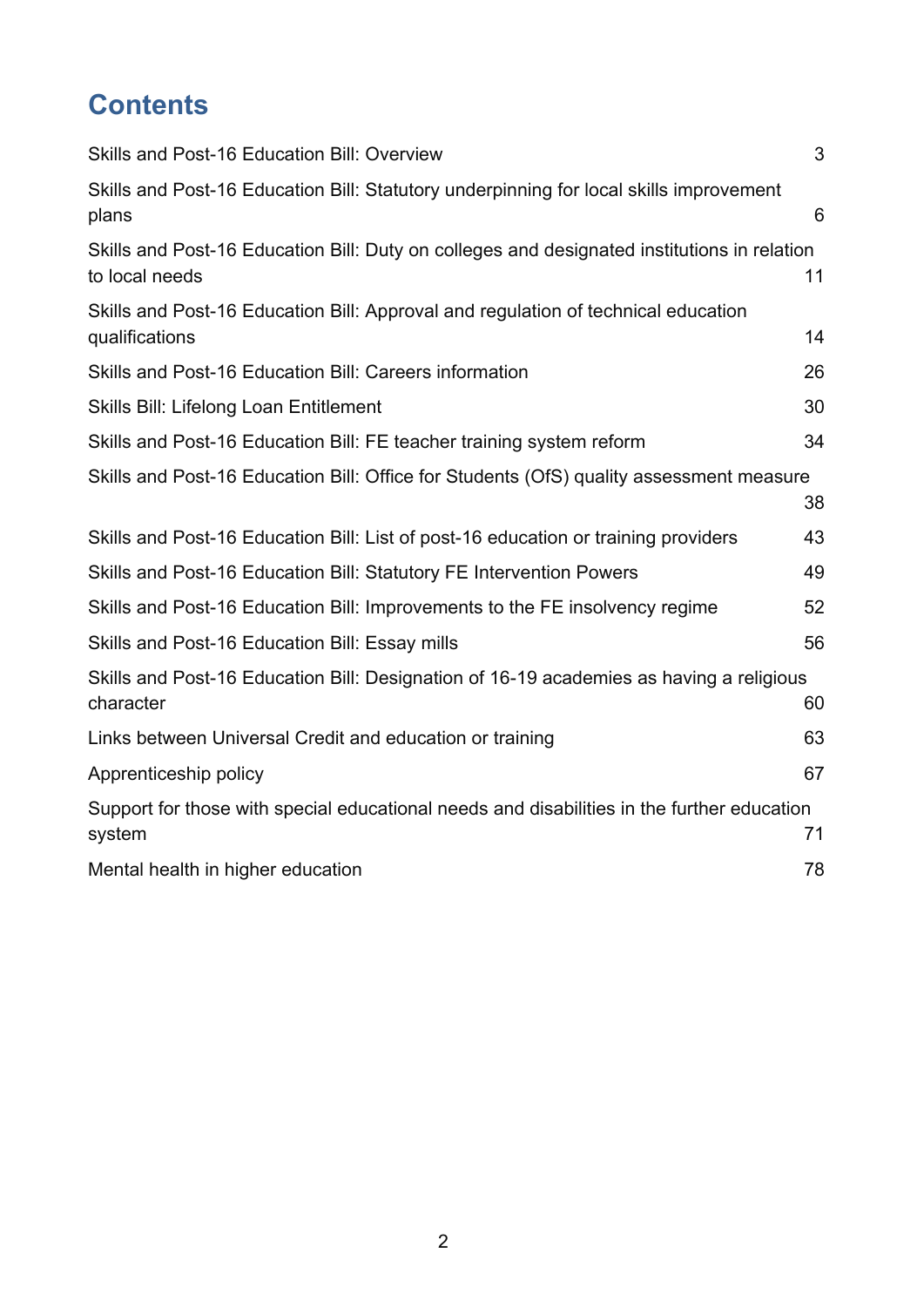# <span id="page-2-0"></span>**Summary**

The following policy summary notes provide information on the Skills and Post-16 Education Bill as it continues its passage through Parliament.

The government published the first set of policy notes on the Bill in May 2021, with a supplementary set in October 2021. This is an updated document that combines those notes and provides updated information where relevant.

These notes provide information on measures in the Bill or cover issues raised in Parliament during the course of the Bill's passage.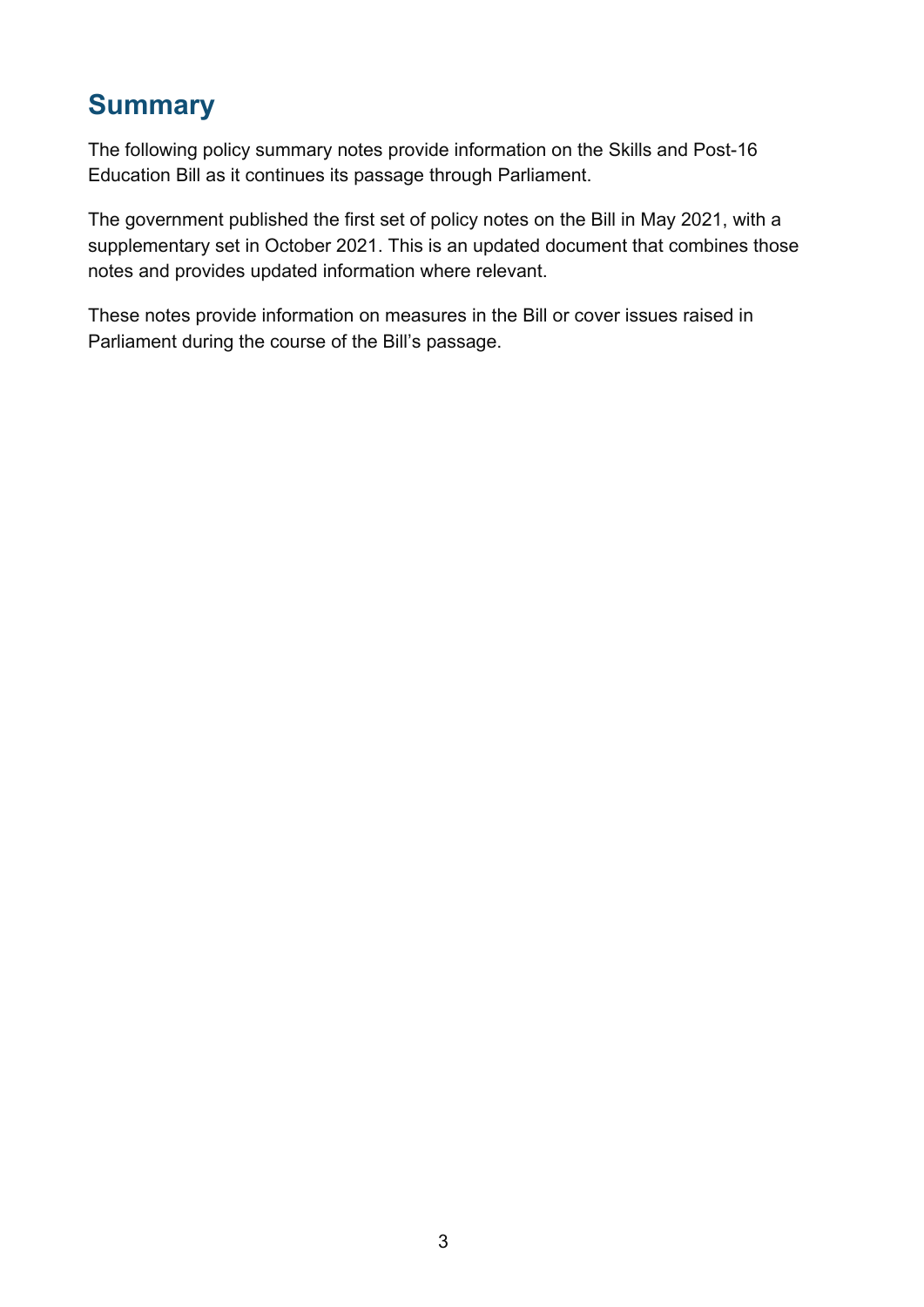# **Skills and Post-16 Education Bill: Overview**

#### **What is the purpose of the Bill?**

- To legislate for landmark reforms that will transform post-16 education and training, boost skills and get more people into work as set out in the government's Skills for Jobs white paper, helping the nation to build back better.
- To deliver on the ambition to bring close together the further and higher education systems.
- To support the Prime Minister's Lifetime Skills Guarantee, as part of the blueprint for a post-16 education system that will ensure everyone, no matter where they live or their background, can gain the skills they need to progress in work at any stage of their lives.
- To increase productivity, support growth industries and give individuals opportunities to progress in their careers.
- To put beyond doubt the Office for Students' ability to regulate in relation to minimum requirements for quality.

#### **What are the main benefits of the Bill?**

- Offering adults across the country the opportunity to retrain throughout their lives through the Lifetime Skills Guarantee, helping them to gain in-demand skills and open up further job opportunities.
- Realigning the system around the needs of employers so that people are trained for the skills gaps that exist now and in the future, in sectors the economy needs, including construction, digital, clean energy and manufacturing.
- Improving the quality of training available by making sure that providers are better run, qualifications are better regulated, and that providers' performance can be effectively assessed.

#### **What are the main elements of the Bill?**

- To put employers at the heart of the post-16 skills system through local skills improvement plans, by enabling employers and providers to collaborate to develop skills plans aimed at ensuring local skills provision meets local needs.
- To introduce the powers needed for the Lifelong Loan Entitlement, which will give individuals access to the equivalent of up to four years' worth of student loans for level 4–6 qualifications that they can use flexibly across their lifetime, at colleges as well as universities.
- To strengthen the system of accountability by extending existing powers for the Secretary of State to intervene where colleges have failed to meet local needs, to direct structural change where required to secure improvement, and by amending the regulation of post-16 education and training providers to ensure quality.
- To put beyond doubt the ability of the Office for Students to determine minimum requirements for quality by reference to absolute performance levels for student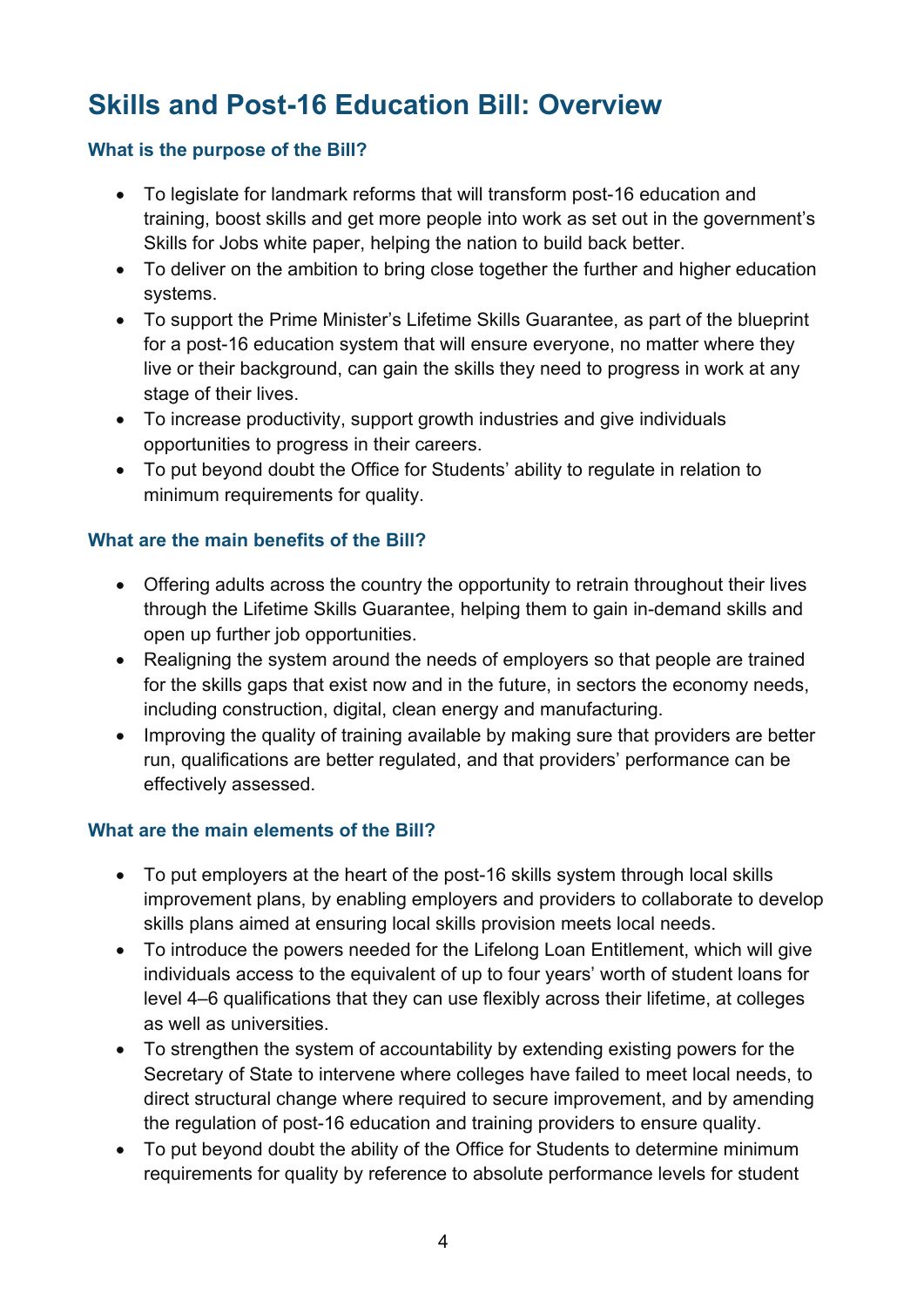outcomes, and to use these when it makes decisions on registration and compliance.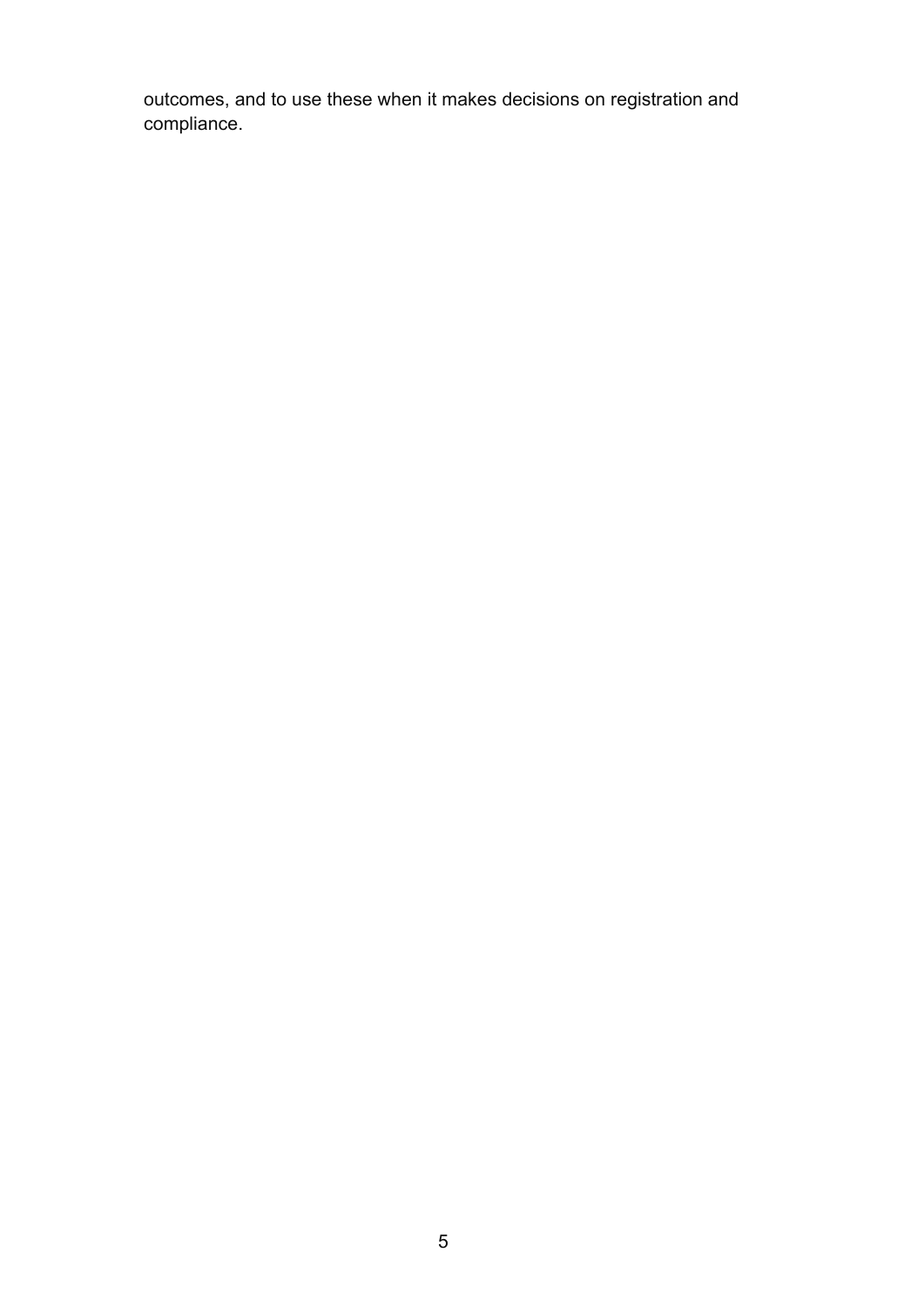<span id="page-5-0"></span>

## **Skills and Post-16 Education Bill: Statutory underpinning for local skills improvement plans**

The government is legislating to place local skills improvement plans on a statutory footing. Local skills improvement plans will be employer-led, locally-owned and set out the key changes needed in a local area to make post-16 technical education and training more responsive to employers' skills needs. They are intended to be high-level documents that set out a limited number of key priorities for change that resonate with local partners to gain traction and maximise impact. They are not about the entirety of provision in an area. They will be created by employers and providers working together, in discussion with key local stakeholders.

#### **What is the government's policy objective?**

To ensure post-16 technical education and training is better aligned to employers' skills needs. To achieve this, employer engagement is required throughout the skills system, from identifying skills needs to developing the training and qualifications to meet them. That is why the government has introduced local skills improvement plans, which will support the government's Plan for Growth. This is part of a transformational approach to tackling long-term problems to deliver growth and create high-quality jobs across the country.

#### **Why is legislation needed?**

To create and embed a clear and binding framework to give employers more influence in shaping local skills systems and hold providers to account in responding to employers' skills needs, so that post-16 technical education and training is more responsive to the skills needs of local labour markets.

#### **What is the effect of the legislation?**

The Bill measures focus on:

• Providing powers to the Secretary of State to designate employer representative bodies to lead the development of local skills improvement plans in a specified local area in accordance with statutory guidance. The Secretary of State must be satisfied that a body is capable of developing and keeping under review a local skills improvement plan in an effective and impartial manner and that it is reasonably representative of employers in the area before they are designated. In exercising the power to designate an employer representative body, the Secretary of State will be subject to the usual principles of public law including the requirement to act rationally and fairly. A body must also consent in writing to be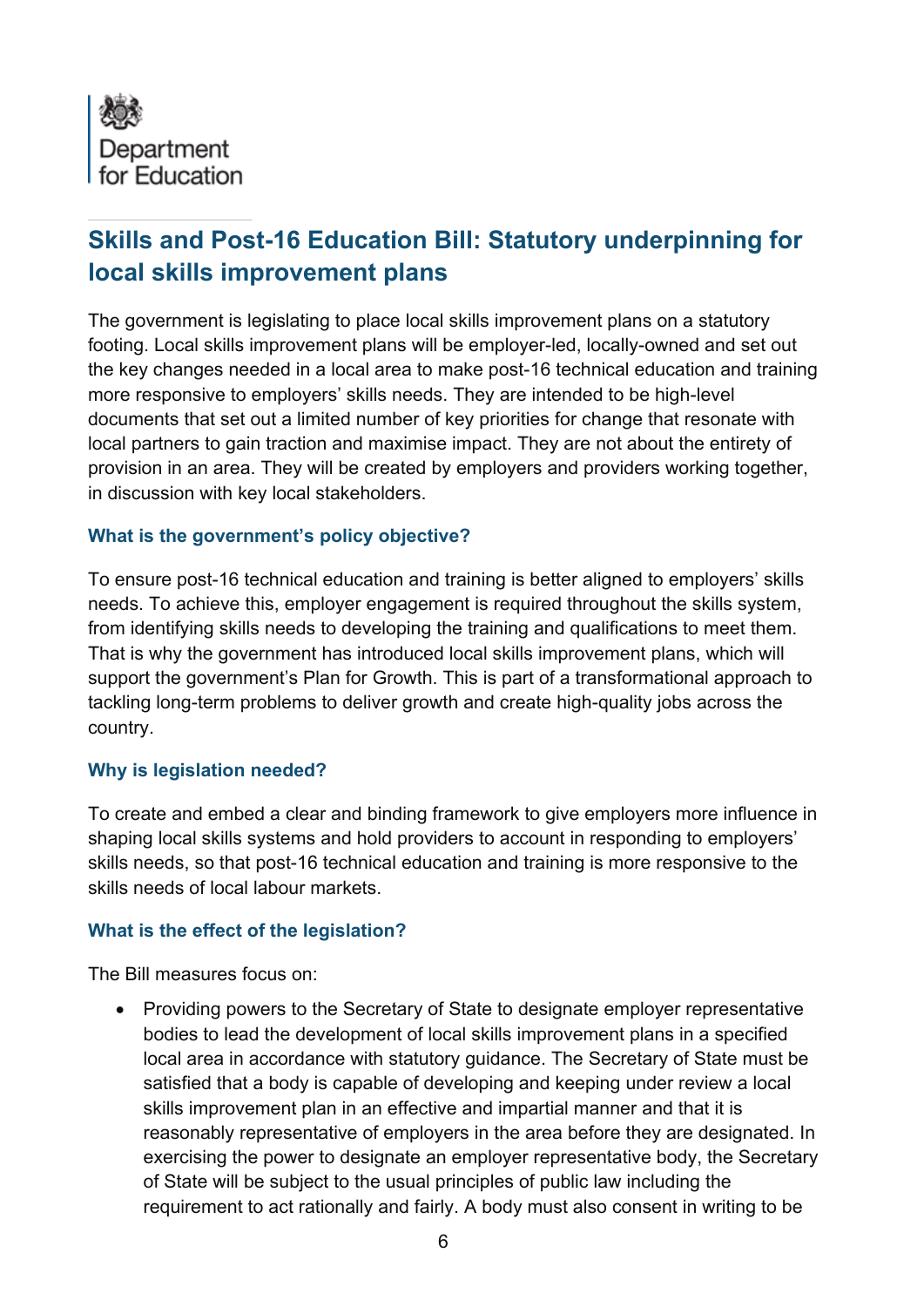designated. The specified area in which the employer representative body has been designated will be defined in the notice published by the Secretary of State upon designation. This enables the Secretary of State to have regard to local skills improvement plans when exercising their powers (i.e. funding decisions, contracting and intervention measures). For example, an approved local skills improvement plan will be one source of information the Secretary of State takes into account when considering whether there has been a failure to adequately meet local needs.

- Placing duties on providers to co-operate with employer representative bodies in developing the plans and to have regard to these plans, once developed, when considering their post-16 technical education and training offer. This will help ensure providers co-operate effectively to develop and agree plans with actionable priorities and help ensure relevant changes are implemented by providers to align their provision more closely to employer skills needs.
- The Secretary of State will have the ability, through regulations, to add certain additional providers to the group upon whom duties are placed in the future.

#### **How will this work in practice?**

The government is running eight local skills improvement plan trailblazers in 2021-22 to test how employers, providers and stakeholders can most effectively work together to reshape local skills provision. Evidence from these trailblazers will inform plans for implementation and future statutory guidance. A list of the local skills improvement plan trailblazers is available here: [Skills Accelerator: Local Skills Improvement Plan](https://www.gov.uk/government/publications/skills-accelerator-trailblazers-and-pilots/skills-accelerator-local-skills-improvement-plan-trailblazers-and-strategic-development-fund-pilots)  [trailblazers and Strategic Development Fund pilots.](https://www.gov.uk/government/publications/skills-accelerator-trailblazers-and-pilots/skills-accelerator-local-skills-improvement-plan-trailblazers-and-strategic-development-fund-pilots)

Statutory guidance will provide further details on the process for developing a local skills improvement plan and expectations as to what a good plan will look like. It is expected to cover aspects such as who designated employer representative bodies should engage with, including a broad range of employers, Mayoral Combined Authorities (MCAs) and other key local stakeholders, to ensure their skills priorities are considered. This is alongside relevant national priorities and strategies such as further details on supporting green jobs and unlocking the value of digitalisation.

#### **Engagement with local employers**

Employer representative bodies are well positioned to engage and convene employers, gather intelligence and articulate their skills needs and help them navigate the skills system to drive greater employer involvement. They are therefore best placed to lead the development of the plans.

When developing the plans, designated employer representative bodies should draw on the views of a wide range of employers of all sizes, other representative and sector bodies as well as evidence from sources such as existing analysis of skills demand and relevant local, regional and national priorities and strategies.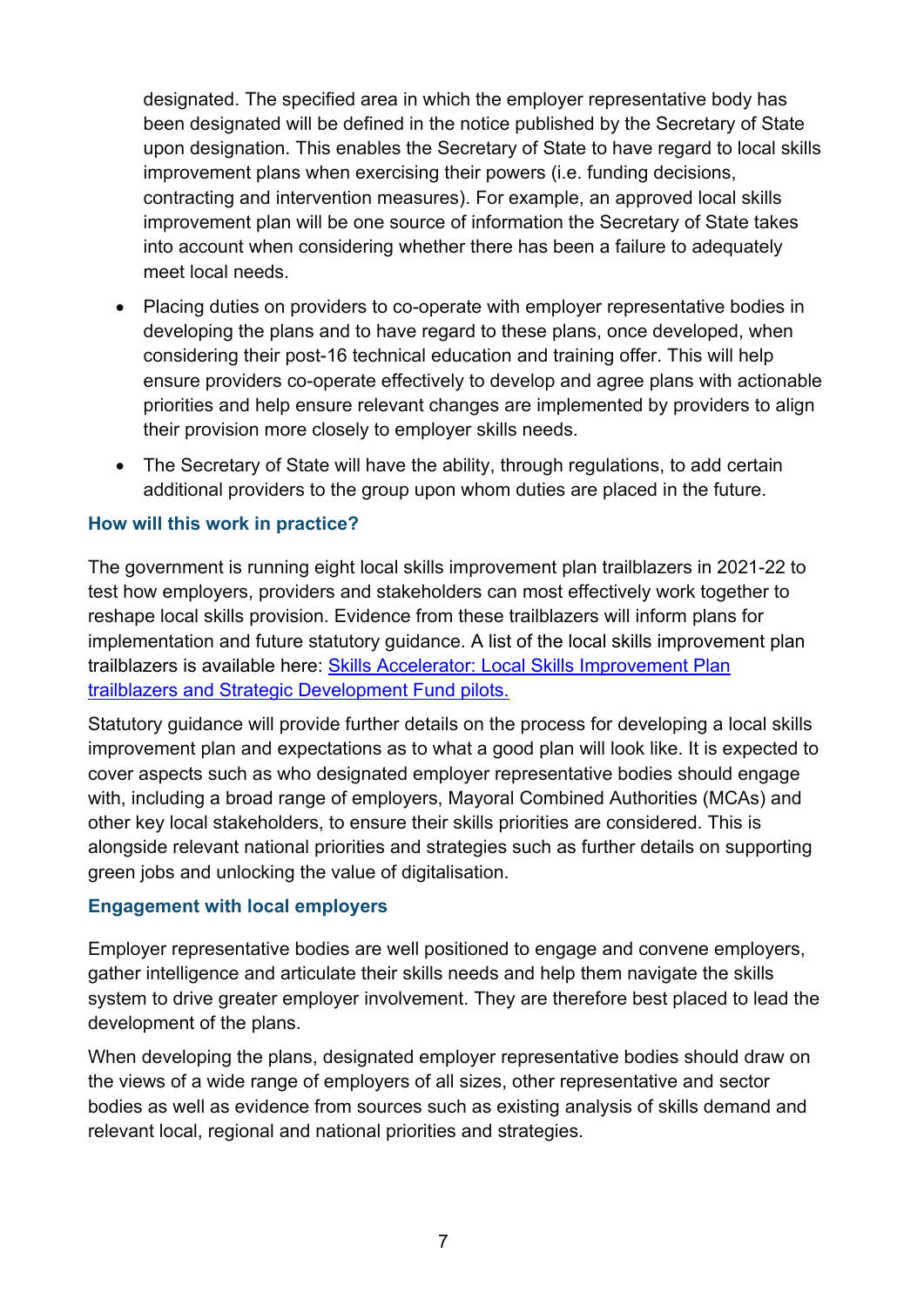Designated employer representative bodies will need to work creatively with local employers to understand local unmet and future skills needs, in discussion with key local stakeholders, and articulate this in a way that is meaningful to providers.

#### **Engagement with local providers**

Local skills improvement plans will support stronger, direct collaboration between employers and providers so that post-16 technical education and training provision funded and delivered in a local area in England meets the skills needs of employers.

Providers will play a key role working closely with employers to co-create actionable local skills improvement plans. They can supply valuable knowledge and experience of the local skills landscape, provision and the opportunities and challenges faced by providers to support the development of plans. Working on the development of plans should also help foster collaborative arrangements between providers. It is only by working closely together that employers and providers can improve the alignment of skills provision to labour market skills needs.

#### **Engagement with key local stakeholders**

Employer representative bodies will also need to engage with key local stakeholders to gather intelligence considering their views and priorities when developing the plans. We expect them to build a consensus around a set of strategic goals that have widespread support and assist effective progression pathways.

Mayoral Combined Authorities (MCAs) are important organisations within their local skills systems with devolved responsibilities including the Adult Education Budget and will need to be engaged in the development of local skills improvement plans if they are to have an impact. Where a local skills improvement plan has been developed in an MCA area, the plan will need to be accompanied by a statement from the MCA when it is sent to the Secretary of State for approval.

Designated employer representative bodies will also need to work closely with organisations such as the Careers and Enterprise Company, Careers Hubs and Careers Service to ensure employer needs are fed into the provision of careers information, advice and guidance in ways that enable learners to make more informed choices. They will also need to engage with Jobcentre Plus around the links between upskilling and reskilling and helping people to get back into employment and progress.

#### **Approval of local skills improvement plans**

In order to approve and publish a plan, the Secretary of State will need to be satisfied that, in line with statutory guidance, a suitable process of evidence collection and stakeholder engagement has taken place during the development of the plan. Thus the approval process is more about the Secretary of State being content with the process that has been followed, and to check that appropriate factors have been considered, rather than being content with the key skills needs or priorities identified in the plan.

Designated employer representative bodies will be accountable to the Secretary of State. If they do not comply with any terms or conditions of their designation or do not have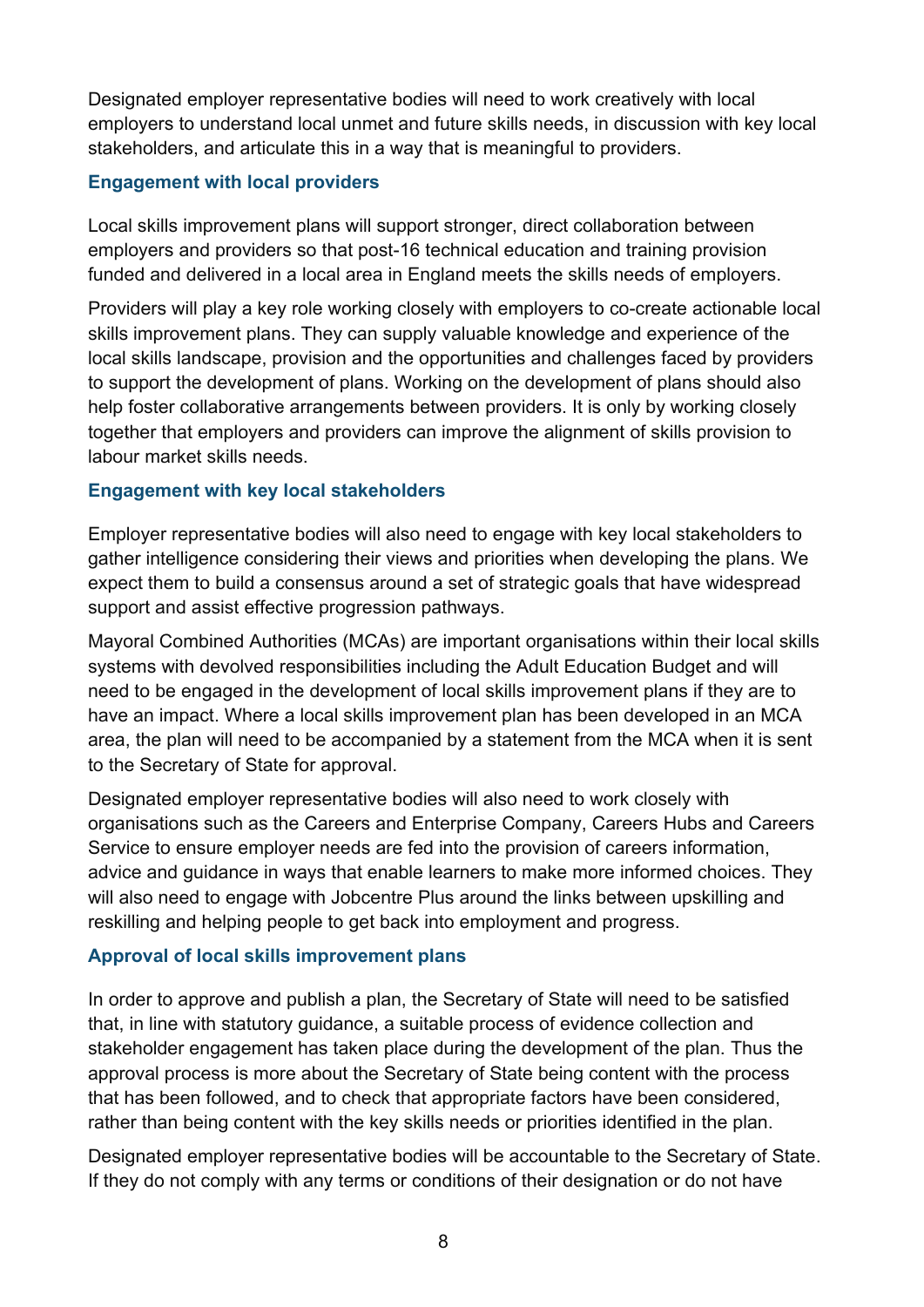regard to any relevant guidance, the Secretary of State may not approve and publish the local skills improvement plan and could remove their designation.

#### **Why is the government proposing amendments?**

The government has proposed amendments in respect of local skills improvement plans:

- To clarify that duties only apply to relevant providers in England that provide English funded post-16 technical education or training; and
- To make it clear that the views of MCAs and the GLA should be considered in the development of local skills improvement plans, given the vital role they play in supporting local communities, developing local economies and strengthening local skills systems, particularly as convenors and commissioners in their respective areas with devolved responsibilities including the Adult Education Budget.

#### **Key questions and answers**

#### **What are local skills improvement plans?**

Local skills improvement plans will set out key changes needed in a local area in England to make post-16 technical education and training more responsive to employers' skills needs. They will be created by employers, convened by an employer representative body, providers and other key local stakeholders. Employers will articulate a credible and evidence-based assessment of skills needs, which providers will be empowered to respond to.

#### **How is post-16 technical education and training being defined in relation to local skills improvement plans?**

The legislation does not contain a detailed prescriptive definition of post-16 technical education and training because we want the plans to be led by the specific priority skills needs of local labour markets. English-funded post-16 technical education or training is being defined as education funded by the Secretary of State or an authority in England. Student loan finance paid by the Secretary of State for the purposes of tuition fees is also included as well as sub-contracting arrangements.

#### **How will local skills improvement plans take into account skills for jobs relating to climate change and other environmental goals?**

In developing local skills improvement plans, employer representative bodies will need to have regard to critical national priorities as set out in statutory guidance. Supporting a green industrial revolution and accelerating our path to net zero is clearly such a priority and local skills systems will need to support the increasing number of jobs relating to climate change and other environmental goals.

The Secretary of State will be required to be satisfied that skills, capabilities or expertise required in relation to jobs that directly or indirectly support action on climate change and other environmental goals have been considered by employer representative bodies in the process of developing a plan. As we are already seeing through the trailblazers, net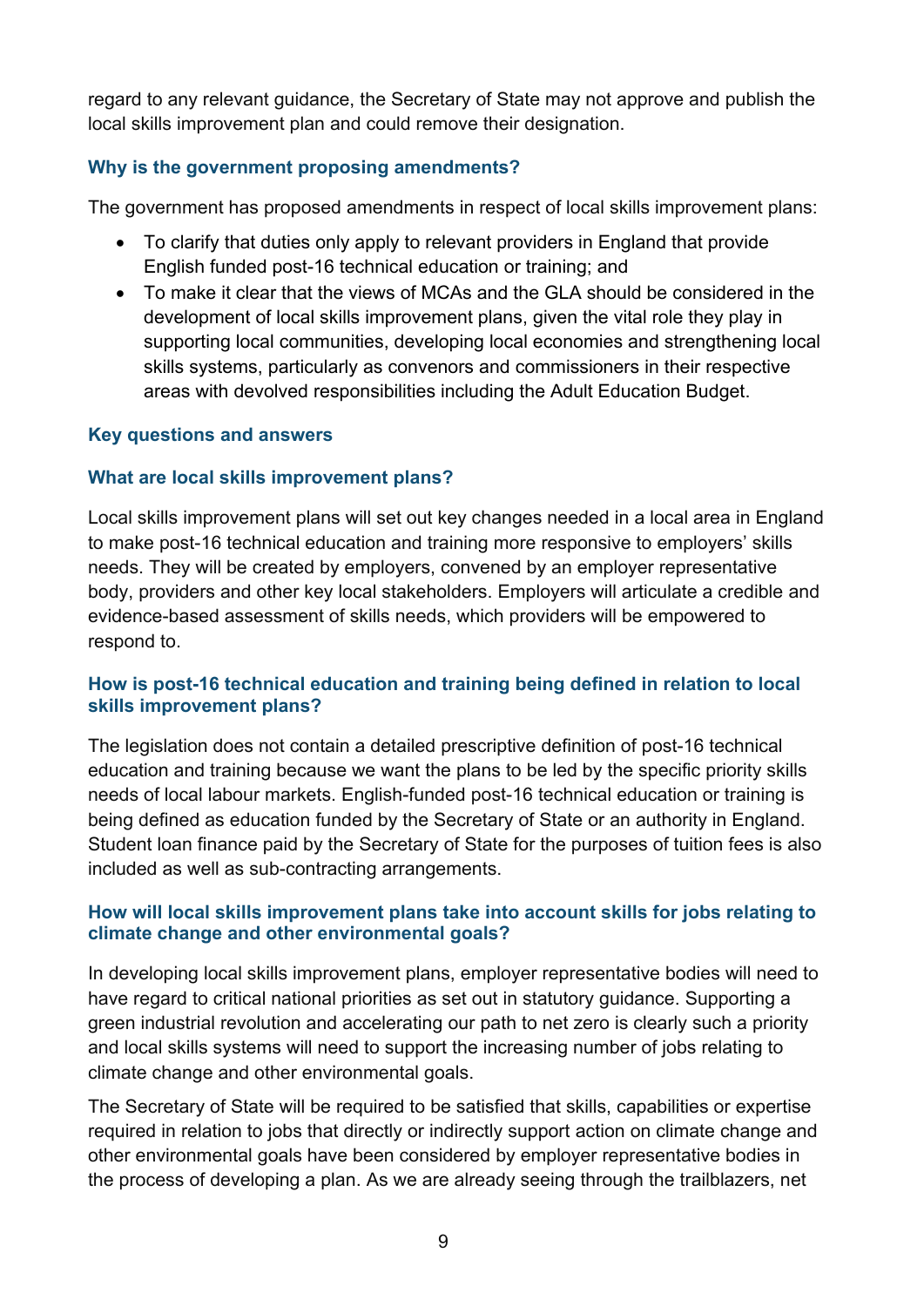zero, green technology and decarbonisation are also very common themes in terms of local priorities.

#### **How do local skills improvement plans relate to the Skills Accelerator?**

The Skills Accelerator brings together local skills improvement plans and the strategic development fund first announced in the Skills for Jobs white paper. It forms a central part of the government's landmark reforms that will realign the post-16 education system around the current and future skills needs of employers, so that people are trained with relevant skills to get good jobs.

#### **How will local skills improvement plans make a difference in FE?**

Local skills improvement plans will give employers a stronger role in shaping post-16 technical education and training. This will help learners secure meaningful employment and upskill the existing workforce. As a result, employers will have the skills they need to support productivity growth in their local area, create jobs and build the industries of the future.

#### **What else is the government doing?**

- Reforming the further education funding and accountability system to support young people and adults into good jobs. This is aligned with the proposals we consulted on, including introducing new accountability structures to underpin the delivery of local skills improvement plans.
- Making Strategic Development Funding available as part of the Skills Accelerator in 2021-22 in pilot areas to support colleges to reshape their provision to address local priorities that have been agreed with local employers.
- Placing a duty on colleges and designated institutions in relation to local needs.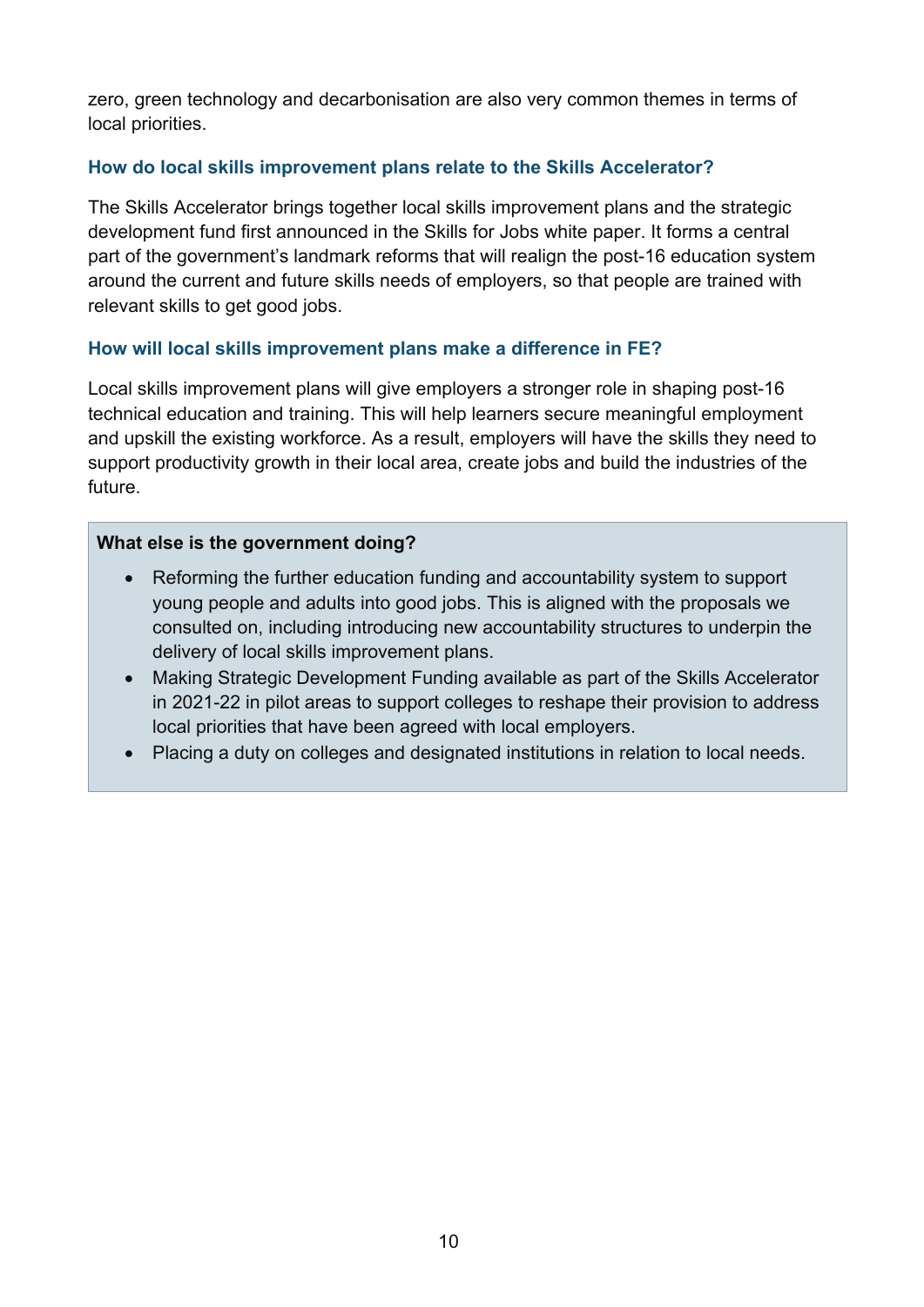<span id="page-10-0"></span>

## **Skills and Post-16 Education Bill: Duty on colleges and designated institutions in relation to local needs**

This measure will place a duty on all colleges and designated institutions to keep their provision under review to ensure that they are best placed to meet the needs of the local area.

#### **What is the government's policy objective?**

To ensure that the provision of further education and training is fully aligned to local needs, across all colleges and designated institutions.

#### **Why is legislation needed?**

Creating a statutory duty will ensure that aligning provision with local needs is a priority for the governing body of the relevant providers, alongside their other statutory duties, and strengthens accountability for this aspect of their performance.

#### **What is the effect of the legislation?**

The legislation will create a new duty on governing bodies of further education colleges, sixth-form colleges, and designated institutions. Governing bodies will need to have regard to statutory guidance issued by the Secretary of State. [A draft of the statutory](https://assets.publishing.service.gov.uk/government/uploads/system/uploads/attachment_data/file/998268/DRAFT_statutory_guidance_-_review_FE_education_and_training_provision.pdf#:~:text=This%20statutory%20guidance%20sets%20out%20key%20principles%20to,training%20provided%20by%20the%20institution%20meets%20local%20needs.)  [guidance](https://assets.publishing.service.gov.uk/government/uploads/system/uploads/attachment_data/file/998268/DRAFT_statutory_guidance_-_review_FE_education_and_training_provision.pdf#:~:text=This%20statutory%20guidance%20sets%20out%20key%20principles%20to,training%20provided%20by%20the%20institution%20meets%20local%20needs.) has been published to support scrutiny of the proposals during the passage of the Bill. It is intended that the final statutory guidance will be issued when the relevant clause of the Bill (Institutions in England within the further education sector: local needs) comes into force.

#### **How will this work in practice?**

From time to time, at least once every three years, governing bodies of colleges and designated institutions will need to make an assessment of how well the education or training provided by the institution meets the needs in the local area, reflecting both learner and employer-related needs, and consider whether there are changes to its provision or to its structure that would better meet those needs.

The contents of local skills improvement plans will be an important reference point for colleges and designated institutions that are providers of English funded post-16 technical education or training. When complying with this duty, governing bodies of colleges and designated institutions will also have to consider other areas of their curriculum (vocational, academic, higher education), and links between their provision and that offered by other providers. They will also consider whether changes in local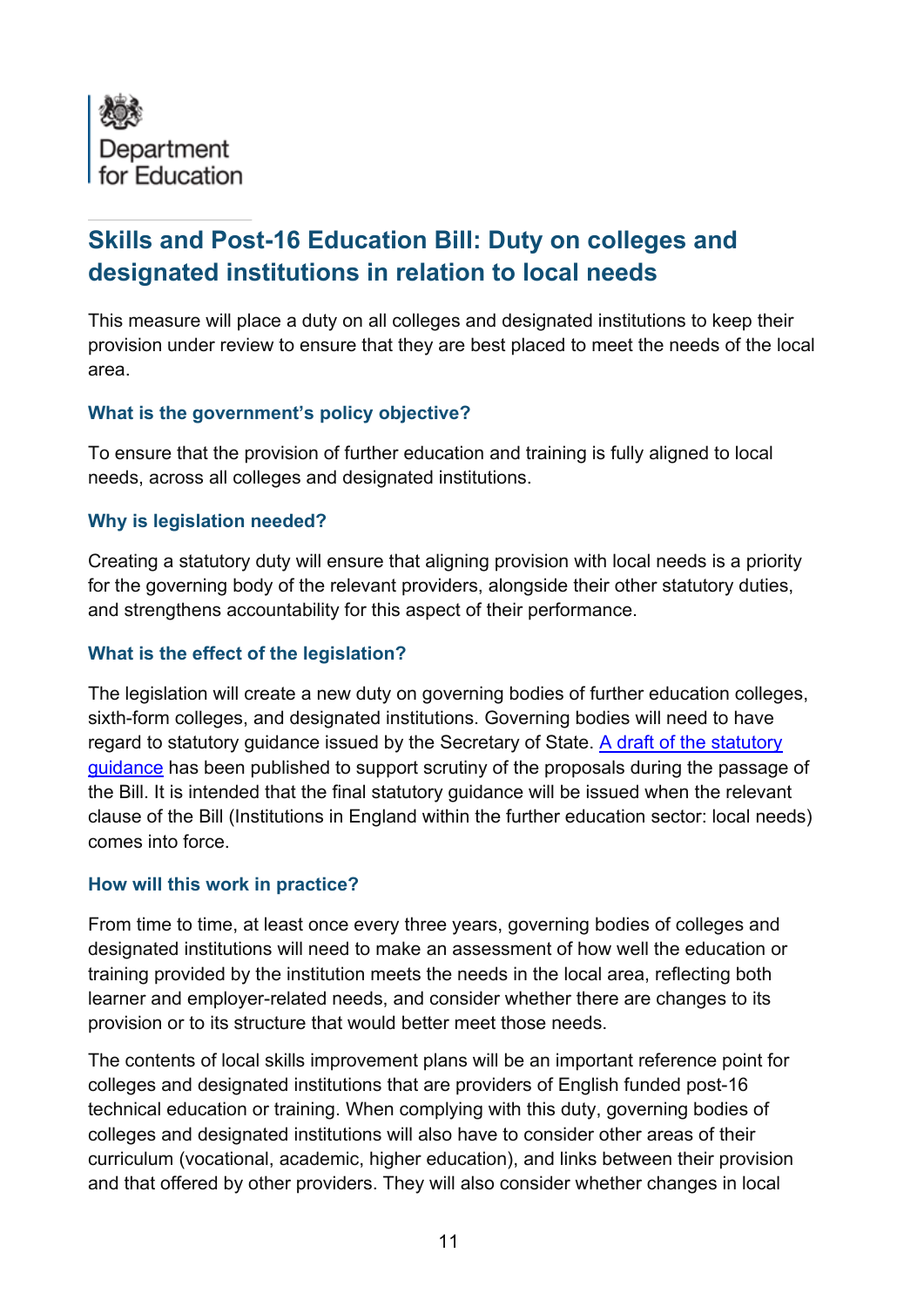organisational arrangements – for example stronger collaborative arrangements with other providers – would support a better response to local needs.

The draft statutory guidance sets out the principles governing bodies will need to follow when reviewing their provision, the persons or organisations that the governing bodies may want to engage or work with, and the evidence that should be considered. The draft guidance also sets out the flexibilities governing bodies will have in conducting the reviews, for example allowing them to incorporate the reviews into normal business and strategic planning cycles.

Colleges will be expected to publish the outcome of reviews on their websites.

#### **Key questions and answers**

#### **Does the duty introduce new burdens on colleges?**

- The approach set out in the draft guidance is flexible and proportionate. It provides the freedom for governing bodies to determine how they should approach complying with the new duty.
- The government is confident that governing bodies will be able to comply with the duty without significant or excessive burdens. The government believes there is good practice available within the sector that demonstrates how this can be done.

#### **What is meant by local needs?**

- The governing body of the institution will be responsible for assessing what the local needs are in the context of their institution, having regard to the statutory guidance issued by the Secretary of State. That would include, for example, the needs of learners and employers in the local geographic area served by the college.
- Where there is an approved local skills improvement plan in place which providers of English funded post-16 technical education or training are obliged to have regard to, the plan will be the key point of reference.

#### **If colleges are already reviewing their provision in relation to local needs, why place a duty on them?**

• The government wants all colleges to focus on, and take account of, the wider interest of learners (not all of whom will attend their institutions) and the needs of employers in an area.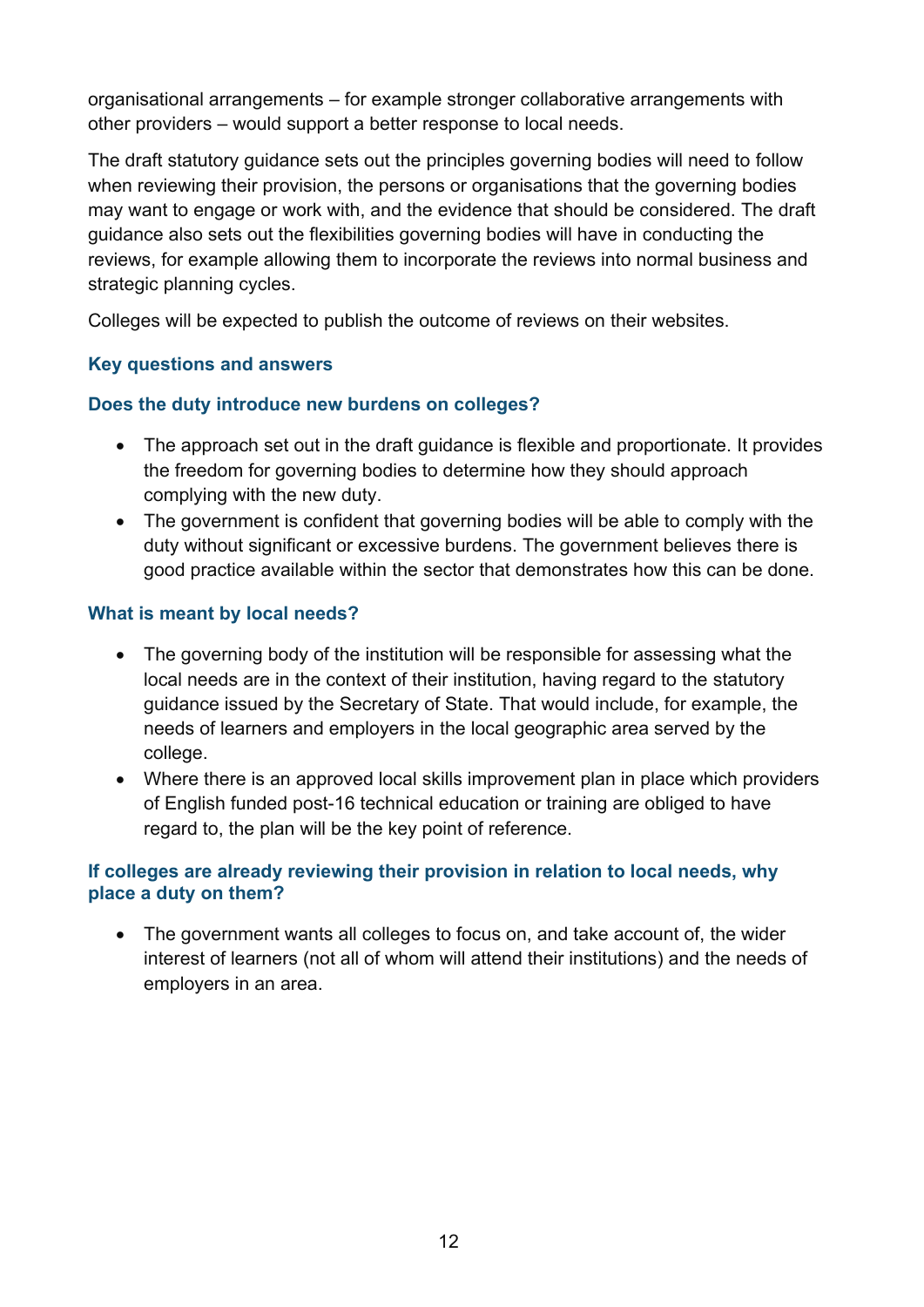#### **What else is the government doing?**

- Placing a duty on FE providers and other providers to have regard to local skills improvement plans.
- Introducing annual strategic conversations with all governing bodies. These conversations will provide colleges with the opportunity to showcase achievements and outstanding practice and to raise any concerns.
- Enabling the Secretary of State to exercise his statutory intervention powers where there has been a failure to meet local needs.
- Consulting on proposals to reform adult skills funding and the wider accountability system for colleges, including a specific role for Ofsted to inspect how well a college is delivering local and national skills needs.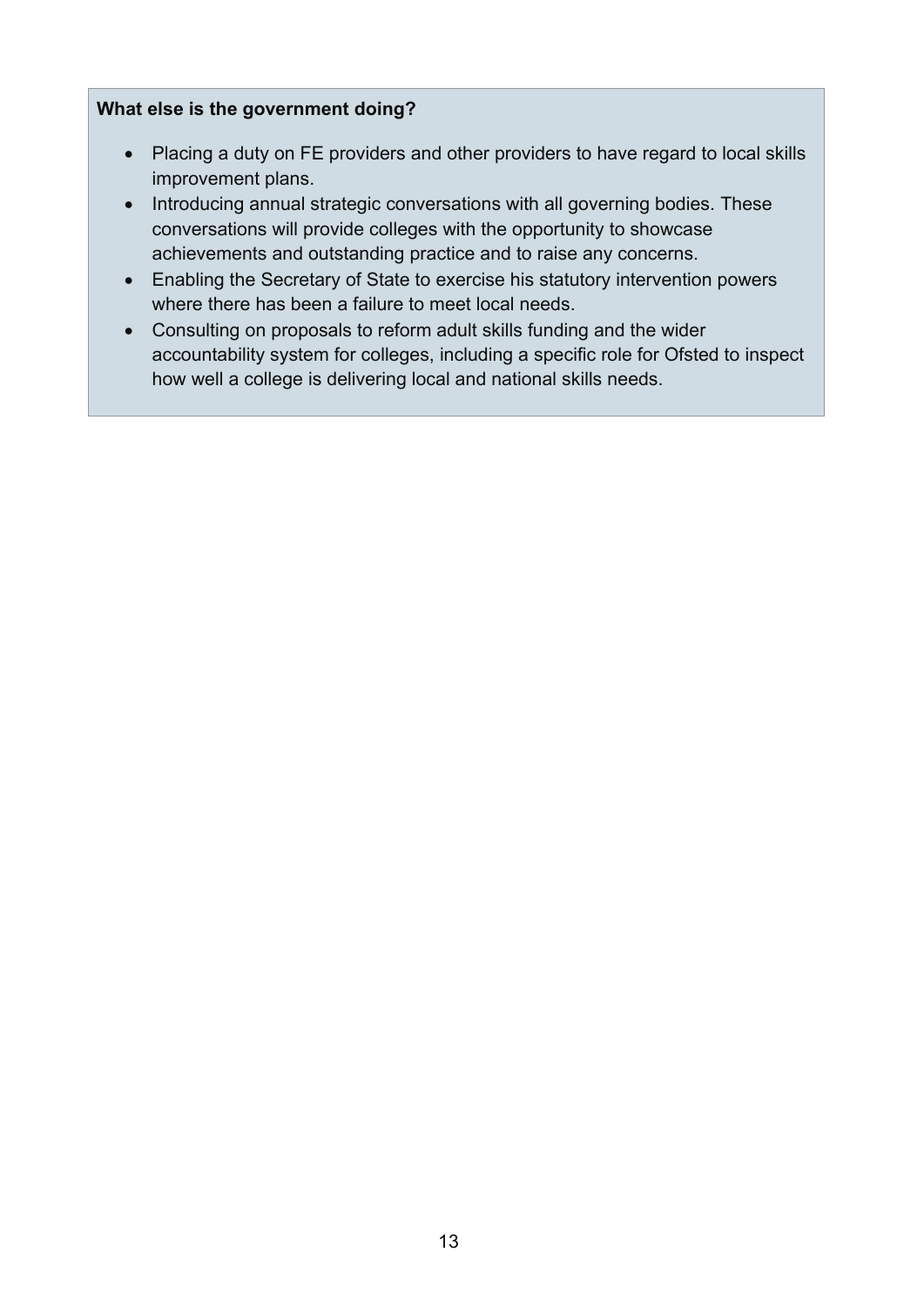<span id="page-13-0"></span>

## **Skills and Post-16 Education Bill: Approval and regulation of technical education qualifications**

The government is legislating to extend and refine the existing statutory framework for the approval and regulation of technical education qualifications.

The legislation will allow the Institute for Apprenticeships and Technical Education (the Institute) to approve a broader range of technical education qualifications than it can currently. This supports reforms set out in the post-16 qualifications review and in the Skills for Jobs white paper, ensuring that the majority of technical education is linked to employer-led standards by 2030.

The legislation will also embed the collaborative relationship between the Institute and the Office of Qualifications and Examinations Regulation (Ofqual) for the approval and regulation of technical education qualifications. This will streamline and reinforce the long-term stability of the technical education qualification regulatory framework.

#### **What is the government's policy objective?**

To deliver a high-quality and stable technical education system, based on occupational standards that are developed by employers. This will ensure that the skills needs of business and industry are met. It will provide clear progression pathways and deliver the outcomes learners need to move into skilled jobs or further technical training.

#### **Why is legislation needed?**

Aligning different types of technical qualifications and provision to employer-led standards requires legislation to extend the Institute's powers. Legislation is also needed to ensure the long-term stability of the collaborative relationship between Ofqual and the Institute in exercising their respective powers in relation to technical education qualifications.

#### **What is the effect of the legislation?**

The measures will give the Institute:

- An oversight function in relation to technical education and training.
- The ability to specify new categories of technical education qualification and associated requirements.
- The ability to approve technical education qualifications in the new categories.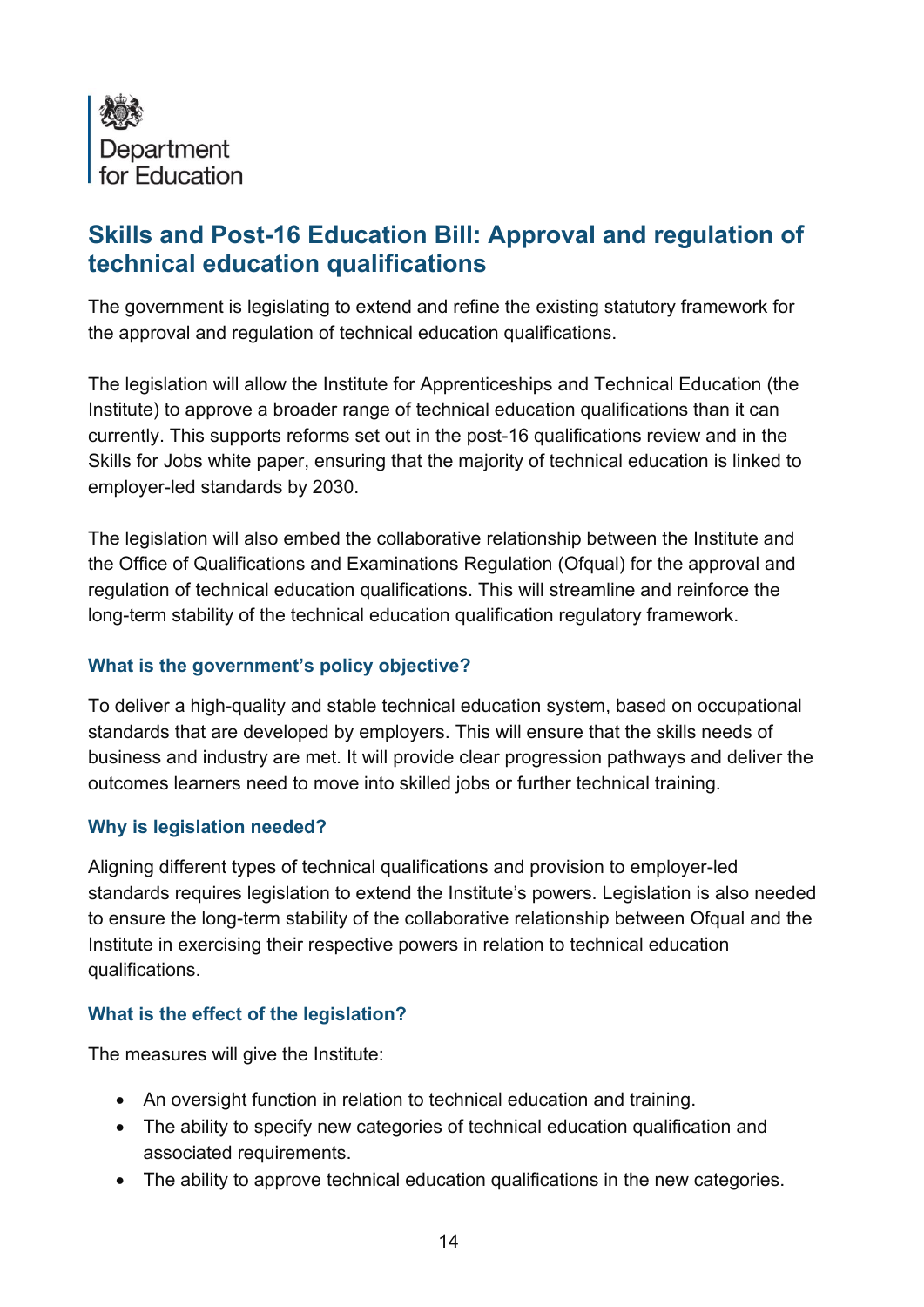- The ability to advise, assist and publish guidance in relation to linking nonqualifications-based provision to employer-led standards.
- The scope to charge fees in relation to the approval of technical education qualifications.
- The ability to review approved qualifications and where appropriate withdraw approval.
- The ability to issue a moratorium on approval of new qualifications of a particular kind where it determines that there is an appropriate number.
- The ability to take steps such that T Levels could be made available in countries outside England.

This measure will give the Secretary of State:

- The ability to direct the Institute in relation to its new functions.
- The ability to allow the Institute to charge fees, by regulations.

In addition, this measure will support effective quality assurance and regulation of technical education qualifications by:

- Creating explicit obligations on the Institute and Ofqual to co-operate when exercising their respective functions in relation to technical education qualifications.
- Creating a single statutory approval gateway for the approval of technical education qualifications by the Institute by taking technical education qualifications out of scope for separate statutory accreditation by Ofqual.
- Amending Ofqual's information sharing powers to support the effective regulation of technical education qualifications.

#### **How will this work in practice?**

In practice, this means that the Institute will have an oversight role to ensure the system of technical education and training within its remit is coherent. It will have a categorisation and approval function for a broader range of technical education qualifications in addition to T Levels and Higher Technical Qualifications.

There will be scope for the Institute to manage the number of qualifications that are approved. This will include the ability to issue a moratorium on approving new qualifications of a particular kind (e.g. in a particular occupational area, level and category), subject to consultation and in agreement with the Secretary of State.

Through regular reviews of approved qualifications, the Institute will determine whether a qualification should continue to be approved, whether it requires revision, or whether approval should be withdrawn. This will ensure that qualifications remain available where they continue to meet the criteria against which they were approved. In addition, the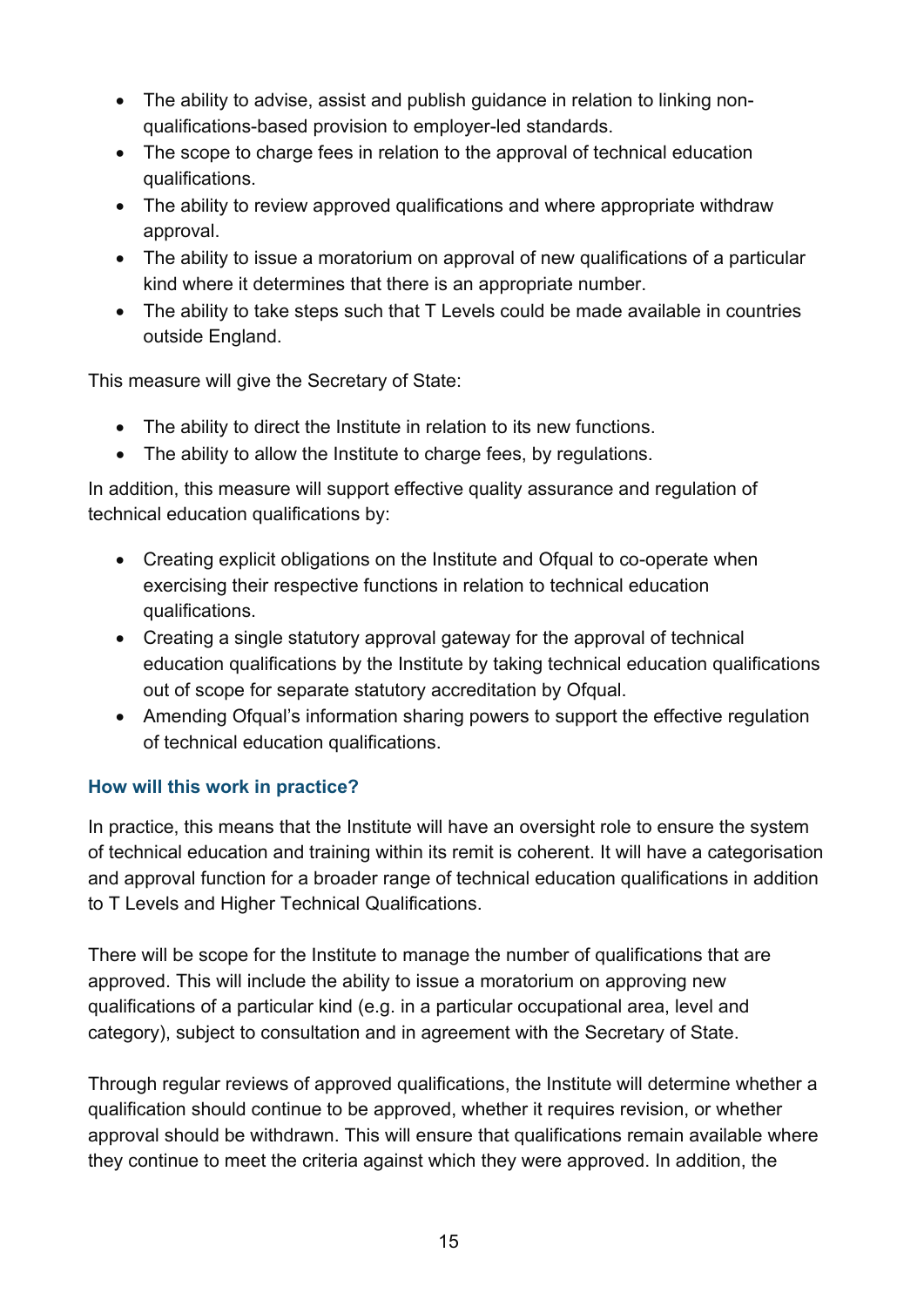Institute will have a role in advising on the relationship between non-qualifications-based provision (such as traineeships and skills bootcamps) and employer-led standards.

Ofqual and the Institute currently share the regulatory and oversight responsibilities for technical education qualifications through voluntary collaboration. The legislation will not change how this works in practice but will future-proof the stability of the collaborative relationship between the two bodies.

The Government Response to the post-16 qualifications review at level 3 sets out the types of academic and technical qualifications that will be considered for public funding alongside A levels and T Levels. The Secretary of State will determine whether technical education qualifications at level 3 should be approved for funding following Institute approval. The government will consult on proposals for reforming level 2 and below study and qualifications soon.

#### **Questions and answers**

#### **What changes have been announced to the reforms at level 3?**

The government has listened carefully to the concerns raised about the reforms at level 3 and the timescales set out in the Government Response to the post-16 qualifications review at level 3. Given the skills shortages that exist, it is important that the reforms are made at pace to ensure that as many people as possible benefit from a strengthened technical and academic offer at level 3.

However, the government recognises the importance of managing the rollout of T Levels carefully to ensure that providers have sufficient time to prepare for delivery before funding is removed from overlapping technical qualifications. For this reason, the government will delay the withdrawal of funding until 2024 for technical qualifications that overlap with waves 1 and 2 T Levels, and 2025 for technical qualifications that overlap with waves 3 and 4 T Levels. The government has also decided to allow an extra year before introducing reformed qualifications. The details of the pathfinder for reformed digital qualifications (for first teaching in September 2024) will be set out later this year. This gives more notice to providers, awarding organisations, employers, students and parents so that they can prepare for the changes.

In addition, the government has considered concerns raised by stakeholders, including the Institute, about the English and maths exit requirement for T Levels and the implications this has for the number of students who are able to access and successfully achieve a T Level. English and maths skills are important to employers and some students may find it difficult to progress in their careers without a certain level of attainment. However, the requirement to attain GCSE grade 4 or above in these subjects, or level 2 Functional Skills, may mean that some students fail to achieve their T Level. For this reason, the government has asked the Institute to remove level 2 English and maths as an exit requirement and the Institute has agreed to take steps to remove this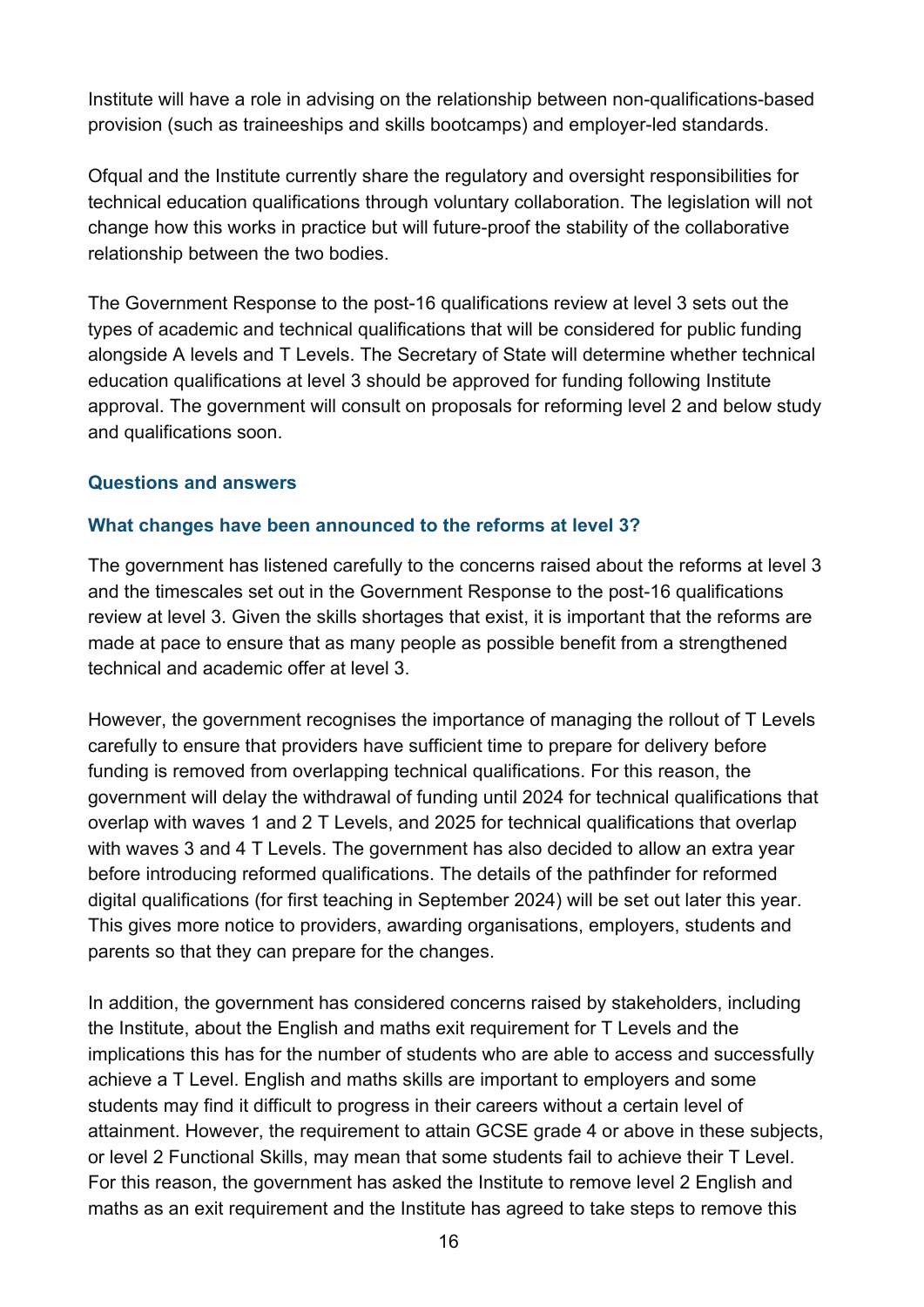requirement from the additional steps towards occupational competence. Students will be required to continue the study of these subjects where they do not already have a level 2 pass as a condition of funding. This is in line with the approach for 16-19 year olds undertaking other level 3 qualifications. Students and providers will be supported with guidance on the expected level of English and maths attainment for different pathways to support progression into skilled work or further technical study.

Implementing changes to the reform timescales and removal of the T Level English and maths exit requirement does not require legislative change.

#### **What is happening with Applied General Qualifications (AGQs)?**

Employers are facing a skills shortage that we must act to address. The Wolf review and Sainsbury review found that too many qualifications are poorly understood and poor quality, weakening their currency and value for individuals, employers, and the economy as whole. It is vital in a fast moving and high-tech economy that technical education closes the gap between what people study and the needs of employers. This is why the government is introducing over 20 T Levels – developed with 250 leading employers and based on the same standards as apprenticeships – and reviewing the wider post-16 qualifications system at level 3 and below.

The department's plans for reform of level 3 qualifications were published on 14 July  $2021<sup>1</sup>$  The reforms mean a clearer, high-quality system with T Levels and A levels sitting alongside a small number of high quality academic and technical qualifications. Students will continue to be able to study Applied General qualifications, including some BTECs alongside A levels. Students who enter HE with BTECs alone remain more likely to drop out than those entering with A levels, even after controlling for age, ethnicity, level of disadvantage and level and subject of study $^2$ . However, there is evidence that mixed programmes benefit some students qualifications such as AGQs will continue to be funded where they meet new quality standards and support progression to high quality higher education.

#### **Why are these reforms necessary when there are a number of existing technical and vocational qualifications that are not aligned to standards but valued by employers?**

The current technical education landscape consists of large numbers of competing qualifications that are difficult to navigate and variable in quality. As of May 2020, there were over 12,200 qualifications approved for funding at level 3 and below, of which around 4,200 were at level 3. By comparison, the Netherlands<sup>1</sup>, Germany<sup>2</sup> and

<sup>1</sup> [Reforms to post-16 qualifications at level 3 in England -](https://www.gov.uk/government/publications/reforms-to-post-16-qualifications-at-level-3-in-england) GOV.UK (www.gov.uk)

<sup>2</sup> [Continuation, non-continuation and transfer rates -](https://www.officeforstudents.org.uk/data-and-analysis/continuation-and-transfer-rates/continuation-non-continuation-and-transfer-rates/) Office for Students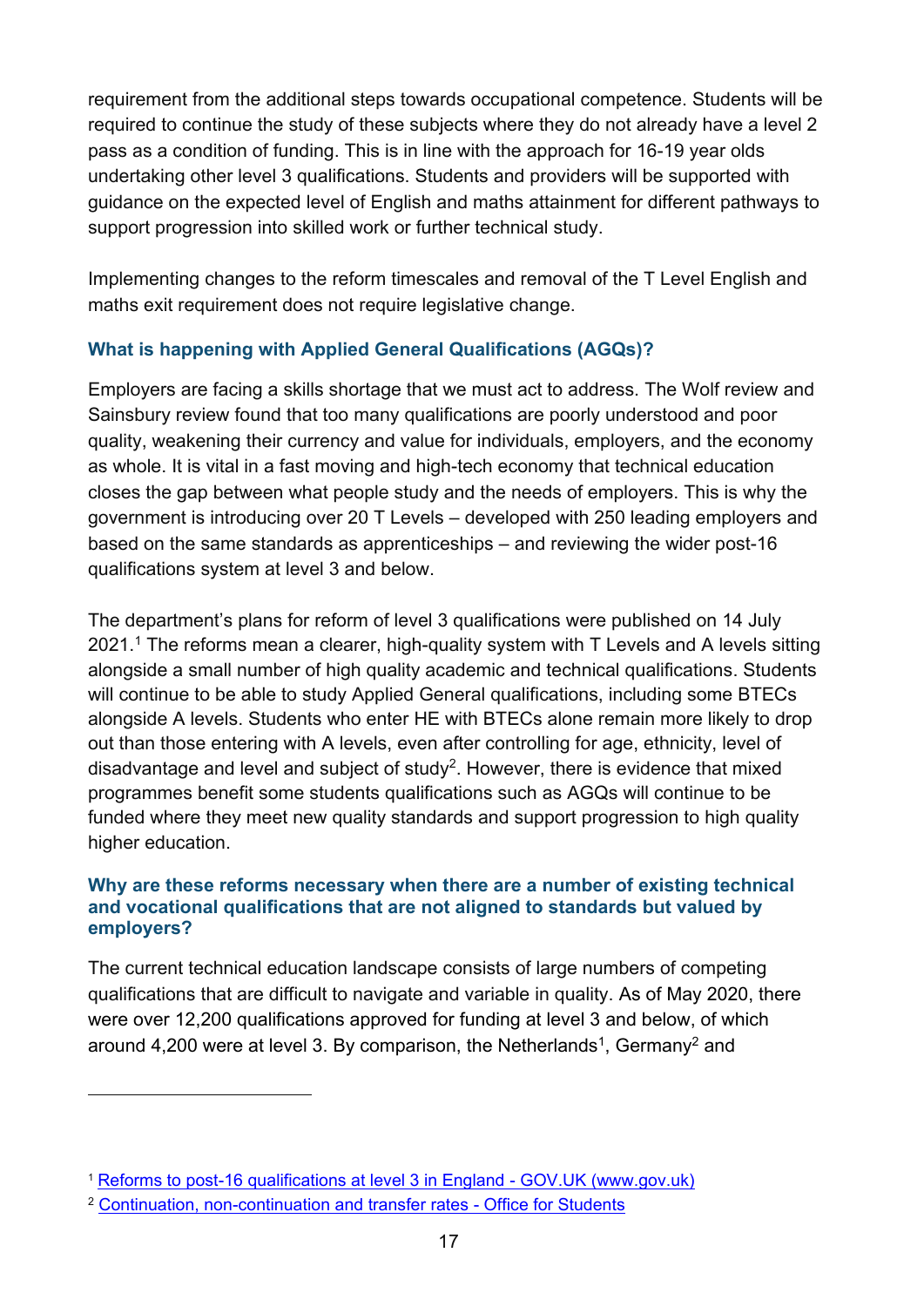Switzerland $^3$ , widely regarded as having high performing technical education systems, have around 500 or fewer technical qualifications each at levels equivalent to Level 3 and below in England. The government's reforms will develop a high-quality, streamlined technical education offer that is recognised by employers and learners, and gives greater coherence to the skills system.

Employer-led standards are developed by groups of employers and set out the knowledge, skills and behaviours required for an individual to be fully competent in an occupation. These standards are managed by the Institute. The government is legislating to enable the Institute to approve a broader range of qualifications so that the majority relate to standards. Delivering the skills that employers need is crucial to our future prosperity. While some existing qualifications are valued, the current approach does not incentivise quality or the active involvement of employers. We need a system that will ensure that students and employers have confidence in every technical qualification.

#### **How does the Bill relate to decisions about the defunding of individual qualifications?**

The defunding of qualifications through the qualifications review will not be affected by this Bill as funding powers rest with the Secretary of State.

The government wants to fund high-quality technical education qualifications that enable learners to progress into skilled employment at level 3 and below. The legislation will support the implementation of our reforms by enabling the Institute to approve a wider range of technical education qualifications than it can under its current powers. Institute approval will signal that a qualification meets the new quality bar and holds genuine currency with employers, with a focus on alignment with employer-led occupational standards. While approval decisions made by the Institute and funding decisions made by the Department for Education are separate, technical education qualifications will need to be approved by the Institute before they are considered for funding approval by the Department for Education.

#### **Why are you defunding qualifications when we don't yet know if T Levels will be a success?**

T Levels have been developed with over 250 employers and designed with reference to the best technical education systems in the world. They provide a critical step-change in the quality of technical education and, being based on the same employer-led occupational standards as apprenticeships, the government is confident that they will provide excellent preparation for entry into skilled employment or further technical training.

The government is introducing T Levels gradually and providing extensive support to providers and employers to ensure high quality from the start. This includes support in preparing the teaching workforce, building capacity for industry placement delivery, and capital funding to ensure providers have the industry-standard facilities and equipment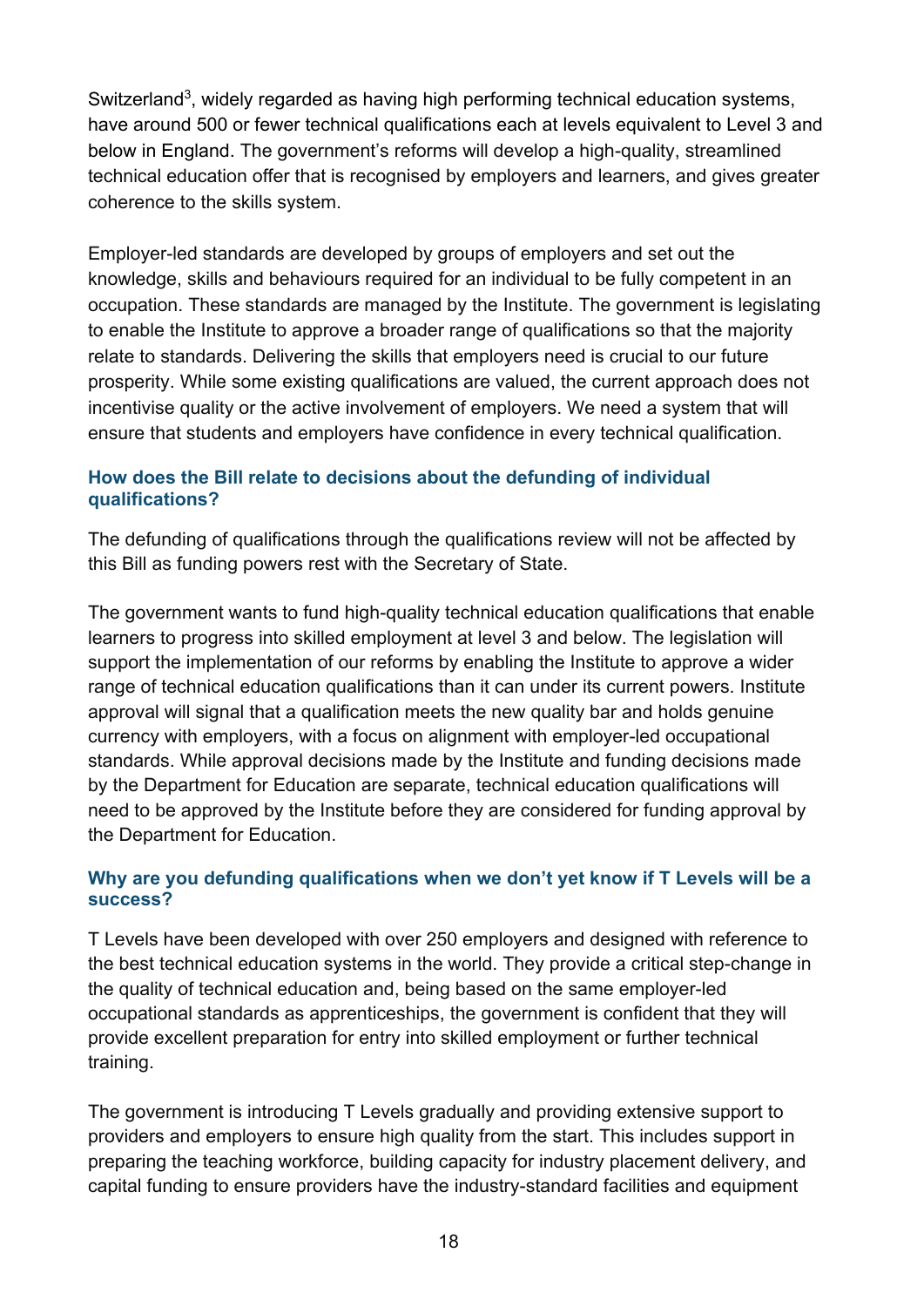they need. The government is also working with employers and sector bodies to make sure that T Levels will be recognised for progression into employment. Our confidence in their success is reinforced by the significant levels of investment and support we have in place.

The reforms are being phased to ensure that funding approval is not removed from qualifications that overlap with T Levels before all relevant providers are able to deliver T Levels. The government has listened to concerns raised about the timescales and is allowing an extra year before implementing the reforms. This means that providers and other stakeholders have more time to prepare for the changes.

The government is committed to ensuring that T Levels are accessible to all young people. Flexibilities to support learners with special educational needs and disabilities have been introduced across all elements of the T Level programme. In addition, the government has introduced the T Level Transition Programme to support learners who are not ready to start a T Level but have the potential to progress onto one following a tailored preparation programme.

Despite the pandemic, delivery in 2020 and 2021 has gone well. Providers and students have been very enthusiastic about the quality of the T Level content.

#### **Will the rigour of T Levels introduce a barrier to level 3 attainment for some young people? How will the reforms affect disadvantaged students and students with protected characteristics?**

T Levels are new programmes and many early-adopter providers have chosen to recruit students who typically have at least five GCSEs at grade 4 and above in the initial cohorts, while they gain experience delivering them. However, T Levels are designed to support a range of abilities (as other level 3 programmes are) and this is reflected in the grading structure.

The government has removed the English and maths exit requirement – which providers have emphasised is the most significant barrier to young people starting and completing a T Level. While T Level students who do not have prior attainment in level 2 English and maths will still be expected to study these subjects, they do not need to achieve them in order to pass their T Level. This is in line with the approach for other level 3 study programmes, such as A levels. Students and providers will be supported with guidance on the level of English and maths needed to support progression for different T Level occupational areas. Furthermore, occupationally relevant English and maths at level 3 is embedded in the T Level.

T Levels have been co-designed with employers to ensure learners develop knowledge and skills that hold genuine labour market currency. This means that T Levels are more stretching programmes than most current technical and vocational programmes, and the government is committed to supporting access. Flexibilities for learners with special educational needs and disabilities have been introduced across all aspects of the T level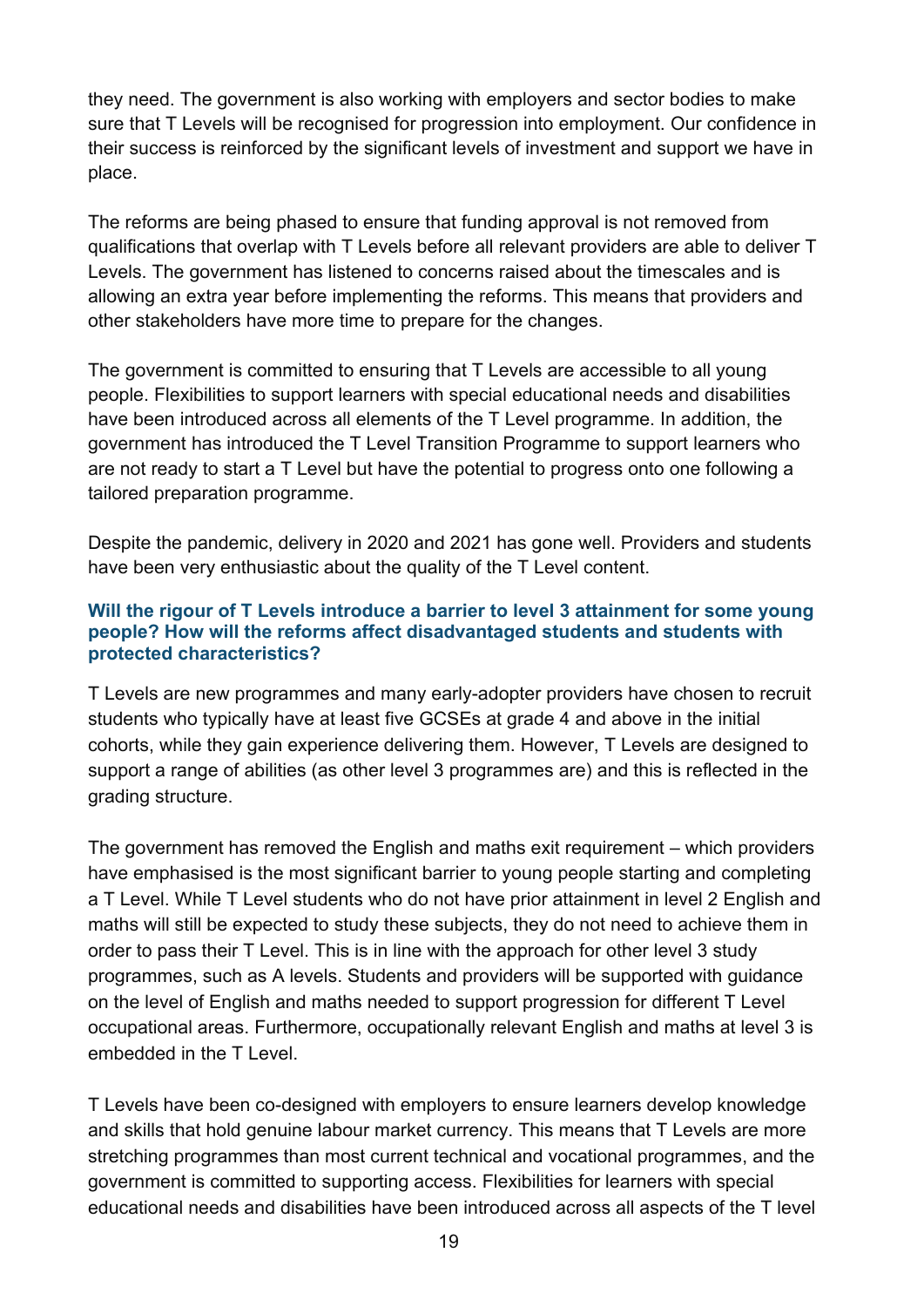programme. Alongside T Levels, the government has introduced the T Level Transition Programme to support young people who are not ready to start a T Level at age 16, but could progress to one following a tailored preparation programme.

The government is reviewing study and qualifications at level 2 and below and will consult on proposals soon. Getting level 2 and below right is key to making sure that students have clear lines of sight to level 3 qualifications, apprenticeships, traineeships, and for some, directly into employment.

The government's reforms will put employers at the heart of technical education and place a much greater focus on quality. This will benefit all learners, including those with special educational needs and disabilities, and those from disadvantaged backgrounds. In future, all students will take qualifications that are higher quality, putting them in a stronger position to progress onto further study or skilled employment.

#### **Are T Levels more academic than current vocational and technical qualifications?**

T Levels are more stretching programmes but their focus is occupational, not academic. T Levels are based on the same standards as apprenticeships and have been designed with employers to support the development of occupational competence. The primary purpose of T Levels is to support progression directly into skilled employment but they will also prepare students well for further technical study, including apprenticeships and higher education in related technical areas.

T Level students undertake an occupational specialism which comprises of 50-80% of the T Level technical qualification. The level of competence that young people are expected to achieve through the specialism must be sufficient to enter skilled employment. Furthermore, T Levels include a 45-60 day industry placement.The placement gives students the opportunity to develop relevant and up-to-date technical skills related to their occupational area, alongside the behaviours and attitudes expected in the workplace.

#### **Will learners be able to undertake a mixed programme of A levels and Applied General or other similar qualifications at level 3?**

Yes – mixed programmes will still exist in future. Alongside A levels, the government will fund a small range of other high-quality academic qualifications that will help students to progress to high-quality higher education. These include qualifications of a similar size to one A level and designed to complement A level study, often with a practical or occupational component (for example, in STEM subjects such as engineering). The government will also fund qualifications which are more similar in size to two or three A levels and which are designed to enable access to specialist higher education (for example, in creative and performing arts). These qualifications will fulfil a role similar to current Applied General qualifications.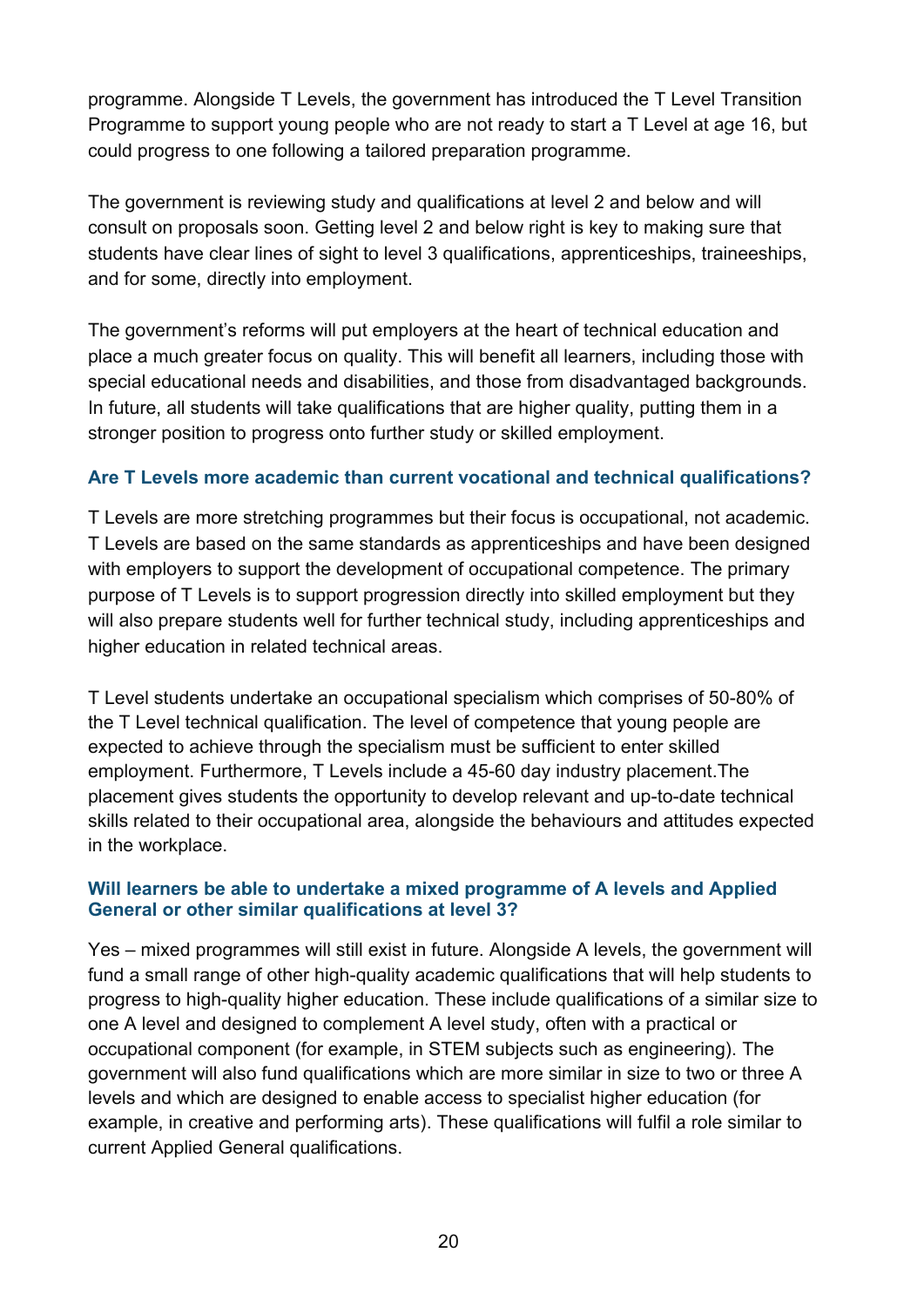The government will continue to publish detailed information, advice and guidance in relation to 16 to 19 study programmes as the reforms to the qualifications system we are proposing take effect. This will help students and providers understand what the reforms mean for them. It will ensure that all 16 to 19 year olds in classroom-based provision undertake coherent, high-quality study programmes that offer the best preparation for entry to higher education and higher technical education institutions.

The government recognises that students do not always know what they want to do at 16 and that is why we need outstanding information, advice and guidance to support them in their decision making. The government will also explore what more we can do to enable students to move into different provision, should their ambitions change.

#### **Wouldn't it be simpler for Ofqual to have sole responsibility for technical education qualifications?**

The Institute and Ofqual bring distinct and complementary sets of expertise to the approval and regulation of technical education qualifications. Both organisations are essential, and both Ofqual and the Institute are fully committed to working together to deliver top quality technical education qualifications.<sup>3</sup> The Institute and Ofqual already collaborate successfully on T Levels and the Bill embeds the long-term stability of their relationship and removes the risk of overlapping functions.

It is right that the new approvals process for technical education qualifications, once introduced, should sit with the Institute. The Institute has the experience and expertise in place to ensure the content of technical education qualifications meets the skills needs of businesses and industry. It works extensively with a range of employers to make certain that the products it approves are directly grounded in the needs of the workplace. This includes working with employers in the development of occupational standards, which set out the knowledge, skills and behaviours that are essential to competence in an occupation. The Institute approves T Level qualifications and higher technical qualifications in alignment with occupational standards. Its role is about ensuring the content of qualifications is – and continues to be – relevant to employers. Our reforms will extend this to a broader range of technical education qualifications, providing coherence across the technical offer through the Institute's oversight.

Likewise, it is right that Ofqual, as the statutory regulator of qualifications and awarding organisations in England, continues to be involved in all stages of the lifecycle of technical education qualifications. This includes recognition of awarding organisations, advising the Institute on the standards of proposed technical education qualifications as part of the approvals process and regulating technical education qualifications in live delivery to ensure that standards are maintained.

<sup>&</sup>lt;sup>3</sup> [Ofqual and the Institute are united across their distinctive roles \(feweek.co.uk\)](https://feweek.co.uk/the-skills-bill-reaffirms-the-distinctive-roles-of-ofqual-and-the-institute/) [Introducing Long Term Assurance](https://api.instituteforapprenticeships.org/quality/long-term-assurance-of-technical-qualifications/) (Institute for Apprenticeships)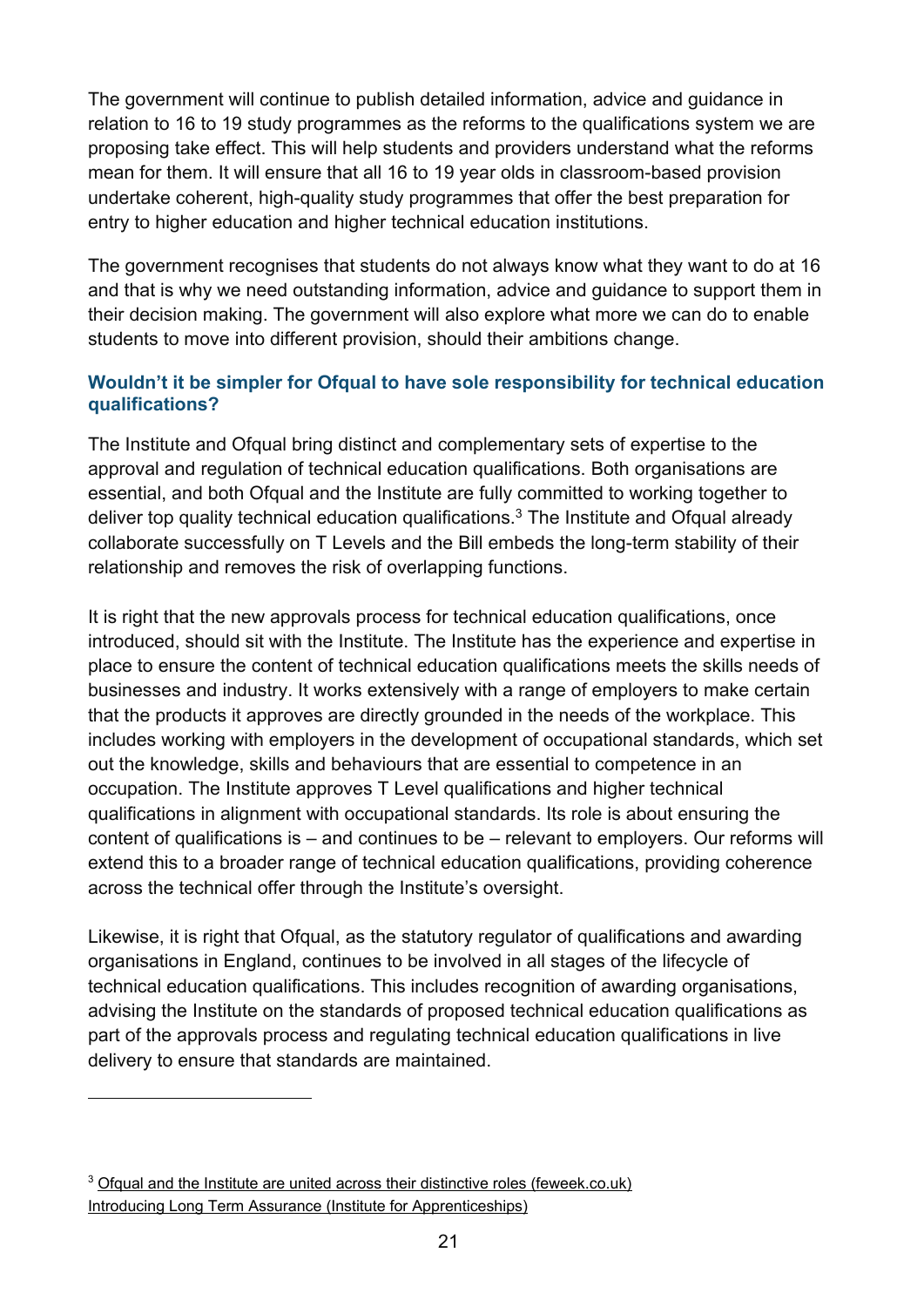#### **The Institute 'owns' T Levels but will also have powers to manage the rest of the market – does this create a conflict of interest?**

Extending the Institute's role does not create a conflict of interest as the Institute is not a market participant. The Institute does not develop, deliver or award qualifications. It reviews and approves qualifications to ensure relevance to employers. To implement this, the Institute either procures awarding organisations to develop qualifications (i.e. T Levels) or it takes a market-led approach where awarding organisations and higher education institutions are able to submit qualifications for approval (for example, higher technical qualifications and, in future, other technical qualifications at level 3). In both contexts, the qualifications are developed and delivered by awarding organisations or higher education institutions.

The Institute does not benefit commercially from the qualifications it approves. While the Institute owns the copyright in relevant T Level qualification course documents, the contracted awarding organisations accrue the commercial benefit for the term of the contract. The rationale for the transfer of copyright to the Institute is an important aspect of the exclusive licensing policy for T Levels. It mitigates any risk to learners, should the contracted awarding organisation fail, and would allow the Institute to transfer delivery of the qualification to another awarding organisation. It also means that a T Level contract can be awarded to a different awarding organisation when the contract is re-tendered.

Institute approval confirms that a qualification has met the relevant statutory tests and the Institute's criteria for approval, which signals that the outcomes obtained by a learner who has attained the qualification hold currency in the labour market. In this way, the Institute manages the market to ensure all approved qualifications are high-quality and genuinely meet the skills needs of businesses and industry. It does not compete within the market – its activity aims to support a market that is fit for purpose. The Institute having a broader role in the approval of technical education qualifications will therefore not create a conflict of interest.

#### **Will this give ministers more direct control over the wider technical offer?**

It means that employers will have more direct involvement across the wider technical offer. Extending the Institute's powers will provide assurance that the technical offer is grounded in the needs of the workplace, with the vast majority of technical education qualifications based on employer-led occupational standards. Our reforms aim to ensure that the content of all approved technical education qualifications is high-quality and meets the needs of business and industry, as defined by employers. The Institute is best placed to take the lead on the approval of technical education qualifications because it embeds the active involvement of employers across all areas of its business. This includes its route panels of over 130 employers and industry experts, and the hundreds of employers involved in the development of occupational standards. The Institute places the independent employer voice at the heart of its work.

The Institute is a non-departmental public body. It is directly accountable to the Secretary of State, and the Secretary of State is accountable to Parliament for the Institute's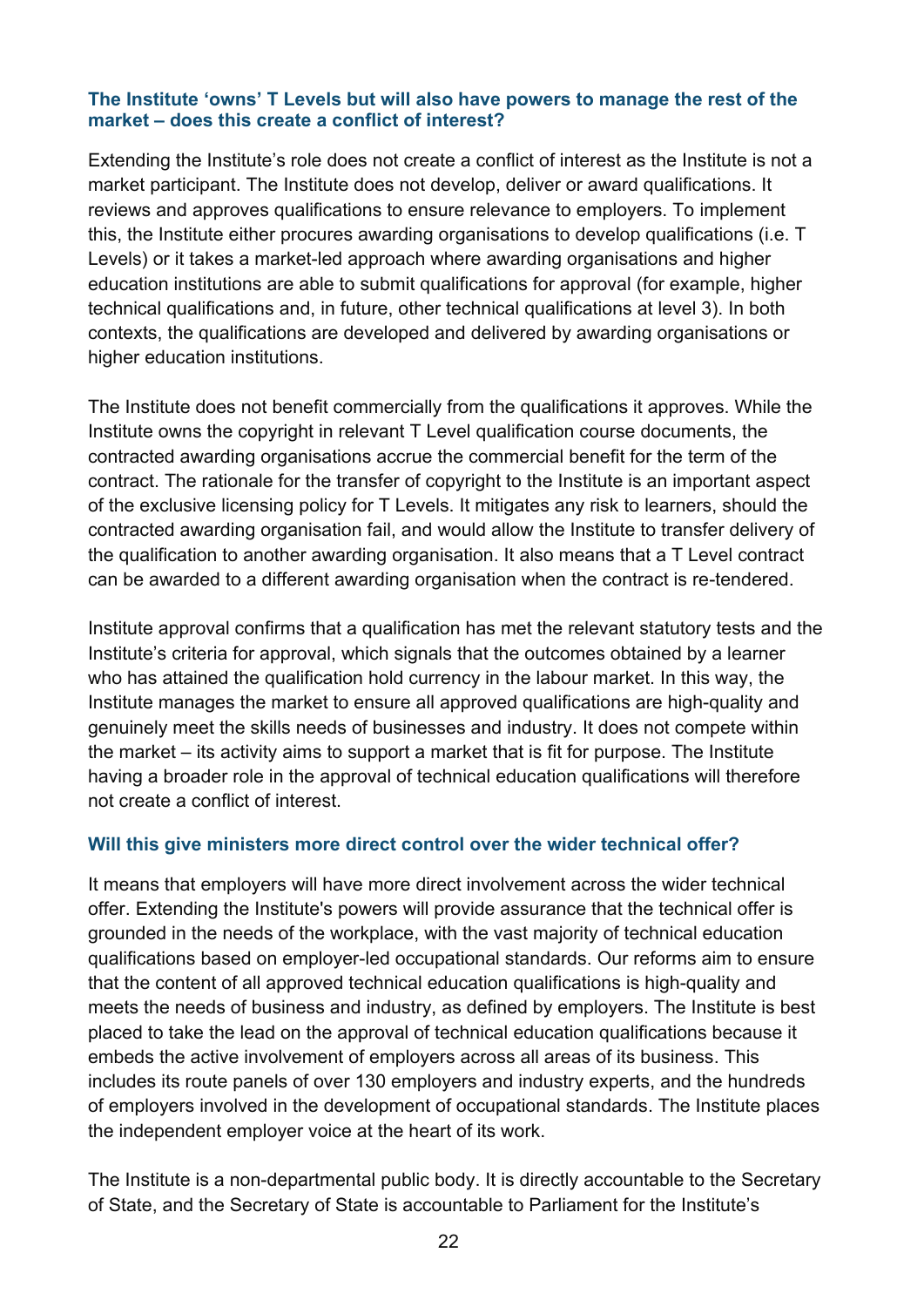activity. Accountability to the Secretary of State ensures that the Institute's activity supports the government's skills priorities. It is now more important than ever that the Institute harnesses insight from employers to support a skills-led recovery in light of the impacts of the pandemic, and future skills needs in carbon reduction and technological advances. These are some of the priorities set out in the strategic guidance issued to the Institute for 2021-2022.

The Secretary of State is required to lay the Institute's annual report before Parliament. This means there is sufficient opportunity for parliamentary scrutiny. As a statutory public body, the Institute must comply with public law principles, including public procurement law. Its decisions are subject to administrative law and can be judicially reviewed.

#### **What impact will approval fees have on the awarding organisation market?**

Awarding organisations have a critical role to play in the reforms, bringing valuable experience and expertise to the development and delivery of qualifications. Any future approach to approval fees would be proportionate and take account of impacts on the market to ensure that the range of approved qualifications meets the needs of employers and learners, including qualifications in highly specialist areas.

Approval fees would be charged on a cost-recovery basis. The introduction of fees will not be considered until the initial reforms to technical education qualifications have been implemented. An initial assessment of the impact of charging fees for the approval of technical education qualifications has been published as part of the wider Skills and Post-16 Education Bill impact assessment.<sup>4</sup>

The fee-charging power would be subject to regulations published by the Secretary of State and there would be opportunity for Parliamentary scrutiny of the regulations. A further assessment of the impact on the market would be undertaken when the regulations are being made and would be based on evidence from the initial reforms.

#### **Can more than one qualification be approved in relation to an occupation?**

Yes. The new approval scheme, introduced by the Bill, does not place a restriction on the number of qualifications approved in relation to an occupation. To be considered for approval, qualifications will need to meet the approval criteria for the relevant category of qualification, including the relevant statutory test and employer demand test.

But it is important to strike the right balance between quantity and clarity of choice. This is why the best technical education systems in the world have a clear, streamlined offer. As the Sainsbury review found, the proliferation of qualifications with few differentiating

<sup>4</sup> [Skills and Post-16 Education Bill: impact assessment and JCHR memorandum -](https://www.gov.uk/government/publications/skills-and-post-16-education-bill-impact-assessment-and-jchr-memorandum) GOV.UK (www.gov.uk)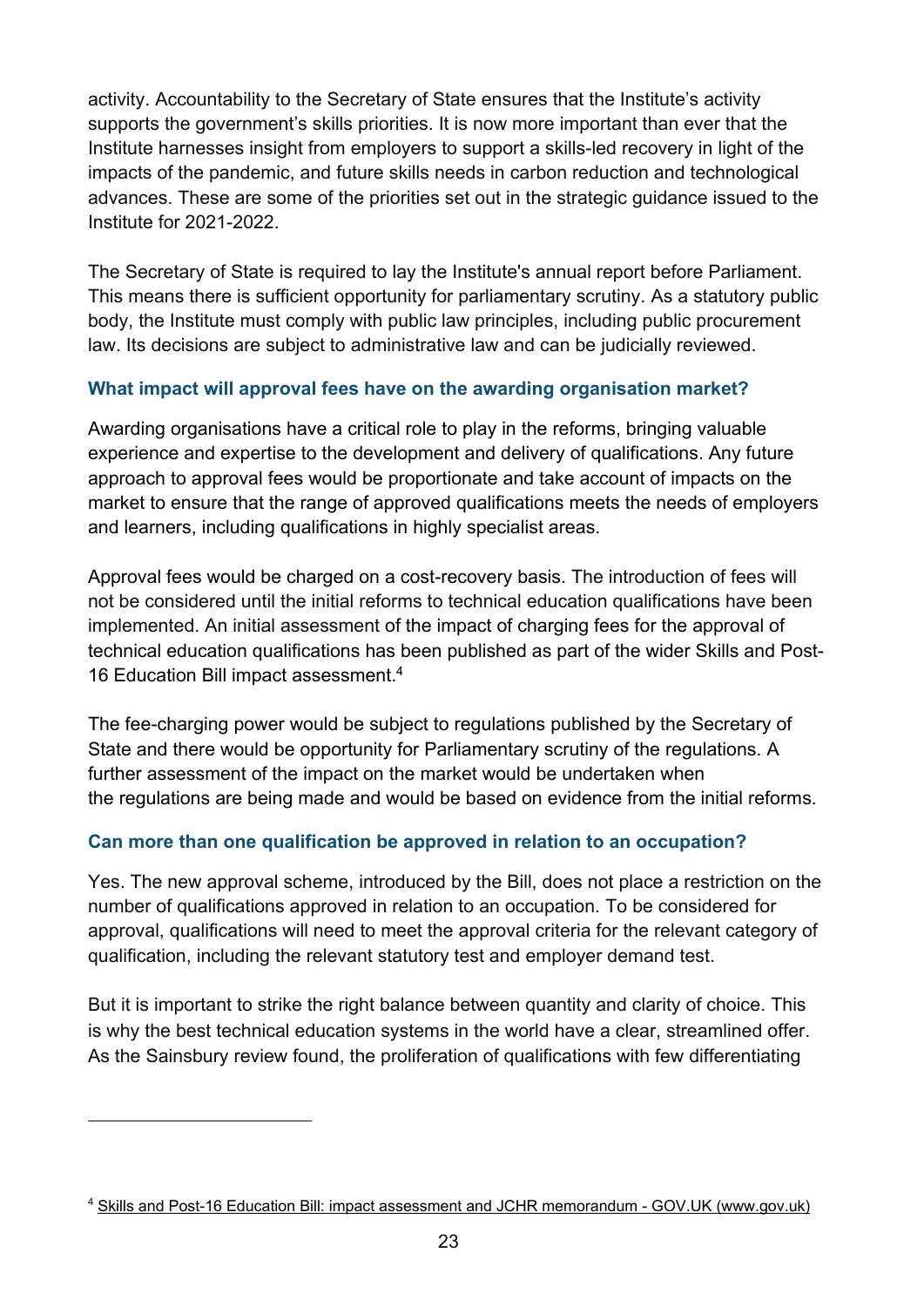features creates a complex landscape that is confusing for learners and employers.<sup>5</sup> The government's reforms aim to deliver a technical offer that has clarity as well as quality. The defunding of qualifications that overlap with T Levels and A levels for 16-19 year olds and the quality bar set by the Institute's approvals process will support a streamlined landscape. In addition, the Bill makes provision for the Institute to introduce a moratorium on the approval of qualifications of a particular kind for a period of time. The moratorium power provides an additional lever to manage the risk of proliferation, should it be needed in targeted areas. The Institute will be required to consult the Secretary of State before introducing a moratorium. All awarding organisations would have the same opportunity to put forward qualifications for consideration.

#### **Will the Institute own the copyright for the qualifications it approves?**

Transfer of copyright to the Institute only happens in relation to T Levels. Awarding bodies retain the copyright for the higher technical qualifications they develop, and this will also be the case for other qualifications at level 3 that are approved by the Institute in future. The new approval scheme, introduced by the Bill, does not facilitate transfer of copyright to the Institute.

#### **Why is there the need to legislate or involve the Institute to enable the delivery of T Levels outside England?**

The Institute's statutory remit for technical education and training is limited to England. The Institute manages the contracts with T Level awarding organisations and owns the copyright for T Level technical qualification documents. Ultimately, it is for other countries and the relevant regulatory bodies to put in place arrangements for the delivery of T Levels in their nations. But it is likely that the Institute would also need to take steps to facilitate this and potentially to cooperate with these other bodies in relation to the continued regulation of the qualifications - as such, this measure proposes explicit provision is made for this in the legislation.

T Levels are high-quality programmes and should be an option for any markets that may wish to deliver them – both in Scotland, Wales and Northern Ireland and outside of the UK. Awarding organisations with T Level contracts are likely to benefit from the delivery of T Levels in other nations, and it would increase the currency of the brand for students and employers. This legislation would lay the initial foundations to make T Levels available outside of England. The government will engage with awarding organisations and other stakeholders in developing the detail of the policy.

<sup>5</sup> [Post-16 skills plan and independent report on technical education -](https://www.gov.uk/government/publications/post-16-skills-plan-and-independent-report-on-technical-education) GOV.UK (www.gov.uk)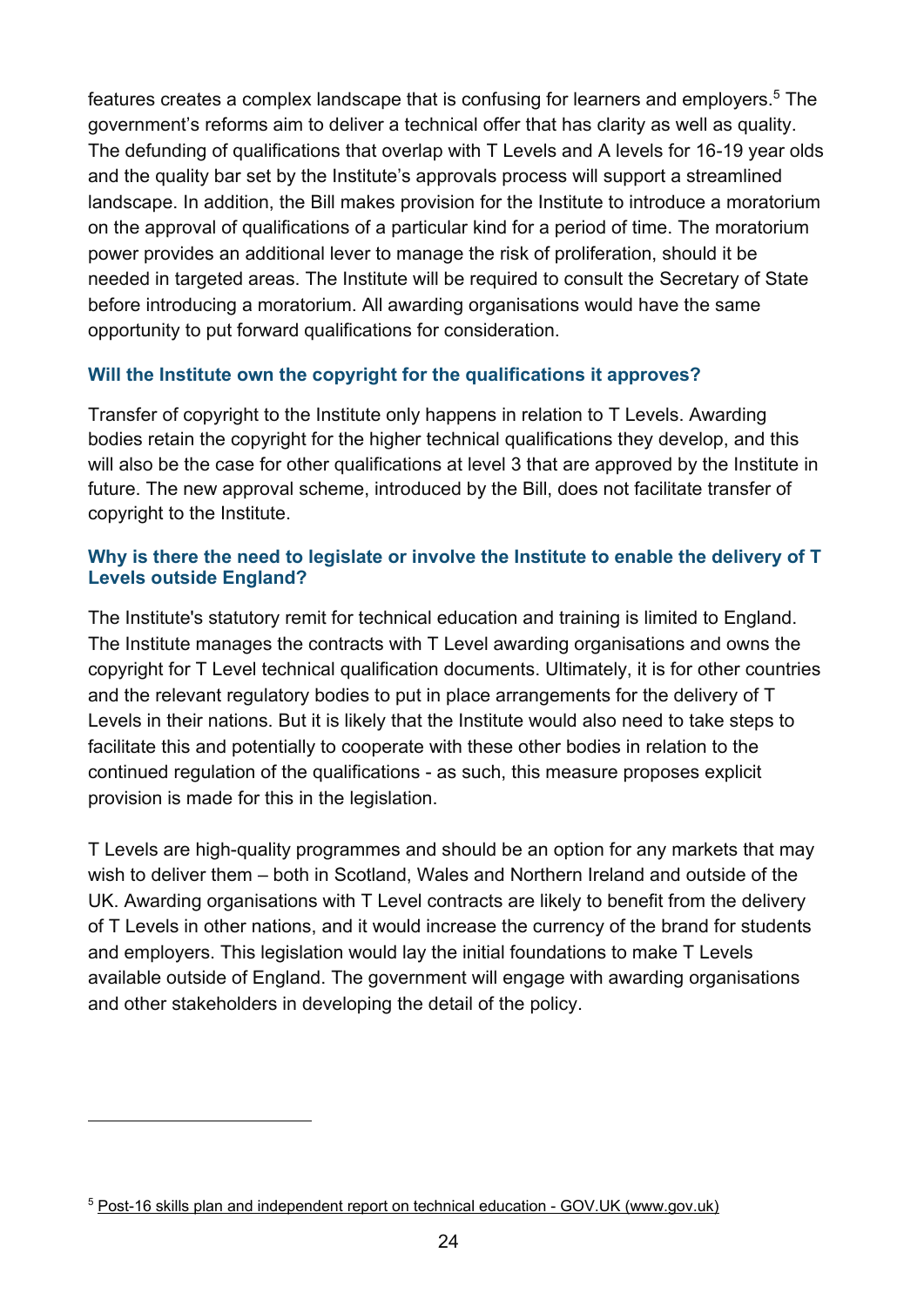#### **What else is the government doing?**

- The government response to the second-stage consultation of the review of post-16 qualifications at level 3 was published in July 2021.<sup>6</sup> The response sets out the qualifications that will be considered for public funding alongside A levels and T Levels.
- Alongside our reforms to level 3 qualifications, the government wants to improve study and qualifications at level 2 and below, which has been neglected for too long. Getting level 2 and below right is key to making sure that students have clear lines of sight to level 3 qualifications, apprenticeships, traineeships, and for some, directly into employment.
- The government is considering feedback to the level 2 and below call for evidence which ran from November 2020 to February 2021 and will consult on proposals for reform soon.

<sup>6</sup> [Review of post-16 qualifications at level 3: second stage -](https://www.gov.uk/government/consultations/review-of-post-16-qualifications-at-level-3-second-stage) GOV.UK (www.gov.uk)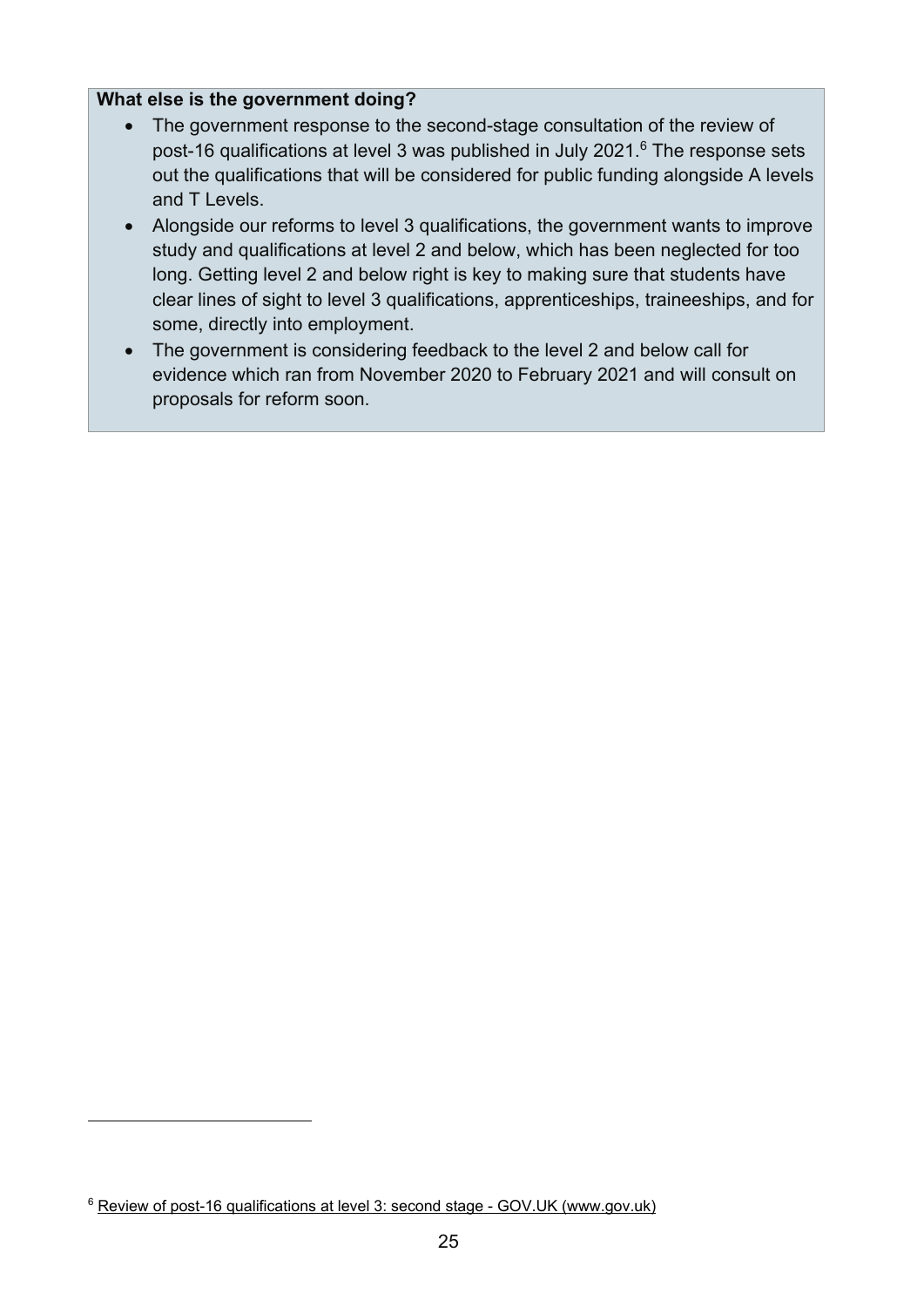<span id="page-25-0"></span>

## **Skills and Post-16 Education Bill: Careers information**

High-quality careers education and guidance in school or college is critical to young people's futures. It helps to prepare them for the workplace by providing a clear understanding of the world of work, including the routes to jobs and careers that they might find engaging and rewarding.

It supports them to acquire the self-development and career management skills they need to achieve positive employment destinations. This helps students to choose their pathways, improve their life opportunities and contribute to a productive and successful economy.

#### **What is the government's policy objective?**

The government wants to make sure that there are opportunities for providers of technical education and apprenticeships to visit schools for the purpose of informing year 8-13 pupils about approved technical education qualifications and apprenticeships. Schools must allow providers to have a reasonable amount of time to meet the pupils and to provide all pupils with 'career-focussed' experiences, which will include:

- sharing information about both the provider and the approved technical education qualification and apprenticeships that the provider offers;
- explain what career routes those options could lead to;
- provide insights into what it might be like to learn or train with that provider; and
- answer questions from pupils.

#### **How will this work in practice?**

The government proposes to amend the Education Act 1997, via the Skills and Post-16 Education Bill, to require schools to put on three encounters with providers of approved technical education qualifications or apprenticeships. The first two encounters, in either year 8 or year 9 (before 28 February if in year 9) and again in either year 10 or year 11 (before 28 February if in year 11), must be made available to, and attended by, **all** pupils and not pre-selected groups of pupils. The third encounter, in either year 12 or year 13 (before 28 February if in year 13), will be optional for pupils to attend.

The school must give each provider a reasonable amount of time to meet the cohort of pupils and must timetable their minimum number of provider visits during normal school hours. They may supplement this with provider visits at other times.

The Secretary of State will also have the power to set out further detail in secondary legislation of the provider encounter in each key phase of education. For example, the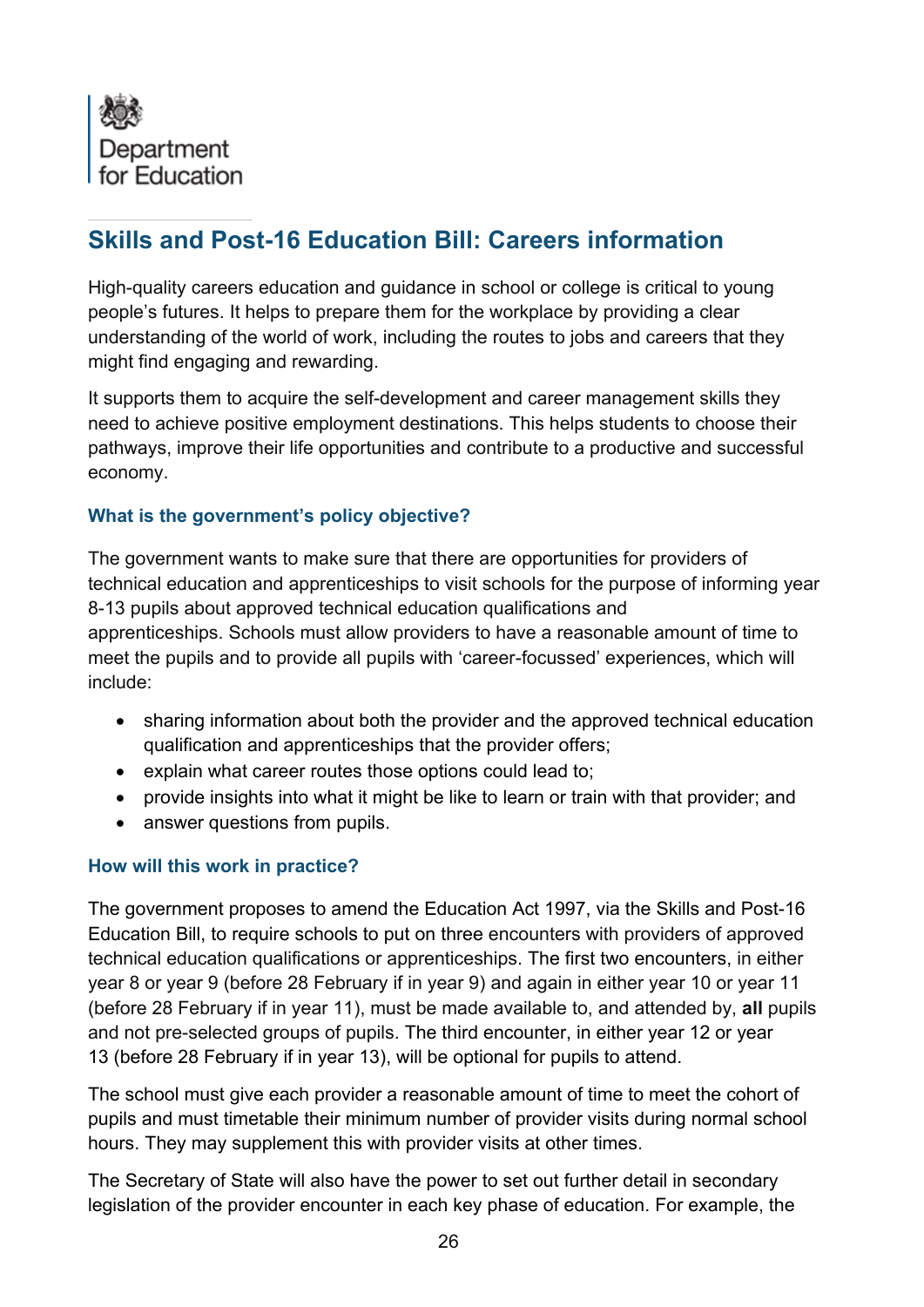Secretary of State could specify the number and type of providers that every pupil must meet. This could, for instance, include a requirement for pupils to meet a representative from an FE college or University Technical College where there is one within reasonable travelling distance of the school.

#### **Key questions and answers**

#### **How does this amendment fit with current provider access legislation?**

Provider access legislation was introduced in 2018. This law requires all state schools to ensure that there are opportunities for providers of technical education and apprenticeships to visit schools for the purpose of informing year 8-13 pupils about approved technical education qualifications or apprenticeships.

The proposed amendment to the Skills and Post-16 Education Bill will strengthen the existing legislation so that every pupil meets providers to learn about technical options and inform decisions about their next steps. In comparison to the current position, we are creating a more specific set of requirements in primary legislation, rather than relying on statutory guidance. The government will require schools to provide three mandatory encounters, two that are mandatory for all pupils and one that is mandatory to put on but optional for pupils to attend.

The amendment will also ensure that all encounters are meaningful for pupils by establishing new minimum legal requirements about their duration and expectations around content. There is also scope for the government to specify further detail about the provider encounters in secondary legislation.

#### **What evidence is there that young people need better information about technical education and apprenticeships?**

Recent evidence has shown that more needs to be done to ensure young people receive information about approved technical qualifications and apprenticeship pathways. 38% of year 8 pupils and above reported that during the last 12 months, their school had provided them the opportunity to learn about vocational or technical options from FE colleges. 32% of the same group had been provided with this opportunity from apprenticeship providers, 25% from university technical colleges (UTCs), and 5% from Studio Schools.

In years 9 and 10, most young people reported that they were spoken to about GCSEs (95%) and A levels (53%). Far fewer reported being spoken to about BTECs (45%) and vocational choices (15%).

The March 2021 UCAS report 'Where next?' highlighted that two in five young people said that more information and advice would have led to them making better choices.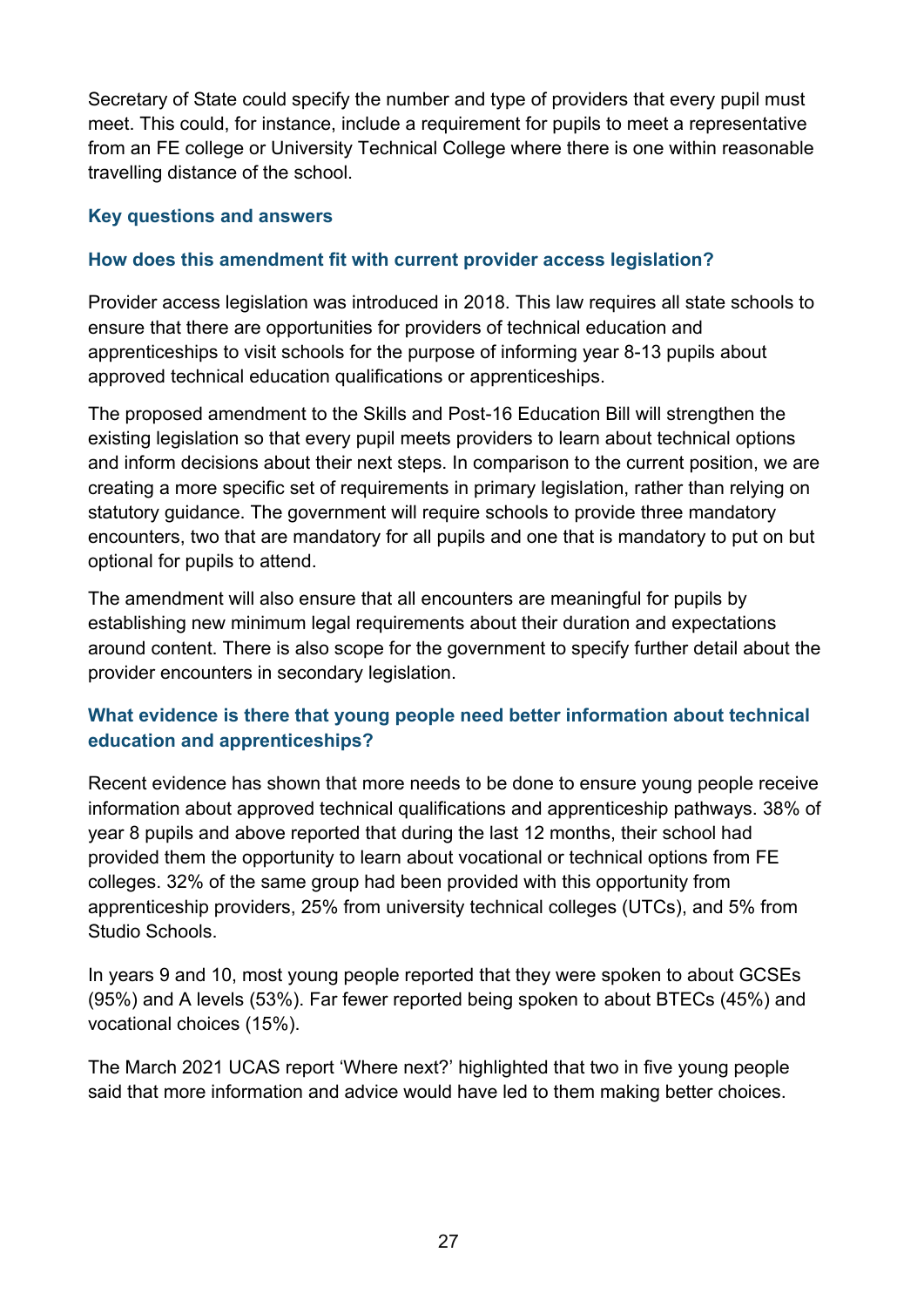Almost one in three said they did not receive any information about apprenticeships from their school.

The government is therefore seeking to strengthen the legislation to make it clearer what the requirement to allow access to providers of technical education or apprenticeships should mean in practice.

#### **Why has the government decided to act now to strengthen provider access legislation?**

On 21 January 2021, the government published *Skills for Jobs: Lifelong Learning for Opportunity and Growth*. The government announced a three-point-plan to enforce the provider access legislation:

- 1. Create a more specific set of minimum legal requirements for provider access to pupils, specifying who is to be given access to which pupils and when;
- 2. Take tougher formal action against non-compliance with the provider access legislation; and
- 3. Make government-funded careers support for schools conditional on compliance with the provider access legislation.

The government believes now is the right time to bring forward these reforms through an amendment to the Skills and Post-16 Education Bill, signalling our determination to ensure that all young people are introduced to the benefits of technical education and apprenticeships. An amendment would cover the first part of the three-point plan. The government will provide further details about enforcement in due course.

#### **Why the lack of consultation that was announced earlier?**

The government remains committed to consulting on new statutory guidance for schools on careers and access to education and training providers. The statutory guidance will set out in more detail how the amended legislation will work in practice, including case studies and good practice. The government will provide further details in that statutory guidance about enforcement.

#### **When does the government expect to commence the new legislation?**

The government expects the legislation to commence in academic year 2022/23.

#### **Why don't you extend the provider access duty to year 7 pupils?**

The provider access duty is designed to allow pupils to meet providers to inform decision points when there is an opportunity to pursue education or training opportunities beyond the school. Year 8 or 9 is the most appropriate time to meet providers to inform the first of these key transition points at age 14.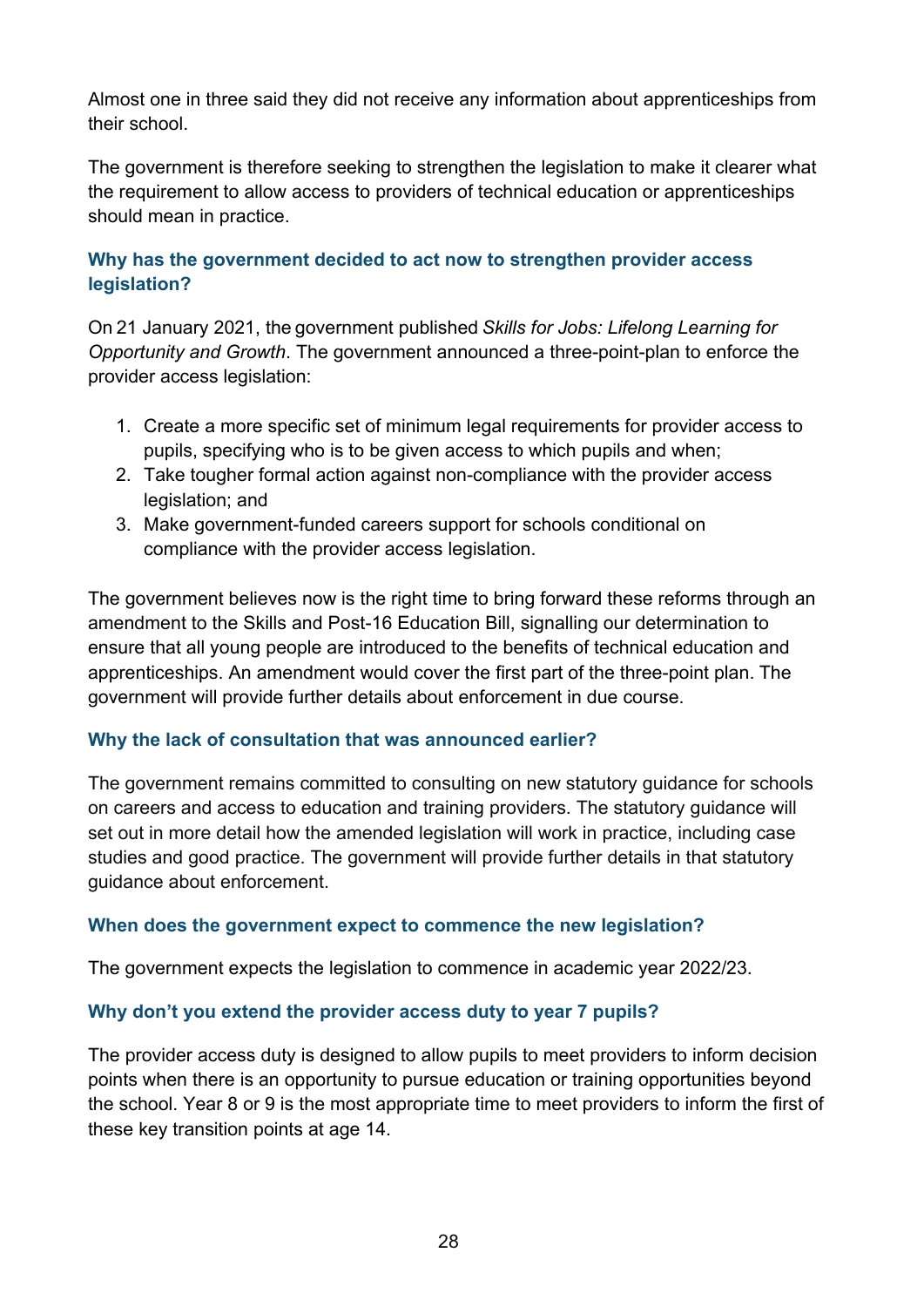#### **How does this fit with other careers legislation?**

Since September 2013, maintained schools have had a statutory duty to secure independent careers guidance for all year 8-13 pupils. For pupils of compulsory school age, this must include information on the full range of 16-18 education and training options, including apprenticeships. Most academies have an equivalent requirement in their funding agreement.

Mark Jenkinson MP has introduced a government-supported Private Members' Bill that will extend this statutory duty to ensure all state school pupils receive independent careers guidance throughout their secondary education, regardless of their age or the type of state-funded school they attend. The Bill passed Commons Committee stage on 27 October 2021 and will extend the duty to secure independent careers guidance:

- To pupils in year 7; and
- To academy schools and alternative provision academies.

All further education colleges and sixth-form colleges have a requirement in their funding agreements to secure independent careers guidance. This applies to all students up to and including the age of 18 and students aged up to 25 with a current education, health and care plan in place under section 37 of the Children and Families Act 2014.

The government also requires maintained schools and expects academies and colleges to publish details of their careers programme online, including a named Careers Leader.

#### **What else is the government doing?**

The government is funding The Careers & Enterprise Company to roll out a careers infrastructure across England to help secondary schools and colleges to improve their careers programmes. This includes Careers Leader training and Careers Hubs that support collaboration and sharing of good practice.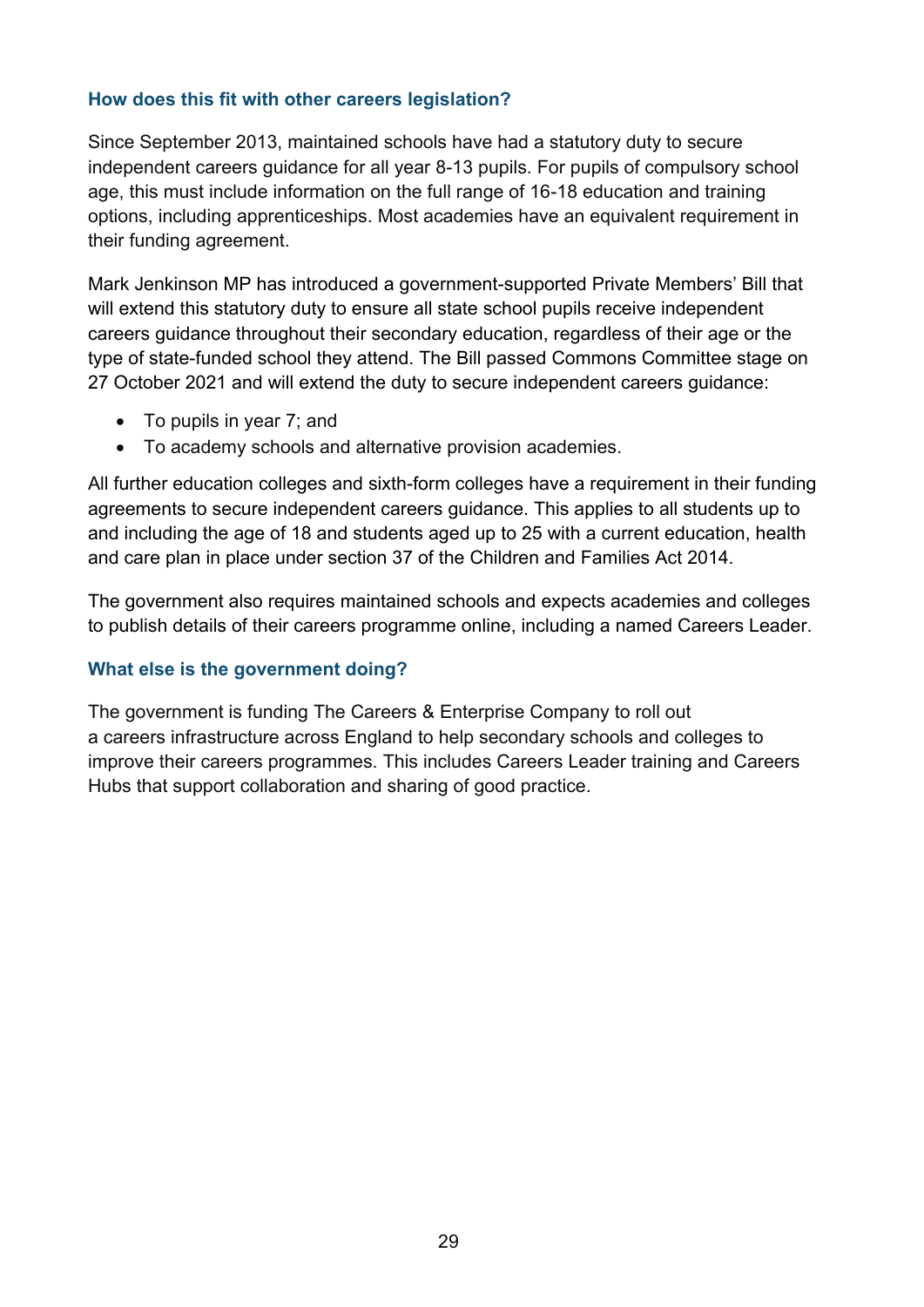<span id="page-29-0"></span>

# **Skills Bill: Lifelong Loan Entitlement**

The government is legislating through the Skills and Post-16 Education Bill for the powers to introduce a Lifelong Loan Entitlement (LLE) from 2025, as part of its Lifetime Skills Guarantee.

#### **What is the government's policy objective?**

The government wants to make it easier for adults and young people to study more flexibly – allowing them to space out their studies, transfer credits between institutions, and take up more part-time study.

To do so, the government aims to create a more efficient and streamlined funding system which makes it easier for students to navigate the options available and encourage provision which better meets the needs of people, employers and the economy.

The government wants to encourage learners to undertake technical qualifications and to broaden options beyond the default option of a full-time three-year university degree.

More specifically, the government aims to enable student loan funding to cover modules of both higher and further education courses at levels 4-6. It seeks to facilitate more flexible study, particularly learning undertaken on a part-time basis and not automatically through the taking of a full course.

#### **Why is legislation needed?**

The current student finance system is underpinned by primary and secondary legislation. In order to amend the student finance system to introduce the LLE, the government requires new powers in primary legislation and additional substantial secondary legislation.

The government recognises that consultation and engagement are a critical part of delivering this transformation of student finance, so intends in due course to consult and engage on the scope and policy of the LLE.

This consultation will set out proposals for how we introduce this reform and will include seeking views on objectives and coverage, together with aspects such as:

- the level of modularity (i.e. the minimum number of credits a course will need to bear)
- maintenance provision
- how to support quality provision and flexible learning
- how to incentivise and enable effective credit transfer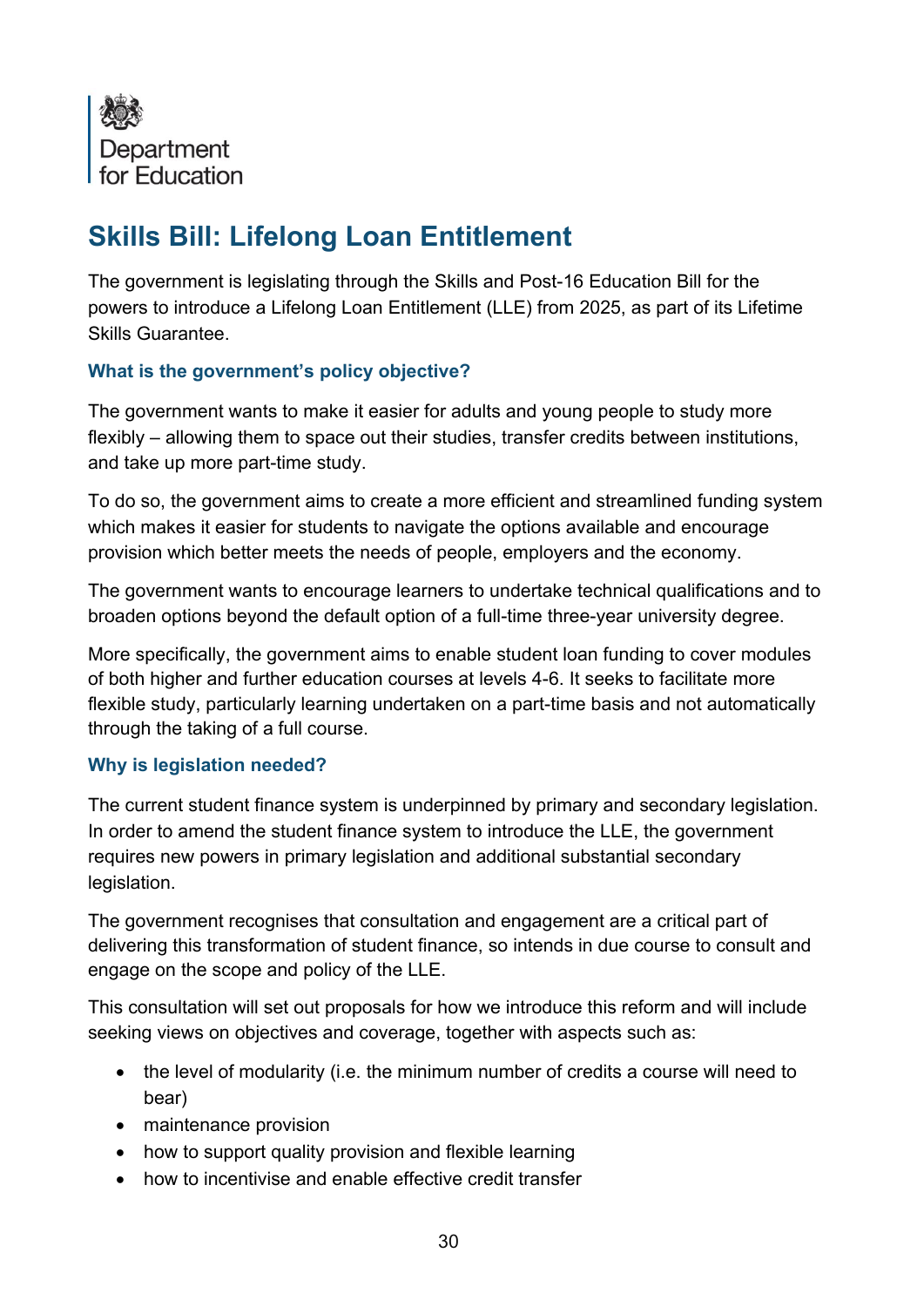• and whether restrictions on previous study should be amended to facilitate retraining and stimulate high-quality provision.

Following further engagement and policy development, the government has decided to also to postpone legislating on modular fee limits until further engagement and until they are consulted on alongside the aspects listed above , in order to fully consider the impact on learners and providers. The government plans to lay the necessary underpinning secondary legislation in Parliament by summer 2024, in order to introduce the LLE from 2025.

#### **What is the effect of the legislation?**

This measure in the Skills and Post 16 Education Bill proposes making explicit the power to make provision for modular loans and making other necessary changes in secondary legislation. It will do so by making modifications to the Teaching and Higher Education Act (THEA) 1998 and amending the Higher Education Research Act (HERA) 2017. Through the changes to THEA, the Secretary of State will have the ability to:

- Set an overall limit to funding that learners can access over their lifetime, laying the basis for this new entitlement, and make clear that maximum amounts in relation to any loan or payment can be provided for on a basis other than an academic year.
- Enable funding for loans for module-sized study, encouraging more modular study and access to provision that need not be taken as part of a wider qualification.
- Enable funding for learning which is undertaken other than via an academic year, paving the way for more credit-based study.

The Bill also intends to amend HERA to allow for the concept of modules as part of the wider regulatory framework covered by HERA. The legislation will also reduce the potential bureaucratic burden resulting from the application of the mandatory transparency condition in relation to modules This does not change the existing territorial reach of HERA, which, aside from a few minor exceptions, extends to England and Wales and applies to England only.

#### **How will this work in practice?**

The LLE will provide individuals with a loan entitlement to the equivalent of four years of post-18 education to use over their lifetime. People will be able to use this loan for modular learning as well as full courses as part of a flexible system that responds to learner needs. The loan will be available for study at higher technical and degree levels (levels 4 to 6) regardless of whether they are provided in colleges or universities.

This will make it easier for people to study more flexibly - allowing them to space out their studies over their lifetime, transfer credits between institutions, and participate in more part-time study.

The government will also take other action to incentivise easier and more frequent credit transfer between institutions. The government will continue to engage with representative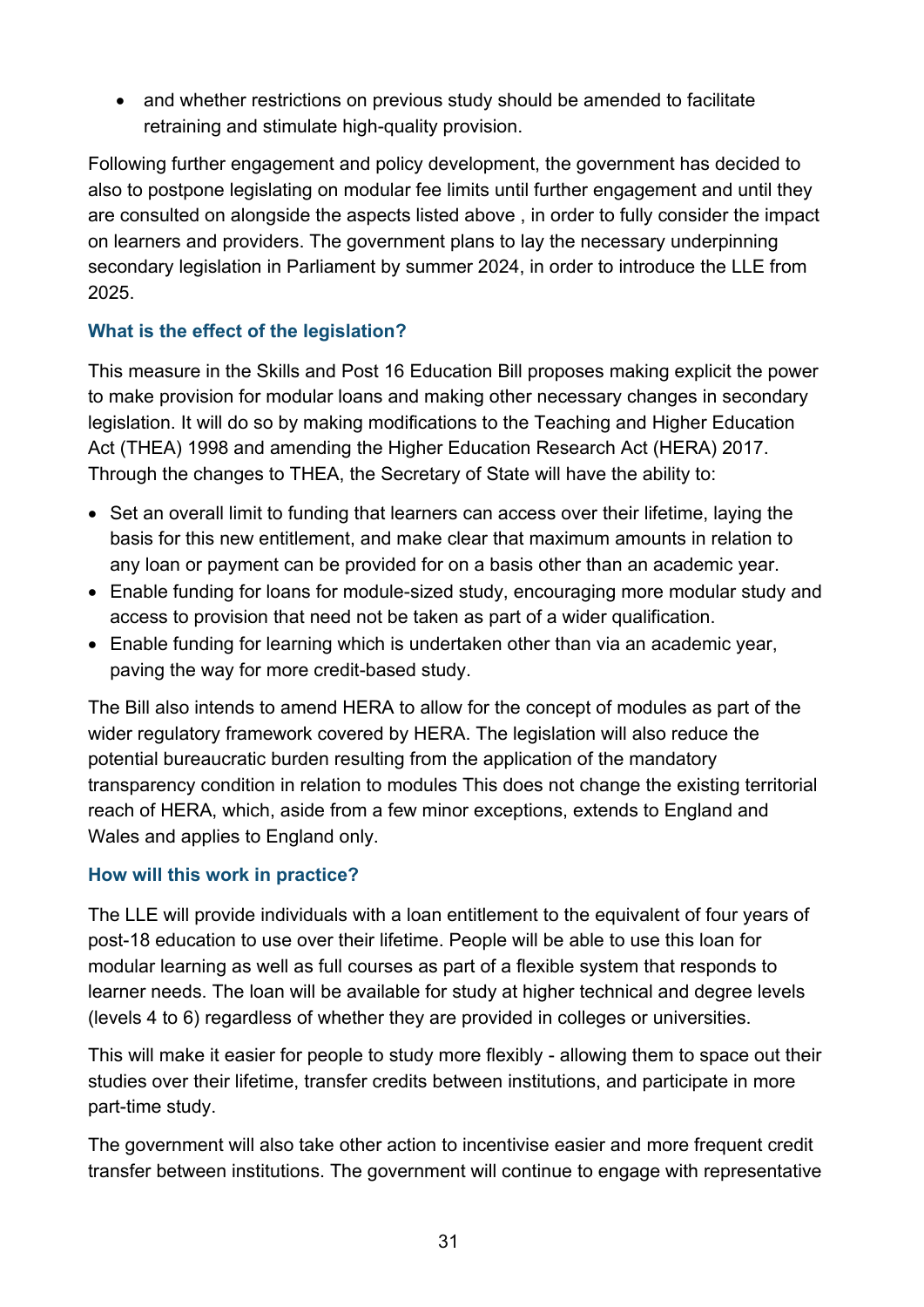bodies and individual providers and will put user needs at the centre of how the LLE is designed.

#### **Key questions and answers**

#### **When will the Lifelong Loan Entitlement be introduced and what are next steps?**

- The LLE will be introduced from 2025. In the Skills for Jobs white paper, the government set out the steps it plans to take over the coming years to support its full delivery. The government will consult on the detail and scope of the Lifelong Loan Entitlement this year, setting out proposals for how we introduce this reform.
- As a pathway towards the LLE, the government will stimulate the provision of highquality higher technical education (level 4 and 5) and introduce pilots to incentivise more flexible and modular provision.

#### **What will happen to the Advanced Learner Loan system?**

• The government is clear that the LLE will fund post-18 education at level 4-6. The government will consult in due course on the detail of the LLE. This will inform the final policy design and will help shape the student finance across further education and higher education, where offers such as Advanced Learner Loans exist.

#### **Will maintenance support be included within the Lifelong Loan Entitlement?**

• The Bill adds to existing provision for the Secretary of State to set the levels of loan available, including both tuition fee and maintenance support. The government will consult on the detail of the LLE in due course, including on how to support students to engage in lifelong learning.

#### **What if I've already taken out a student loan – will I be entitled to further funding?**

The government will be consulting on the detail of the LLE in due course. This will inform the final policy design, including eligibility criteria.

#### **What do the Bill's proposed changes to the Teaching Excellence Framework do?**

- The government is correcting an anomaly relating to when a provider has to have a high-quality rating in order to charge the Teaching Excellence Framework (TEF) tuition fee uplift.
- It does this by ensuring that providers must have a high-quality rating on the 1 January in the calendar year in which the relevant academic year begins (rather than in the year before as previously) in order to charge the TEF tuition fee uplift. This thereby reflects the government's policy intent of accurately and fairly measuring quality.

#### **What else is the government doing?**

As part of the pathway towards the Lifelong Loan Entitlement, the government will: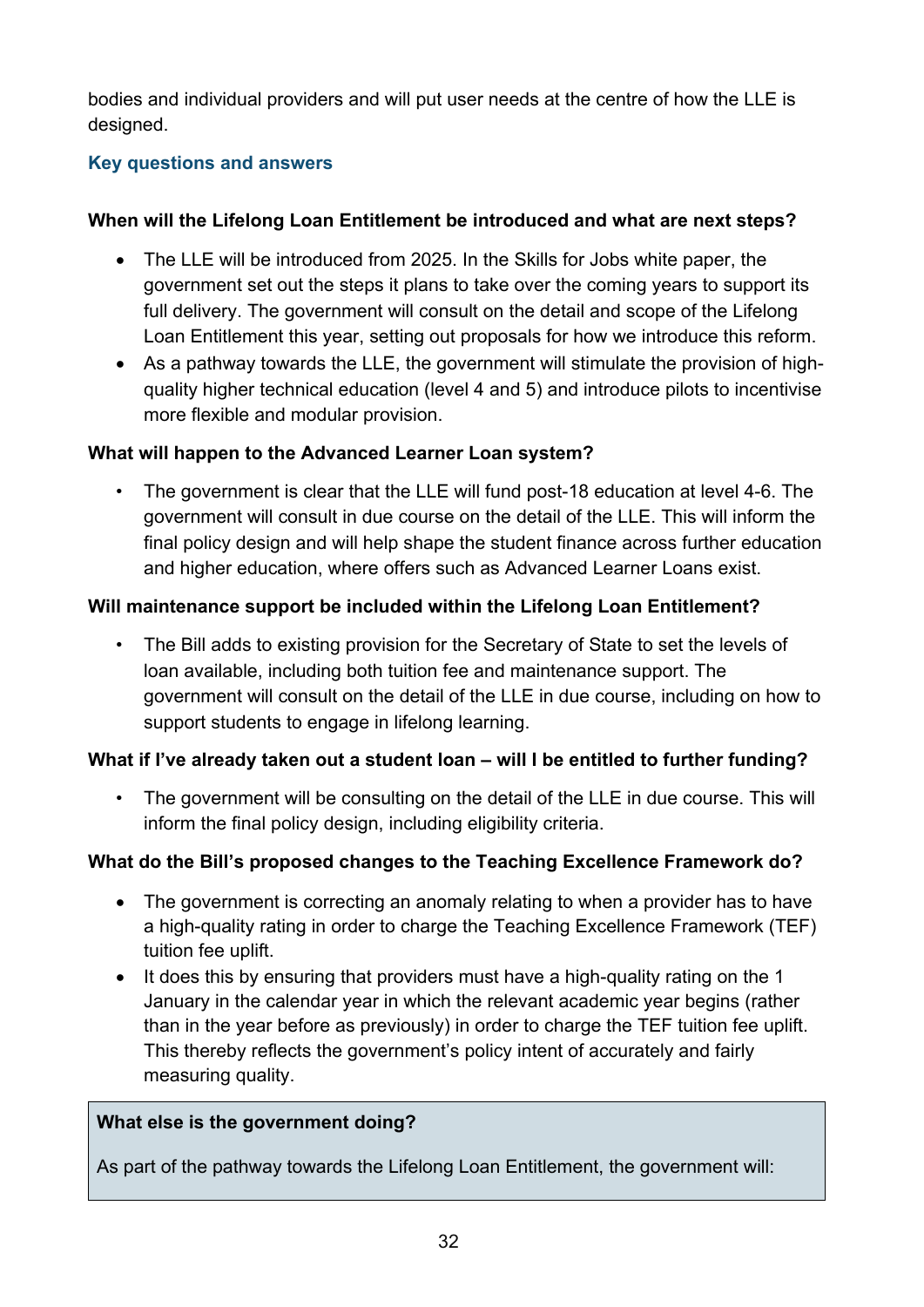- Stimulate the provision of high-quality higher technical education (level 4 and 5).
- Introduce pilots to incentivise more flexible and modular provision.
- Examine the fee limits that apply to different qualifications at higher levels to ensure value for money for the learner and the taxpayer, including looking to reduce funding for non-approved higher technical qualifications from 2023.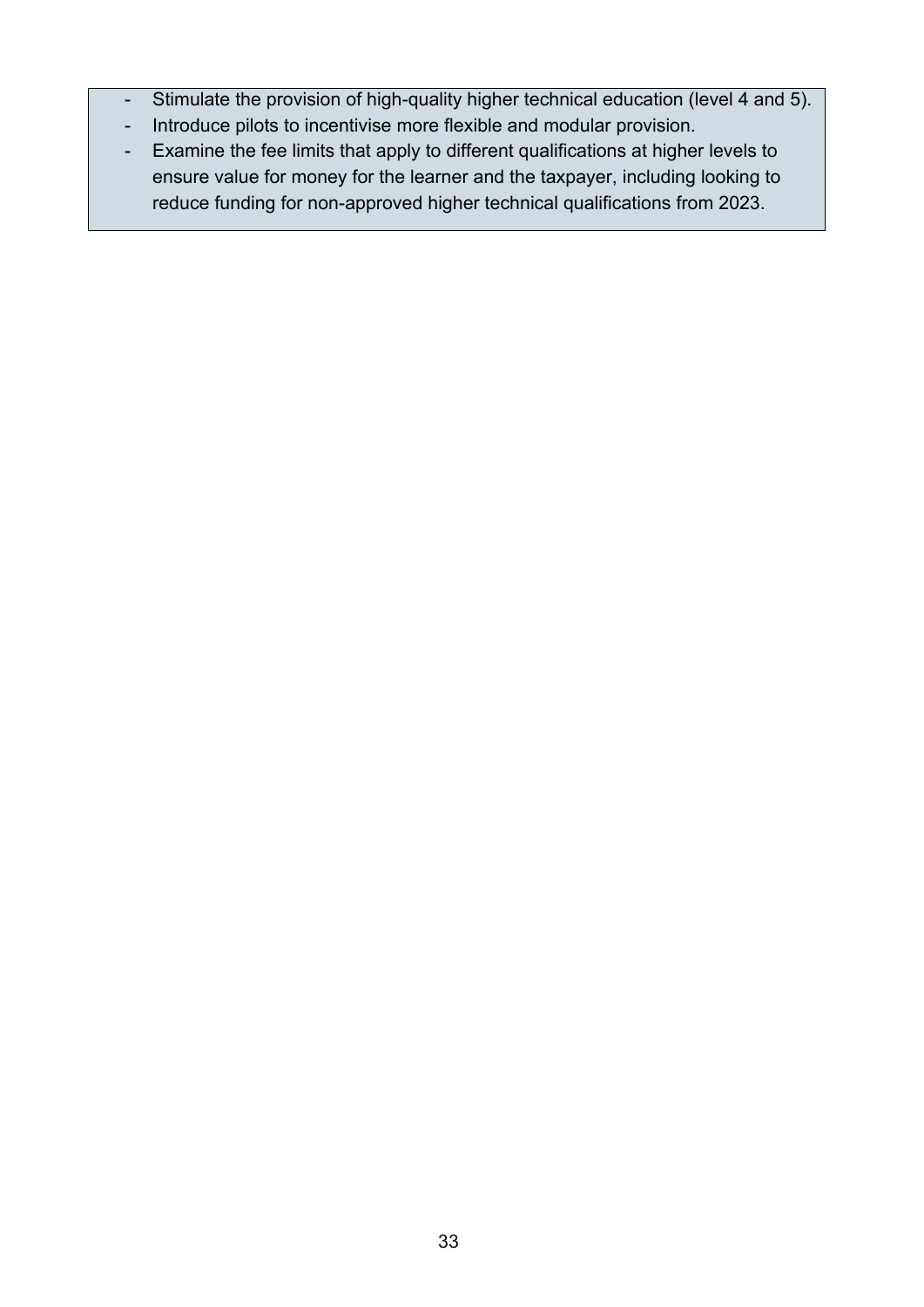

## <span id="page-33-0"></span>**Skills and Post-16 Education Bill: FE teacher training system reform**

The government proposes to take steps to improve the quality of teacher training for the further education (FE) sector as part of a wider package of support for the FE workforce.

Currently, the government does not regulate the teacher training system in FE (commonly known as FE Initial Teacher Training (ITT)), and there is no primary legislation that enables this to happen. The government is legislating now to be able to better manage and improve the quality of FE ITT provision.

The government does not intend to place qualification or training requirements on either new or existing teachers, either individually or collectively, and the measures in this Bill do not create powers to do so.

#### **What is the government's policy objective?**

The government wants to ensure that the FE system has enough suitably trained and qualified teachers to deliver high quality outcomes for all learners. Improving the quality of ITT for the FE sector will play a key part in achieving that ambition.

#### **Why is legislation needed?**

Legislation is needed to support a consistently high-quality initial teacher education offer in FE. There is some outstanding ITT in parts of the FE sector, based on clear quality standards and supporting well-structured career development opportunities.

But practice across the system is not uniformly good, and the ITT offer is too fragmented, difficult to navigate and not always based on sufficiently clear quality standards. We know this following detailed engagement with providers, and from user research with people considering training to teach in the sector, and from Ofsted's inspections of FE ITT.

The government wants to take a more active role in challenging the status quo and providing better oversight of the ITT system, ensuring that public funding goes only to high-quality provision based on clear employer-led standards.

At present, the government has a very limited number of levers with which to drive change and improve quality in the FE ITT system; this proposed legislation will give the government an additional means of implementing reforms.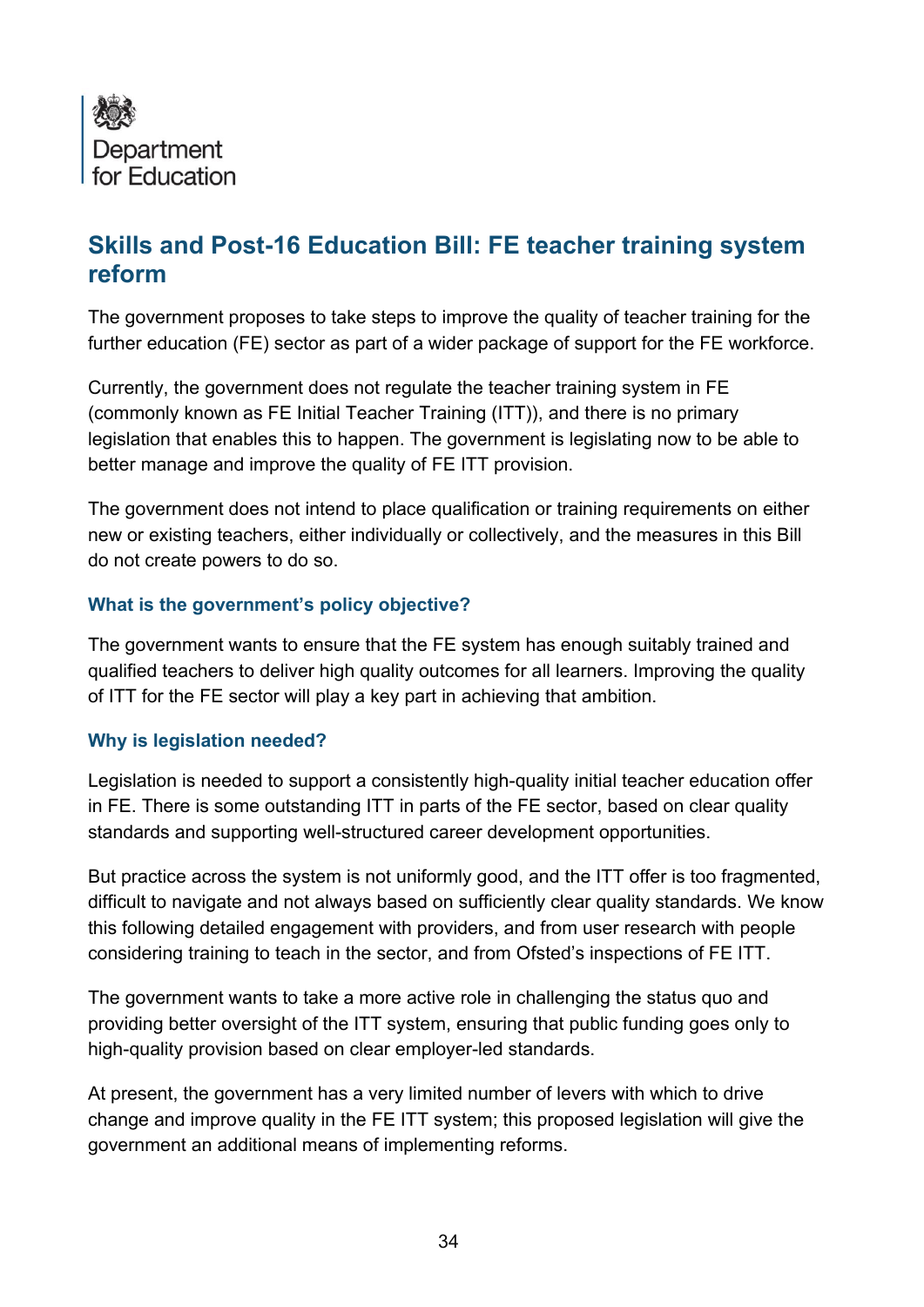#### **What is the effect of the legislation?**

An enabling clause will allow the Secretary of State to make regulations which could introduce specific measures designed to improve the quality of FE teacher training. Doing this would put teacher training for the FE sector on a similar footing to teacher training for schools, which is already underpinned by legislation with statutory functions for the Secretary of State.

The clause will not come into force with Royal Assent. It will be activated at a later date through commencement regulations. The ability to make regulations under this measure provides an important and powerful lever for change, which can be used to complement and strengthen work already underway in the sector to drive improvements to FE ITT. Regulations made under this provision could, for example, place certain conditions on providers of FE teacher training like requiring them to have regard to guidance issued by the Secretary of State. Any measures that are taken through regulations will be clearly designed to drive improvement and raise the quality of FE ITT provision.

We will keep the timing for commencement of this provision under review, as more evidence of sector-led quality improvement activity becomes available and we can assess its likely impact.

#### **How will this work in practice?**

The government will work closely with the FE sector to bring about the improvements to quality that are so important to improving teaching in further education settings. The government believes substantial change is needed, and this clause provides the Secretary of State powers to take such steps as are deemed necessary to secure the quality of teacher training for FE.

The government will be able to make secondary legislation under this power, in order to take a more active role in assuring the quality of FE ITT provision – this can complement and strengthen steps that are already being taken within the sector to drive improvement.

#### **Key questions and answers**

#### **Does this mean you are bringing in minimum qualification requirements for teachers? Are you creating a mandatory PGCE for FE?**

No. The scope of this provision does not include setting minimum qualifications for FE teachers, and we currently have no intention of doing so.

#### **Why is the Department for Education taking an additional interest in FE teacher training now, and what will this additional scrutiny mean for FE providers?**

There is significant scope for quality improvement within the FE ITT system. The system underpins the supply and quality of teaching in the sector, which is vital to ensuring highquality outcomes for learners, and to achieving our vision for skills reform more widely.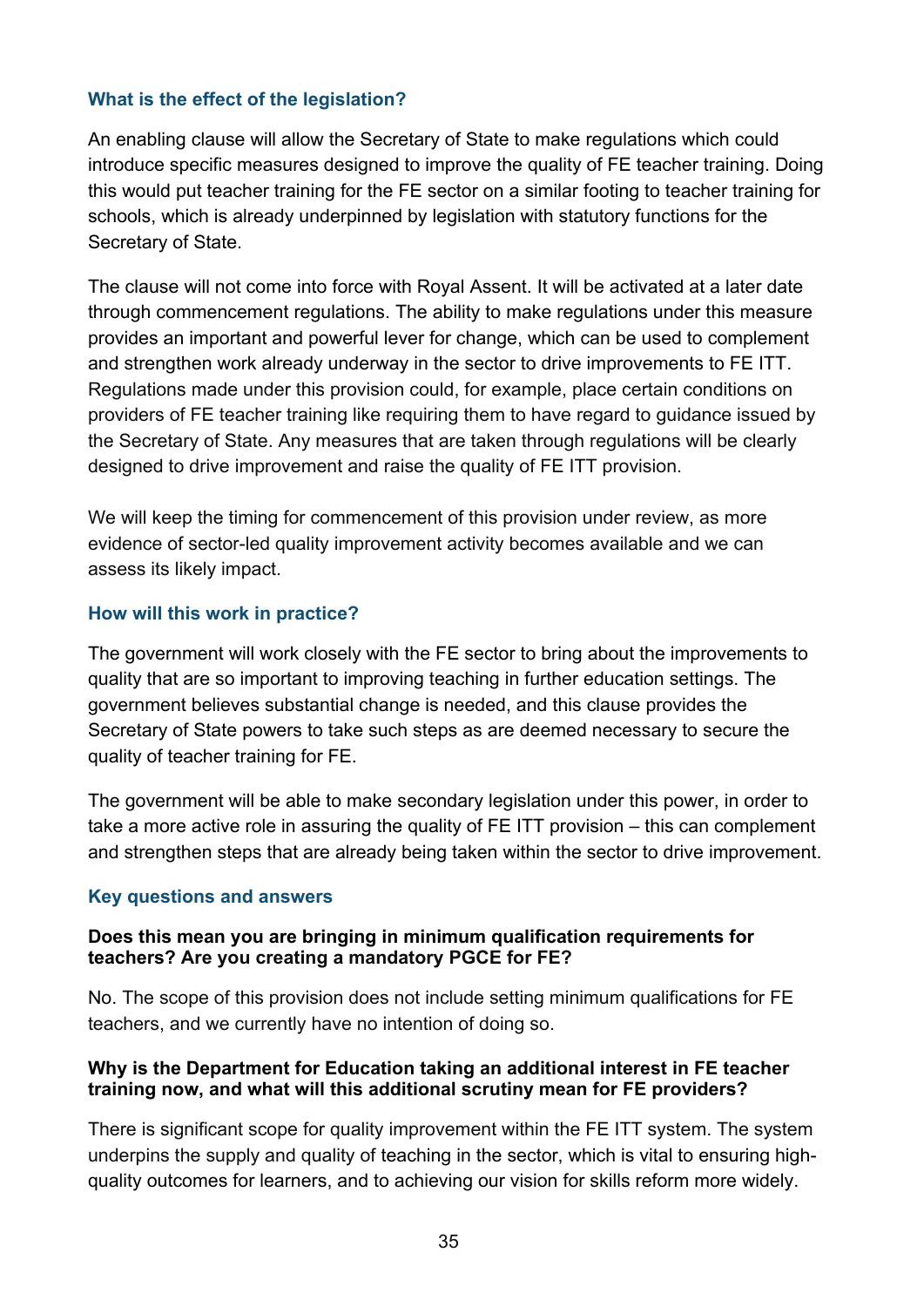The government is well placed to take a more active role in challenging the status quo and providing better oversight of the teacher training system, ensuring that public funding goes only to high-quality provision based on a clear employer-led standard. These changes will help to ensure that the teacher training system is able to support wider changes, like the introduction of T Levels and reforms to Higher Technical Qualifications.

#### **Does this mean there will be fewer providers of FE ITT?**

The government is not looking for FE ITT to be delivered by a predetermined number of providers, but rather to ensure that all providers offering FE ITT do so to the highest quality standards. The ability to make secondary legislation aimed at improving the quality of FE ITT would allow us to further shore up the system and protect learners against inadequate provision that delivers poor value for money and/or substandard outcomes. This ensures those who undertake FE ITT can be assured that the training they receive is of the highest quality and prepares them well for their career in teaching.

#### **How do these proposed changes align with the Initial Teacher Training (ITT) market review for school teachers?**

The scope of the ITT Market Review is limited to teacher training for schools (i.e. training programmes that lead to the award of Qualified Teacher Status). The scope of the proposed measures in this Bill is confined to teacher training for the FE sector. As such, there is no direct relationship between the two reforms. Although separate, we recognise that the two systems of teacher training are closely related and will ensure that the potential impacts of the different reforms on providers and trainees are fully considered.

#### **Will this mean Ofsted no longer has to inspect the provision of ITT for the FE sector?**

No. FE ITT continues to be inspected under the framework for Initial Teacher Education and Ofsted has confirmed that its future inspections will now cover all publicly-funded FE ITT, not just that validated by universities. This is important for driving up quality and enabling potential staff and employers to identify the best training available.

#### **How do you define what 'quality' provision looks like?**

The government is improving further education initial teacher training so that all publiclyfunded training will be rooted in employer-led standards, developed by experts from the sector who are best-placed to determine what good teaching looks like.

The new Occupational Standard for Learning and Skills Teachers, published in September 2021, defines the key duties of FE teachers, as well as the knowledge, skills and behaviours they need to demonstrate in order to be effective. Based on this new standard, government is now working with the sector to support the redevelopment of FE ITT qualifications, so that they too are based on the same clear set of outcomes. FE ITT will continue to be inspected by Ofsted under its framework for initial teacher education.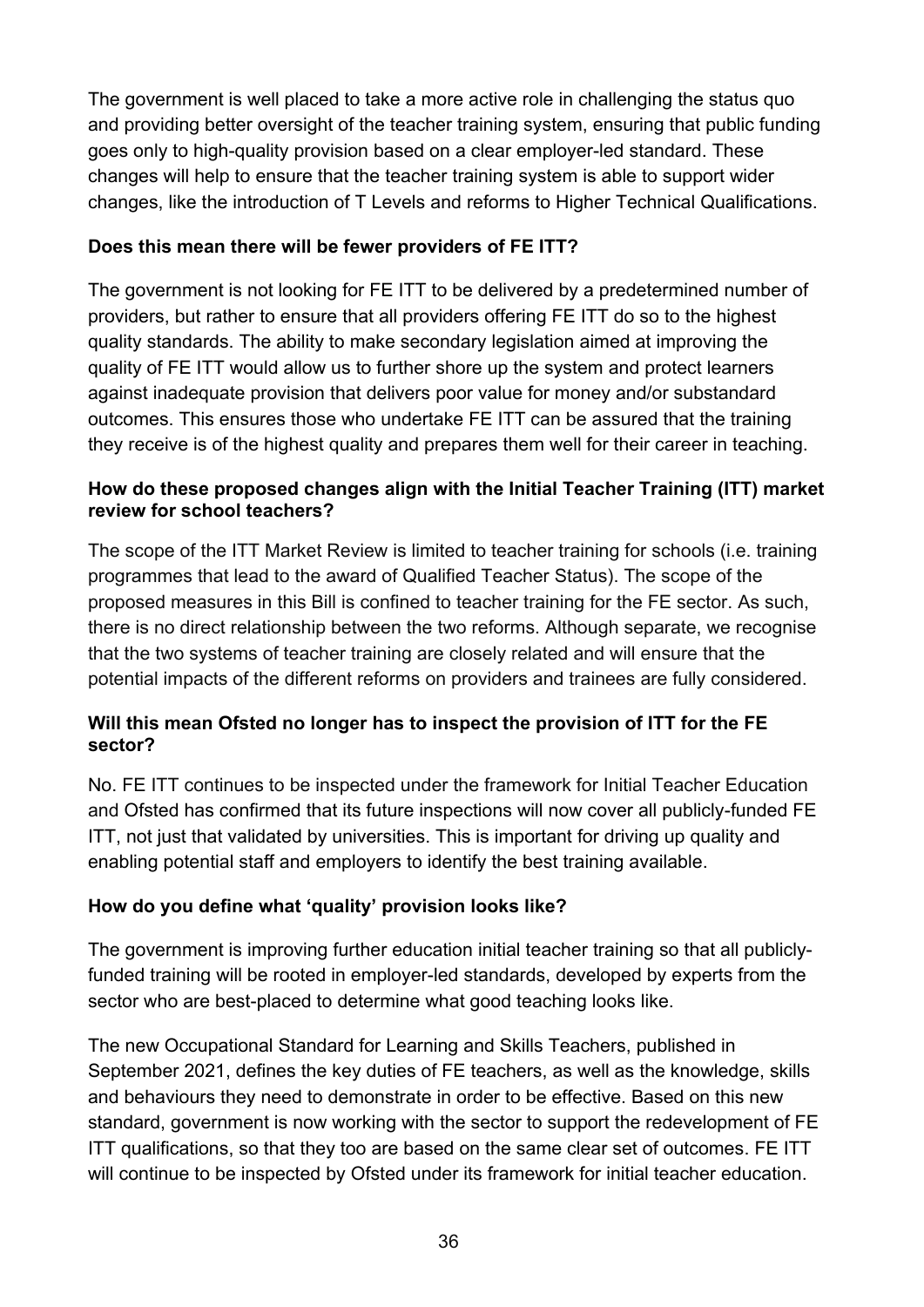# **What else is the government doing?**

The government will work with the sector to ensure that providers can recruit, retain, and develop the teaching staff they need to deliver the best possible education to young people and adults in the FE sector. This has been underpinned by significant new investment in 2021-22, taking total spending on the FE workforce to over £65 million. The government will:

- Launch a national recruitment campaign to communicate the opportunities in FE teaching and support prospective applicants to get started on their careers – including high-potential graduates, and experienced industry experts.
- Support the reform of FE ITT so it is based on employer-led standards, is driven by quality, and offers attractive and accessible training routes, underpinned by financial incentives for trainees in priority areas.
- Drive the provision of high-quality professional development to improve the quality of teaching and support progression for teaching staff.
- Enable a strong relationship between employers and providers, so industry experts can move easily into teaching, and teaching staff can maintain up-todate knowledge of their sectors.
- Support apprenticeships teachers and lecturers with a tailored professional development offer.
- Introduce comprehensive workforce data collection.

The increased investment into the FE sector needs to result in the improvement of the quality of the provision of initial teacher education. That is why the government is improving FE ITT so that all publicly funded training will be rooted in employer-led standards. A revised employer-led standard for FE teaching is currently being developed by a group of sector employers, and the government anticipates a clear benchmark for teaching quality will be set by September 2021. Based on this new standard, the government will support the redevelopment of FE ITT qualifications, so that they too are based on the same clear set of outcomes.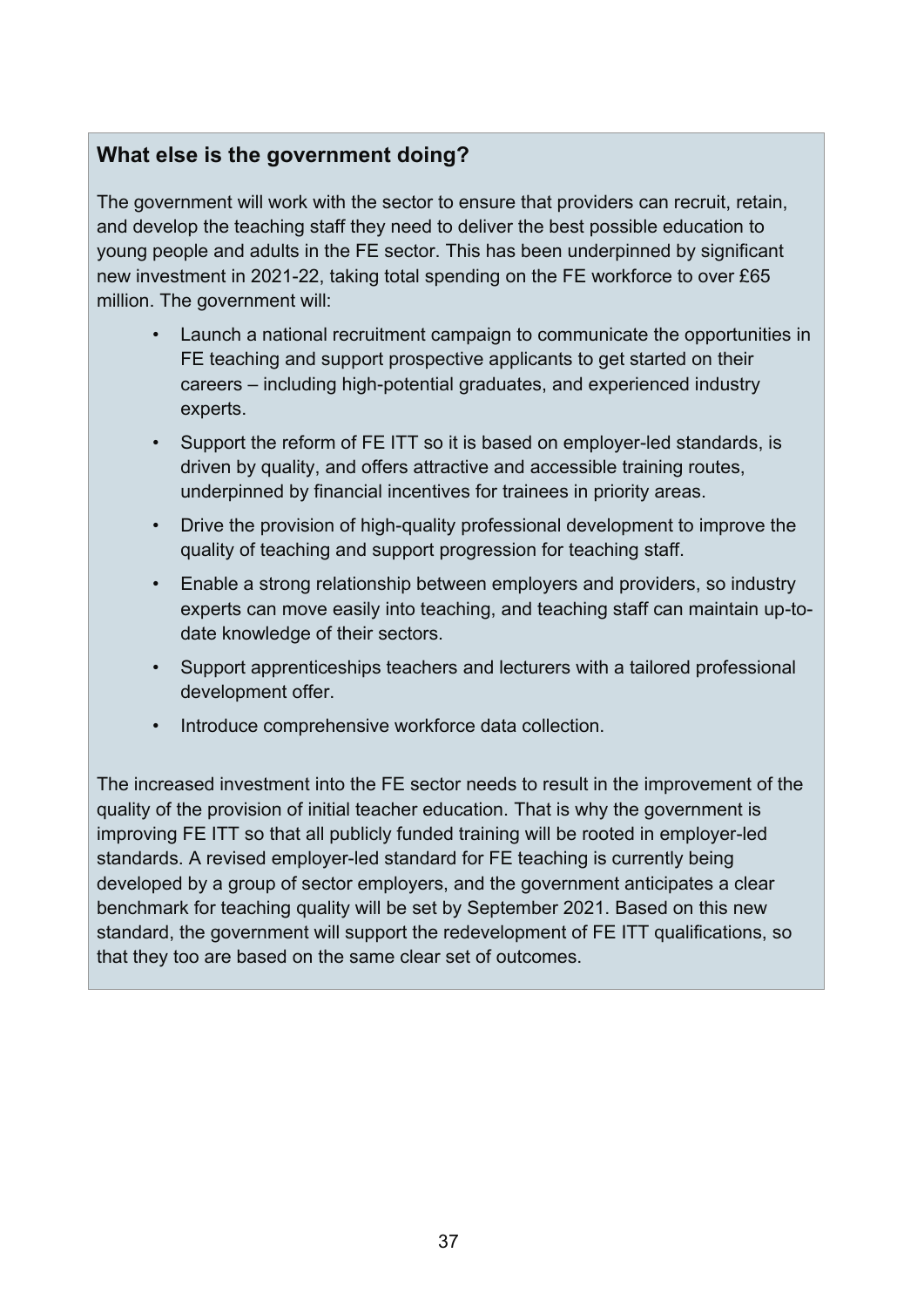

# **Skills and Post-16 Education Bill: Office for Students (OfS) quality assessment measure**

The OfS is currently consulting on its regulatory approach to quality and standards, including its detailed approach to regulating student outcomes, but this will not affect the principles underlying the provisions contained in the Skills and Post-16 Education Bill.

This measure clarifies the provisions set out in the Higher Education and Research Act (HERA) 2017 that relate to the OfS's assessment of the quality of higher education provision. In particular, it clarifies that the OfS has the power to determine minimum expected levels of student outcomes. It is a clarifying measure only – it does not give the OfS any additional powers nor change how the OfS is able to take into account wider contextual factors to reach a rounded judgement when assessing an individual provider's performance.

### **What is the government's policy objective?**

HERA places no restrictions or stipulations on how the OfS might make an assessment of quality. This measure brings clarity as it puts beyond doubt the OfS's ability, should it choose to do so, to determine minimum expected levels of student outcomes and to take these into account when it makes decisions on registration and compliance.

It clarifies that the OfS can describe its minimum expected levels of quality by reference to an absolute level of performance which can be applied across all English higher education providers. The outcomes that the OfS may consider include:

- Continuation rate: the proportion of students who continue from their first year of study to their second year.
- Completion rate: the proportion of students that receive a higher education qualification at the end of their study.
- Progression to further study or highly skilled employment: the proportion of students that progress to professional or managerial employment or postgraduate study following the end of their study.

However, this measure does not compel the OfS to assess quality by reference to a provider's absolute performance alone. A provider's absolute performance will be just one factor that the OfS considers. The OfS will also continue to consider a provider's context and make rounded judgements. In doing so, the OfS would look at factors that may explain the reasons for a provider's performance, including information from the provider about the actions it has taken, or plans to take, to improve quality; and external factors that may be outside of a provider's control. The OfS must act proportionately and will consider a range of different contextual factors before reaching any final judgement –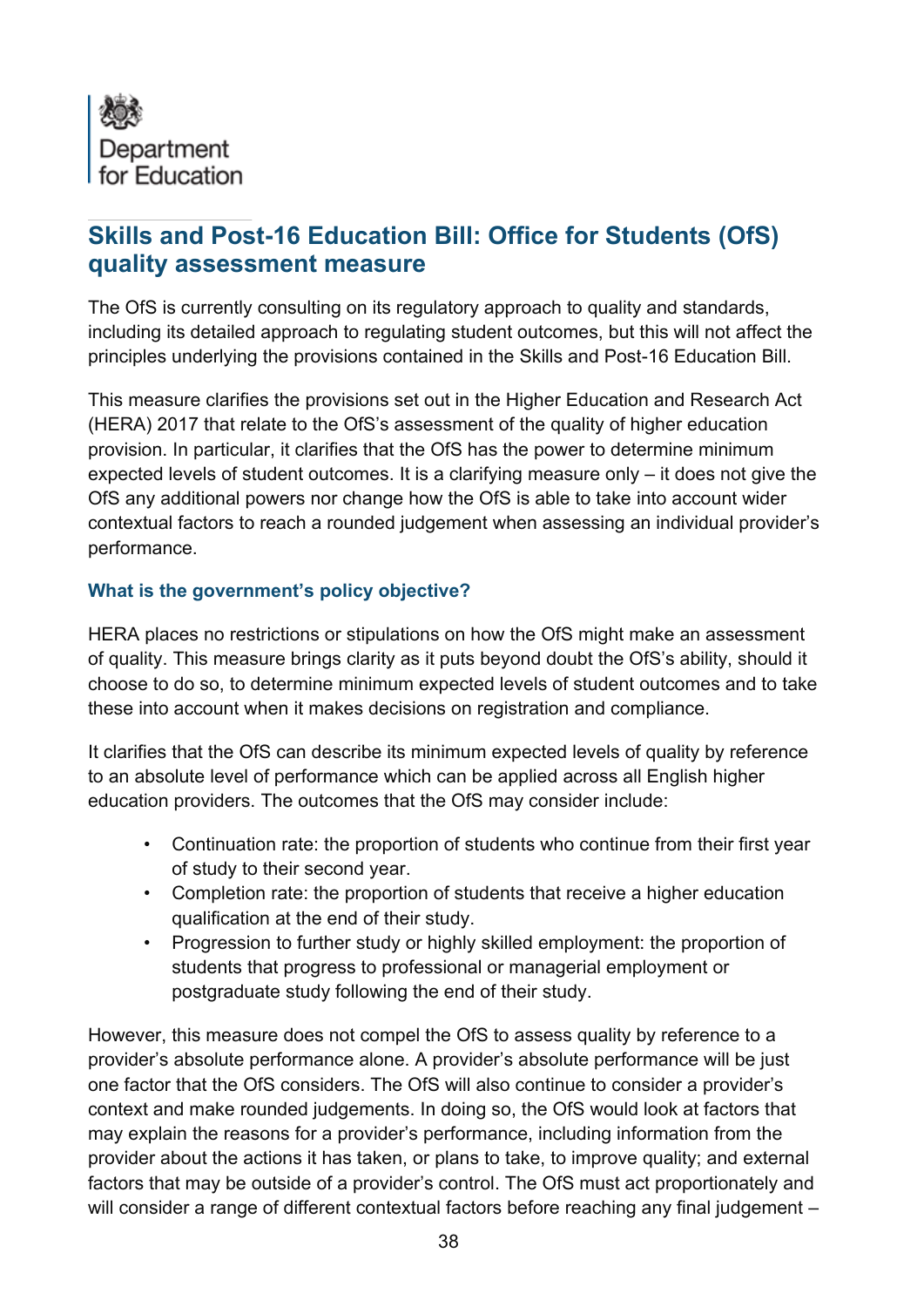for example, when considering the actual outcomes a providers has delivered, the OfS will consider factors such as the relative proportions of students from disadvantaged backgrounds, the share of a provider's provision that is part-time, and the extent to which a provider is delivering modular provision.

As a basic principle, the government firmly believes that every student, regardless of their background, has a right to expect the same minimum level of quality that is likely to improve their prospects in life.

#### **Why is legislation needed?**

This technical amendment is desirable to put beyond doubt the fact that the OfS can determine minimum expectations to be used in the regulation of quality.

### **What is the effect of the legislation?**

The measure proposes to amend the HERA 2017 to make clear that the OfS has the ability to determine absolute expected levels of student outcomes and to use these on a consistent basis when it makes quality assessments. The legislation will take effect two months after Royal Assent, which is expected to be in the early part of 2022.

#### **How will this work in practice?**

The OfS is already regulating based on absolute outcomes. In practice the amendment will not affect the OfS's current approach but will put beyond doubt its ability to continue to operate in this way.

# **The OfS consultation**

The OfS is currently consulting on its overarching regulatory approach to quality and standards. This three-stage consultation will not affect the Bill. The purpose of the consultation is to provide clarity that the OfS can assess performance by means of any student outcomes that it considers appropriate. The OfS carried out a stage 1 consultation between November 2020 and January 2021, aiming to bring more clarity generally to its approach to focus on identifying those providers that represent the greatest risk to students (those that are performing below, or close to, minimum requirements for quality) and anticipates minimum regulatory intervention for high-quality providers. The OfS's analysis of the responses it received is here: [Consultation on](https://www.officeforstudents.org.uk/publications/consultation-on-regulating-quality-and-standards-in-higher-education-analysis-of-responses/)  [regulating quality and standards in higher education: Analysis of responses -](https://www.officeforstudents.org.uk/publications/consultation-on-regulating-quality-and-standards-in-higher-education-analysis-of-responses/) Office for [Students.](https://www.officeforstudents.org.uk/publications/consultation-on-regulating-quality-and-standards-in-higher-education-analysis-of-responses/)

The OfS stage 2 of the consultation focused on a set of revised quality and standards conditions covering academic experience, learning support resources, assessment and standards. This closed on 27 September 2021.

The OfS is expected to launch the final stage of the consultation in due course which will focus on its approach to regulating student outcomes and contain proposals for minimum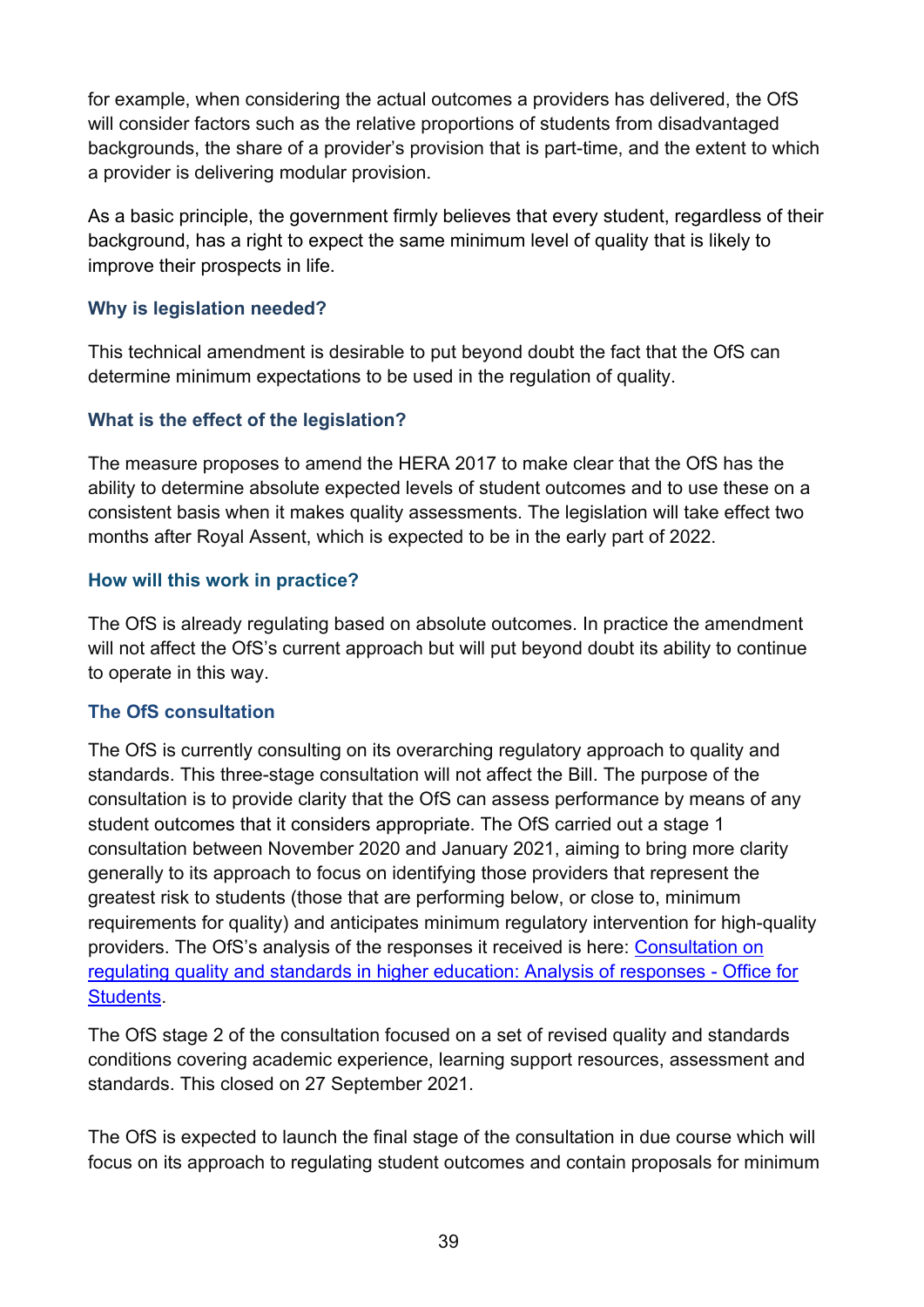numerical baselines for a range of indicators and the way in which it proposes to take the context of a provider into account as it makes its regulatory judgements.

#### **Key questions and answers**

#### **Does this mean the OfS will regulate quality solely on the basis of absolute outcomes?**

No. While it is important that the OfS can determine registration conditions by reference to absolute outcomes, and use these when making quality assessments, this is just one factor the OfS will consider. The OfS will continue to consider appropriate context and make rounded judgements as required under its [Regulatory Framework.](https://www.officeforstudents.org.uk/media/1406/ofs2018_01.pdf) The framework makes clear that absolute performance against an indicator will form only part of the overall context for assessing the compliance with the relevant quality condition. The OfS has a public law obligation to consider wider factors where appropriate. It also has general duties which include having regard to the need to promote equality of opportunity and it is subject to the Public Sector Equality Duty.

#### **Why absolute and not benchmarked minimum outcomes?**

The government firmly believes that every student, regardless of their background, has a right to expect the same minimum level of quality that is likely to improve their prospects in life. The government does not accept that students from under-represented groups should be expected to accept lower quality, including weaker outcomes, than other students. Setting the same level of outcomes for all providers, irrespective of the makeup of their student populations, sends an important message. But the level of a provider's absolute performance will be determined by taking into account important factors such as relative proportions of students from disadvantaged backgrounds, the share of a provider's provision that is part-time, and the extent to which a provider is delivering modular provision.

#### **Does this disincentivise the recruitment of disadvantaged students?**

No. Many higher education providers have proved that it is possible to deliver good outcomes for disadvantaged students. The government believes that it is preferable to incentivise such providers instead of making allowances for those providers that recruit students without providing the support necessary for them to successfully complete their studies. It should also be noted that the OfS requires many providers to comply with condition A1 that requires compliance with an agreed access and participation plan, which will include targets for recruitment of disadvantaged students.

#### **How are contextual factors taken into account by the OfS when considering providers' performance?**

The OfS is required to consider wider factors which could include, amongst other things, the characteristics of a provider's students.

The OfS will take these factors into account when it considers the performance of an individual provider against the minimum numerical baselines. In reaching any final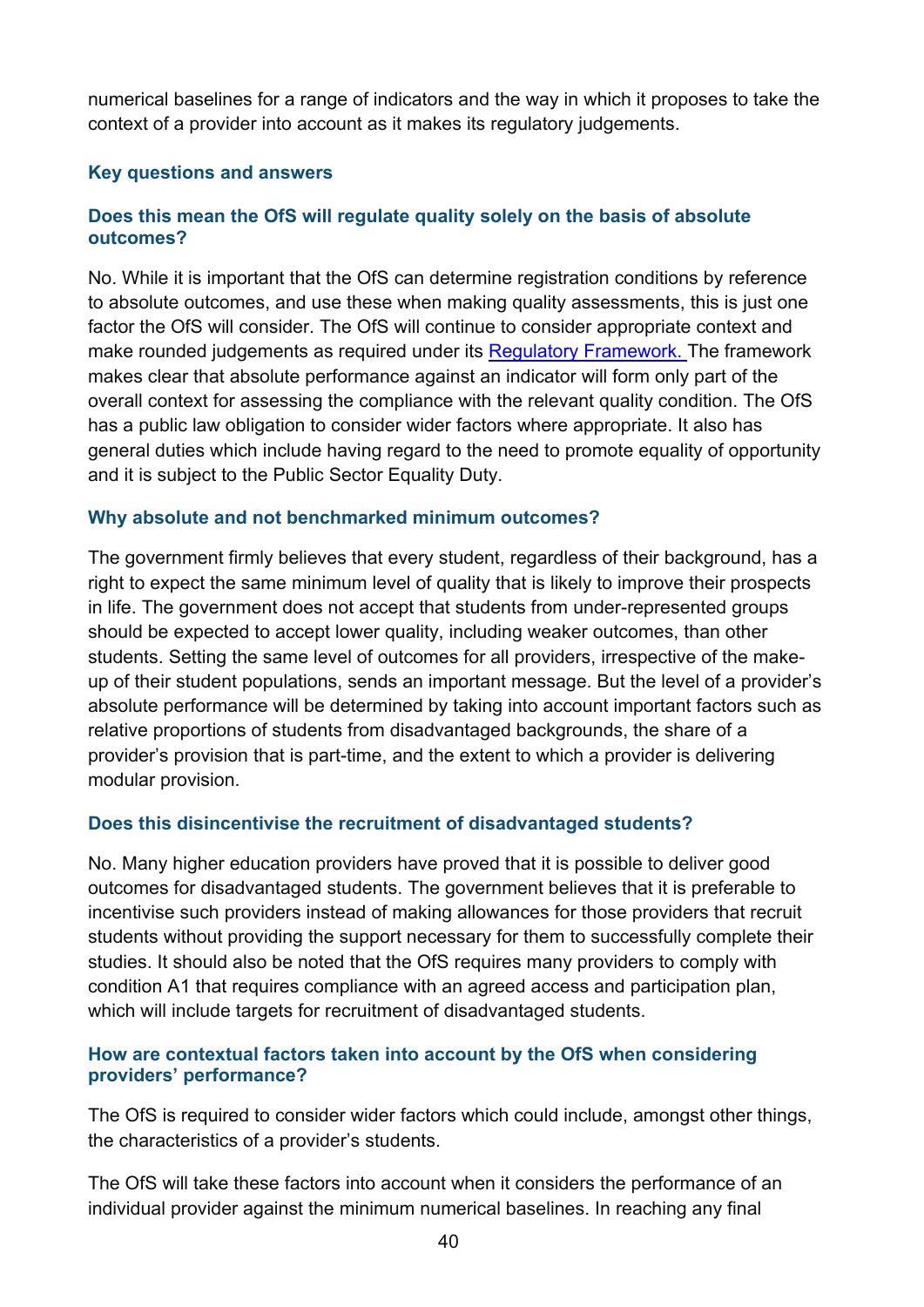judgement, the OfS will balance contextual factors, proportionality and the need to protect students from low quality, including weak outcomes.

# **Example** – **How would the OfS approach assessing a provider with a very high proportion of students from an under-represented/disadvantaged group, that is significantly above the average for the sector, with low continuation rates below the baseline?**

When it decides the level of a numerical baseline that would apply to all providers, the OfS would expect to consider the factors that, at sector-level, may influence the outcomes delivered for students. This means that variation in performance linked to, for example, disadvantaged students, or students with disabilities, would be taken into account in setting the level of the baselines that apply.

When an individual provider is subsequently assessed in relation to that baseline, its recruitment of disadvantaged students will already have been accounted for to some extent in the level of the baseline. The OfS would then also consider whether there are any further factors such as the characteristics of a provider's students, and a range of other contextual factors that would provide for a full and accurate assessment of a provider's performance. The OfS would make a rounded judgement looking at all of these issues together.

### **What action will the OfS take if a provider is not meeting minimum baselines?**

Performance below a numerical baseline would not be, by itself, determinative of a negative regulatory outcome – because, as described above, the OfS would always consider a provider's context before reaching a judgement. Where the OfS reaches a rounded judgement that there is a breach of the relevant condition, it has a range of enforcement powers available to it but has an obligation to be proportionate in their use.

The facts of each case would be considered and each case assessed on its merits. The OfS would usually expect to escalate its interventions in a way that gives a provider the opportunity to improve. For example, the OfS could impose a specific condition to require improvement within a fixed timescale and, if that is ineffective, could consider the imposition of a monetary penalty or suspension of aspects of registration which could involve switching off elements of funding for a provider or for a subject. The OfS is able to use any of these powers separately, or in combination, and would always consider proportionality in each case.

The OfS would set out for a provider the action it proposes to take and the detailed reasons it considers that action necessary. In the case of suspension of registration, the OfS would advise the provider on the actions required to have the suspension lifted. In the most significant cases a provider could be deregistered. The HERA 2017 provides safeguards about the use of these enforcement powers, for example, a provider can appeal to the first-tier tribunal against a monetary penalty or deregistration decision.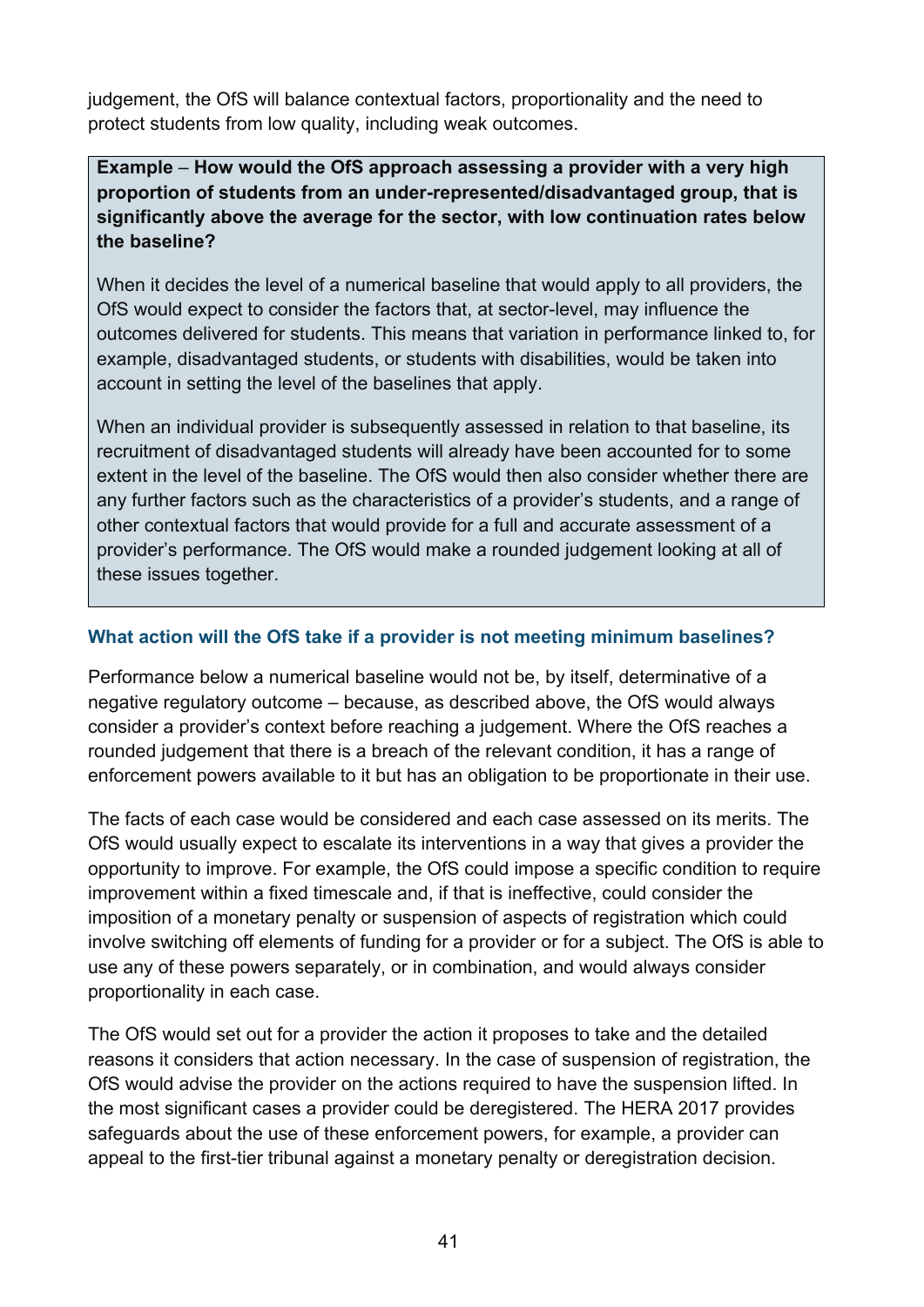#### **Does this approach undermine government ambitions for more flexible and lifelong learning?**

No. The government and the OfS are working closely together as part of the development of the Lifelong Loan Entitlement. The OfS's quality measures are designed to be flexible and are effectively used by the OfS across a diverse provider base and across different courses, e.g. part-time courses. The OfS is currently consulting on its approach to regulating quality and standards, which includes consideration of modular and flexible provision.

#### **What else is the government doing?**

- The government has a manifesto commitment to tackle low-quality provision and to drive up quality and standards across higher education.
- In January 2020, the government set out in strategic guidance to the Office for Students our support for their consultation on quality and standards and that we expect the OfS to progress rapidly to ensure an enhanced regulatory regime is in place, supported by effective and meaningful enforcement action, as soon as possible.
- This measure aims to make clear the power of the Office for Students to enforce minimum expectations of student outcomes for universities and other higher education providers, helping them to tackle low quality provision and drive up standards.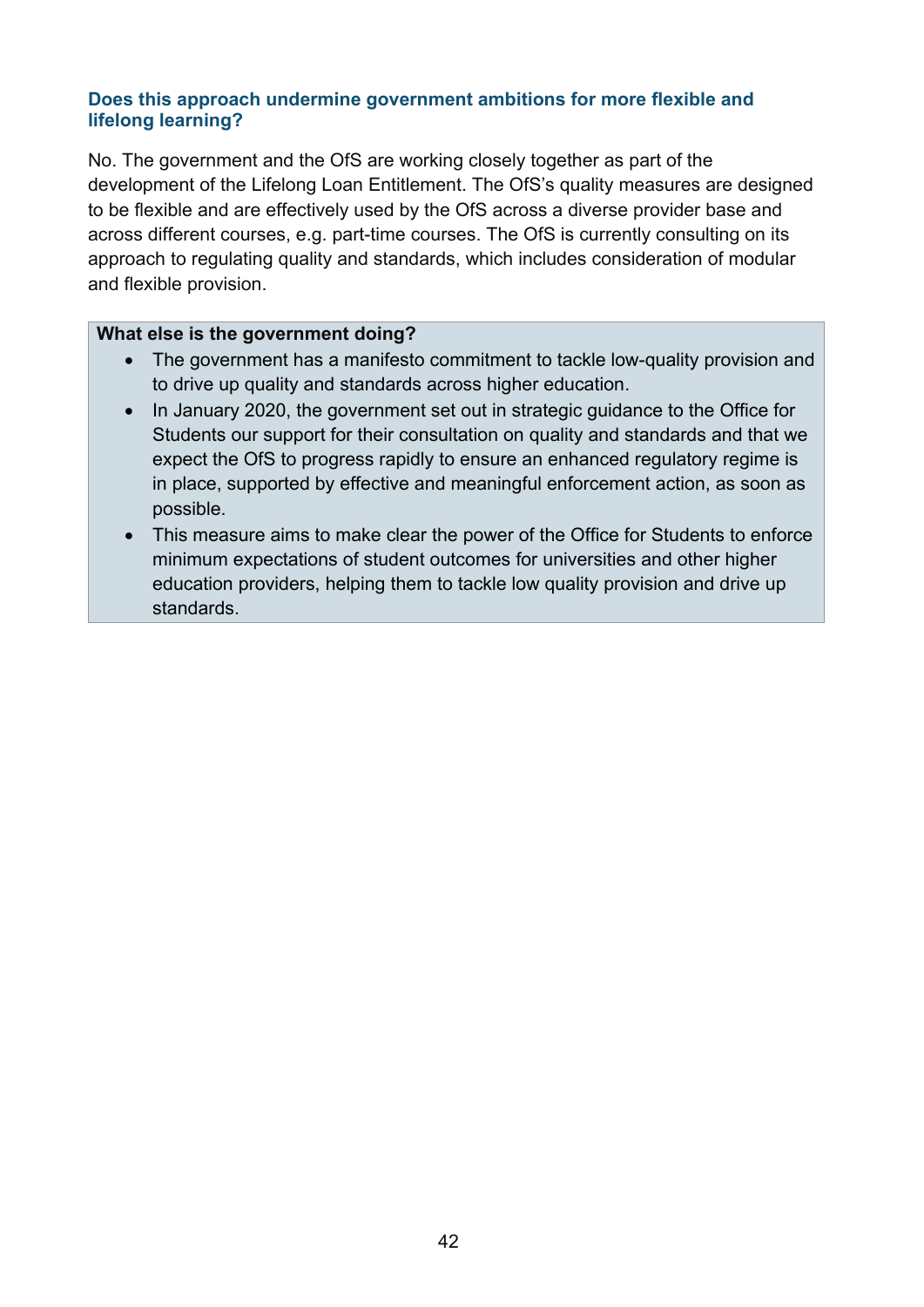

# **Skills and Post-16 Education Bill: List of post-16 education or training providers**

This measure will enable the Secretary of State to make regulations to provide for a list of post-16 education or training providers, in particular independent training providers (ITPs). To be on the list, providers will be required to meet conditions which are designed to protect learners by preventing or mitigating the risks of provider failure.

### **What is the government's policy objective?**

The government wants to ensure that all learners are protected if providers cease to provide education or training. Where other regulatory mechanisms are not in place, the government also wants to ensure that there is a consistent set of requirements placed on providers to protect learners and public funds, even where funded by local commissioning bodies or through subcontracts from directly funded providers.

Currently, there is a risk that short notice exits of providers can significantly disrupt the experience of many young people and adults. This can be from delays in finding a new provider, difficulty in accessing learner files and insufficient planning of what happens next in these circumstances.

#### **Why is legislation needed?**

As indicated in the Skills for Jobs white paper, the short notice exit of a provider from the provision of education or training can significantly disrupt the educational experience of many young people and adults. The transfer to another provider can take time and can be complex. This increases the risk of learner disengagement.

The provision of post-16 education or training is commissioned by various funding bodies and is often subcontracted. As a result, there is a wide variation in the range of obligations and requirements currently imposed on providers. The proposals in the Bill are intended to ensure that there is a consistent set of requirements placed on providers to protect learners and public funds, even where the education or training is funded by local commissioning bodies or through subcontracts from directly funded providers.

# **What is the effect of the legislation?**

This measure gives the Secretary of State the power to make regulations to set up a list of relevant providers that meet conditions specified in the regulations. The conditions that may be specified are those which may assist in preventing or mitigating the effects of unplanned provider exit. The Secretary of State may also, by regulations, make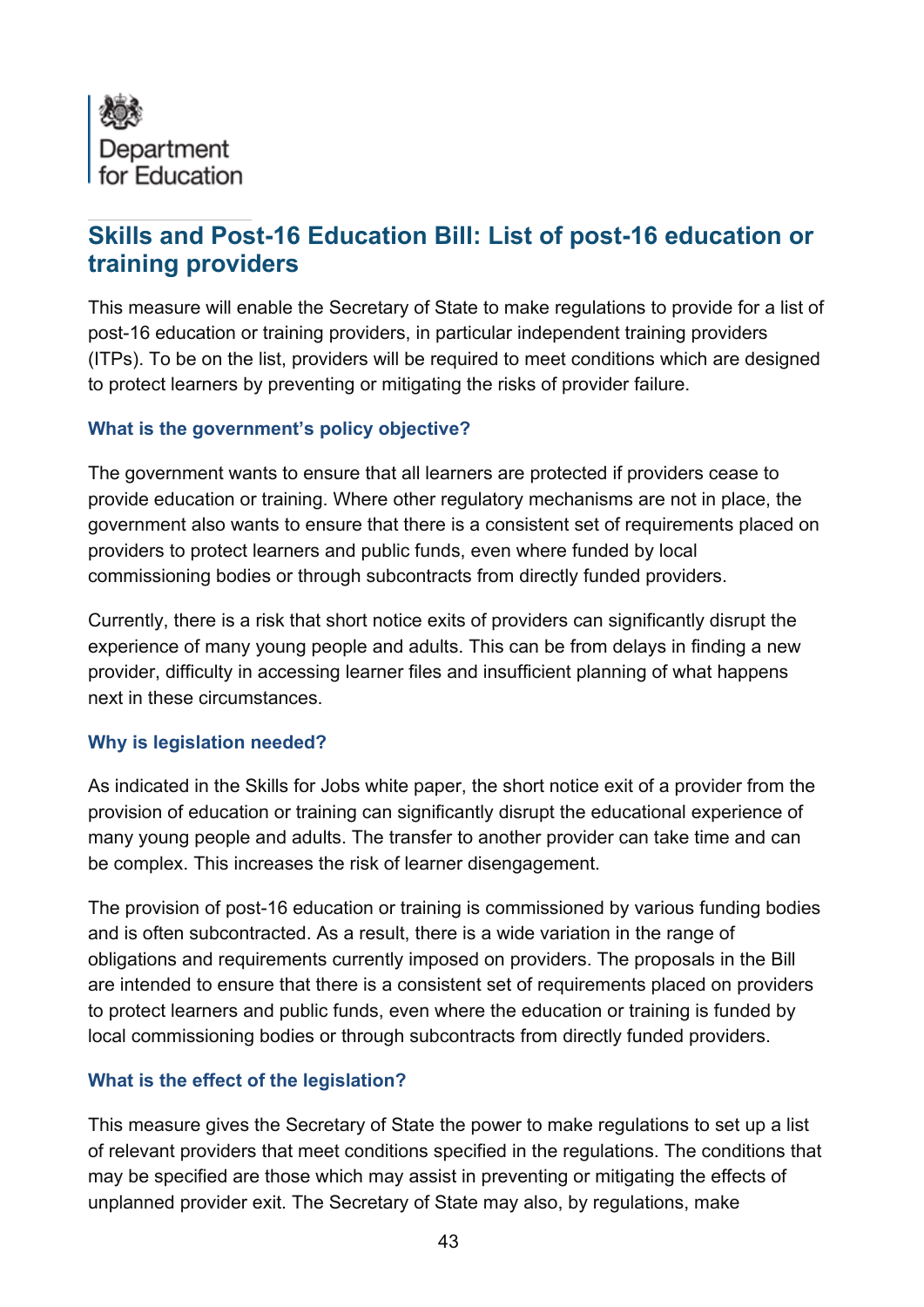arrangements for the keeping of the list (for example in relation to appeals, the procedure for applications, fees etc).

The measure provides that if such regulations are made, a relevant funding arrangement (or sub-contract) for the provision of certain categories of education or training can only be entered into if the provider of that education or training is on the list. That funding arrangement (or sub-contract) must also include provision allowing the funding authority (or lead provider) to terminate the arrangements if the provider ceases to be on the list. This will apply to funding arrangements made irrespective of the funding body - so will apply equally to arrangements made by Mayoral Combined Authorities, the Greater London Authority, Local Authorities and the Secretary of State.

Certain types of provider are already considered to be subject to sufficient levels of regulation. As such, they would not be required to be on the list. These are, for example, those in the statutory FE sector, 16-19 providers and a registered higher education provider that only provides higher education.

The regulation-making power will be commenced by order following Royal Assent.

### **How will this work in practice?**

The government proposes to consult on the specific requirements of the scheme prior to making the regulations, but the power to make regulations includes a non-exhaustive list of the types of conditions for being on the list that might be provided.

Example conditions include:

# **Allowing for the provision of and access to information by the Secretary of State**

This condition is likely to be for a provider to give access to, or provide, certain information to the Secretary of State that assists in preventing or mitigating the effects of an exit. There are likely to be two aims for the receipt of specified information from the provider. One is to maintain learner engagement when a provider exits the marketplace, with an expectation that the information provided will result in actions that make a transition faster and smoother leading to completion of learning. The other is to assess the risk of provider failure.

Subject to consultation, the following types of information are likely to be specified:

• **Information that is intended to support a smoother transfer of learners in the event of provider failure:** this may include information about learners, courses, subcontracted delivery, employer information and information relating to funding and eligibility. It is likely that this information will need to be provided from time to time to ensure that it is up to date and accurate. We are also exploring whether access to learner files and data controller rights might be acquired.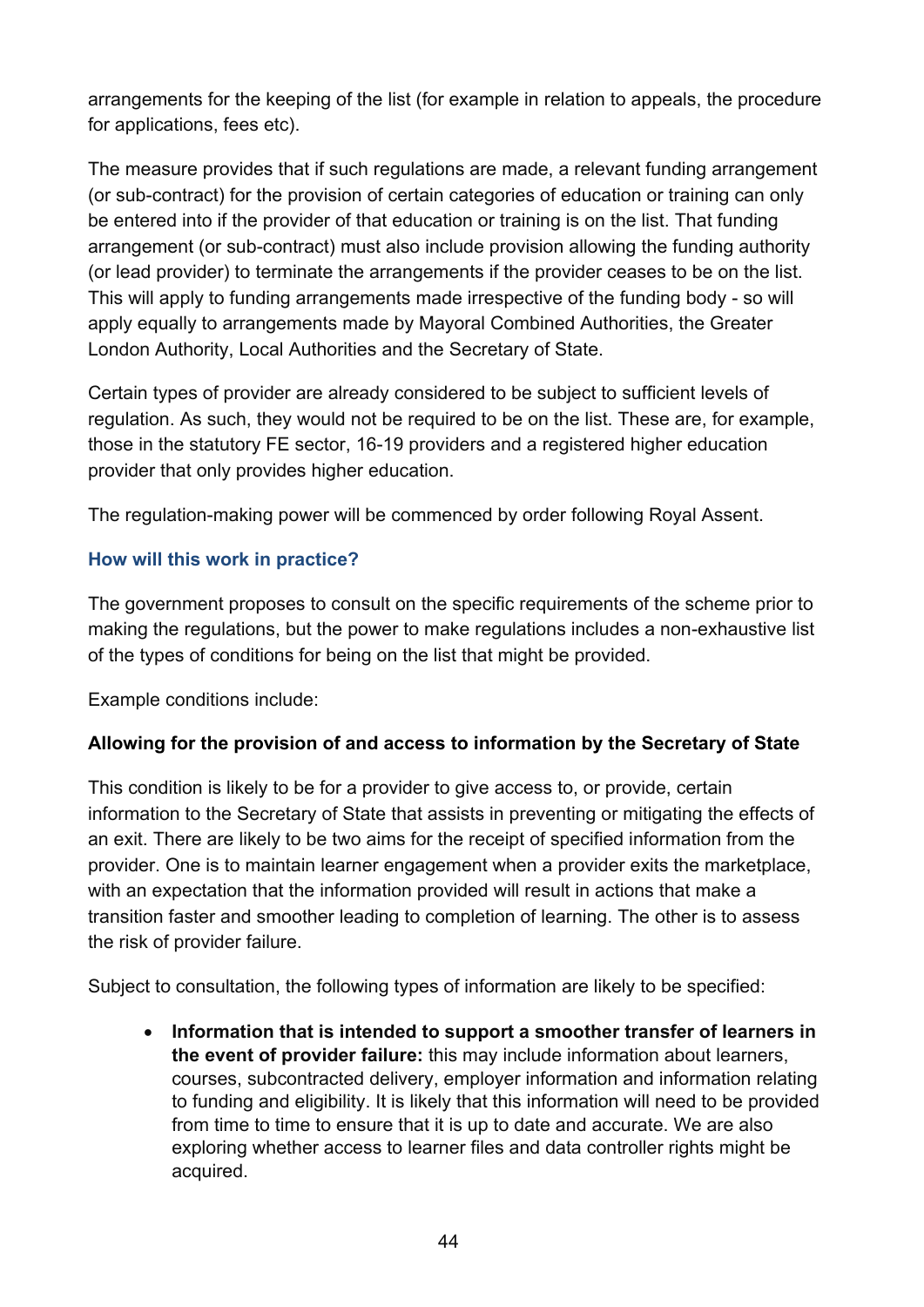• **Financial and other information to assess the risk of provider failure:** this may include information such as financial statements, income and expenditure forecasts, comparisons of forecasts and actuals for a previous year, audited statements, information allowing the review of the impact of a parent company or group on financial sustainability and information about governance and assurance structures.

# **A requirement for a student support plan**

A student support plan would likely set out how a provider would help preserve the continuation of study for learners and clarify how learners would be kept engaged in the event of a provider exit. The aim is to maintain continued learner engagement, when a provider exits the marketplace, to the point where a learner completes their learning.

A plan would likely be reviewed at the point of application to the list of post-16 education or training providers. It would likely need to consider learner needs, planned communications to students and stakeholders (such as funding bodies, subcontractors and local authorities) and include plans that facilitate a smooth transfer of learners.

Examples of what a plan could include are:

- Information that focuses on learner needs, such as an assessment of risks to the continuation of study for learners, and how varying learner needs and characteristics will be catered for.
- Mitigations the provider intends to put in place for the above risks.
- Consideration of the impact of costs on learners as a result of exit.
- An explanation of how the plan is communicated to learners.
- A communications strategy that outlines how impacted stakeholders would be informed of developments.
- Plans to facilitate a smooth transfer of learners.

# **A relevant provider having insurance or an equivalent**

We may require that a provider has insurance, or an equivalent, as a condition of entry to the list. The aim is to mitigate the impact of disorderly provider failure on affected learners by making available monies to accelerate their transfer to new providers. The main disadvantage that learners experience following a disorderly provider exit is the loss of continuity of learning. Sourcing and securing a new provider can be a challenging and disruptive experience for everyone involved, leading to delays in, or even non-completion of, training. It can be difficult to place displaced learners with new providers because the initial provider has often claimed a disproportionate amount of funding in comparison with the amount of training delivered.

For example, the insurance might cover the costs of finding replacement provision for learners or include the costs of catch-up teaching where the learner has not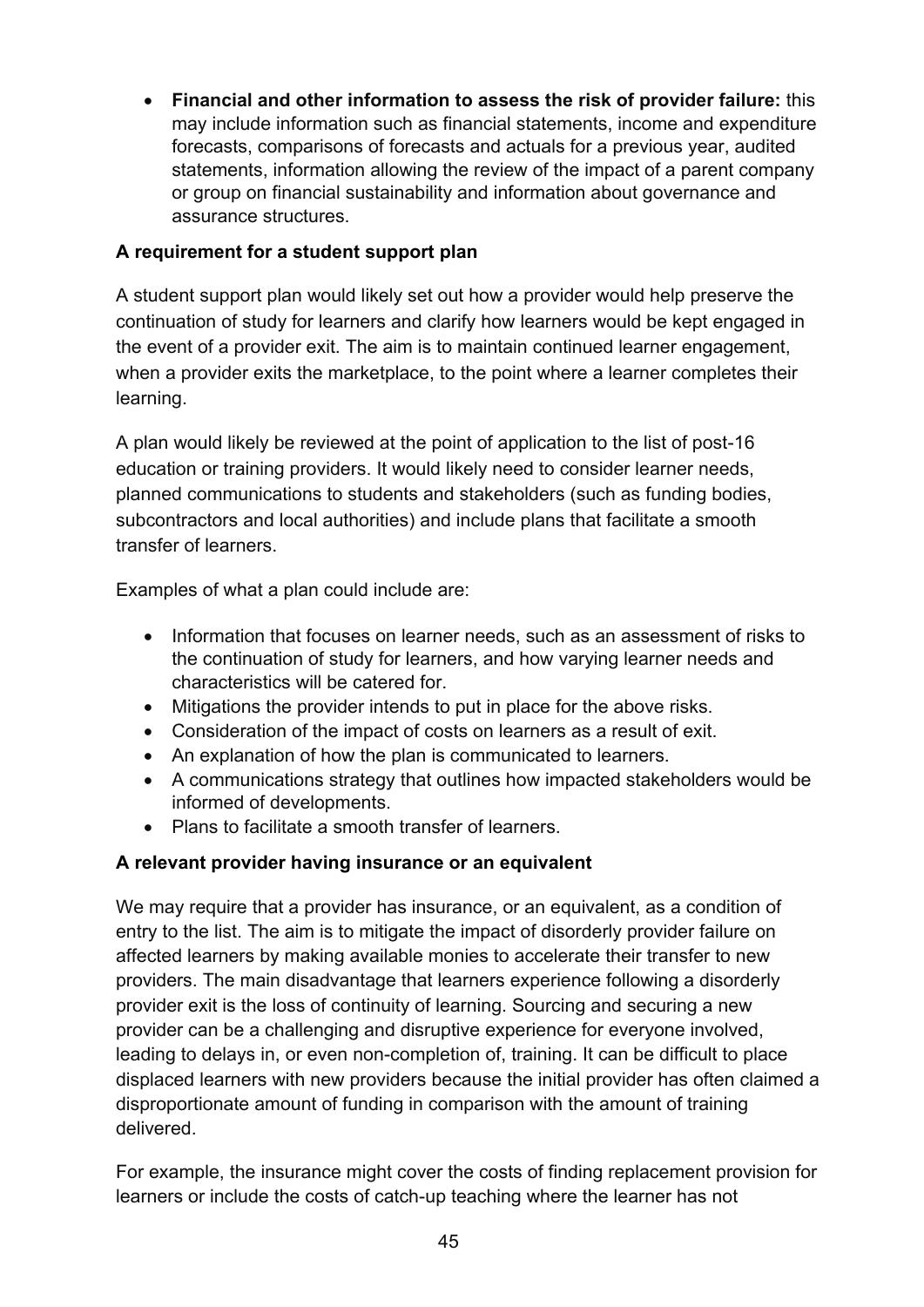progressed as far in their course/apprenticeship as would be expected based on the amount of funding already paid to the provider.

We are mindful of the need not to burden the sector with a disproportionately costly insurance scheme when only a small minority of providers will experience disorderly exit in any given year. We acknowledge that the proposition here is not covered by insurance products that are currently known to be available to the sector and may not necessarily take the form of a commercially available product. We would only impose a condition like this if we were satisfied that the condition would be achievable for providers. We are working with stakeholders to see what solutions or products could be realistically available.

The measure allows for different conditions to be applied for different descriptions of providers. It is not one size fits all. This would ensure that, where appropriate, we could make the scheme as flexible as possible.

# **A 'fit and proper persons' requirement**

This may be for providers to put in place in relation to their own management personnel, but also potentially for no provider to be allowed on to the list where a person in any management or control capacity is, for example, in the opinion of the Secretary of State and/or measured against certain criteria set, not a fit and proper person to have control and management of a relevant provider. It could include:

- A review of publicly available databases, such as the disqualified directors register.
- Personal and/or business credit checks.
- Undertaking Disclosure and Barring Service checks.

# **A relevant provider taking action specified in directions given by the Secretary of State**

This condition would support activities to ensure the list is current and that providers are adhering to the conditions. The aim here is to mitigate any risks to learners or public funds. The regulations may make provision for the Secretary of State to make directions to a provider for a particular action to be taken in order for a provider to remain on the list. For example, that they must:

- Notify the Secretary of State, and relevant funding body, of any changes in respect of any conditions of registration.
- Take certain action to mitigate risk to learners and/or the funding body which might become necessary if the Secretary of State considers that the provider may no longer meet certain conditions and/or is at risk of ceasing provision.

# **Fees**

A fee may be charged in relation to entry onto the list, in order to recover the costs of administering the list which would help government-run an effective and fiscally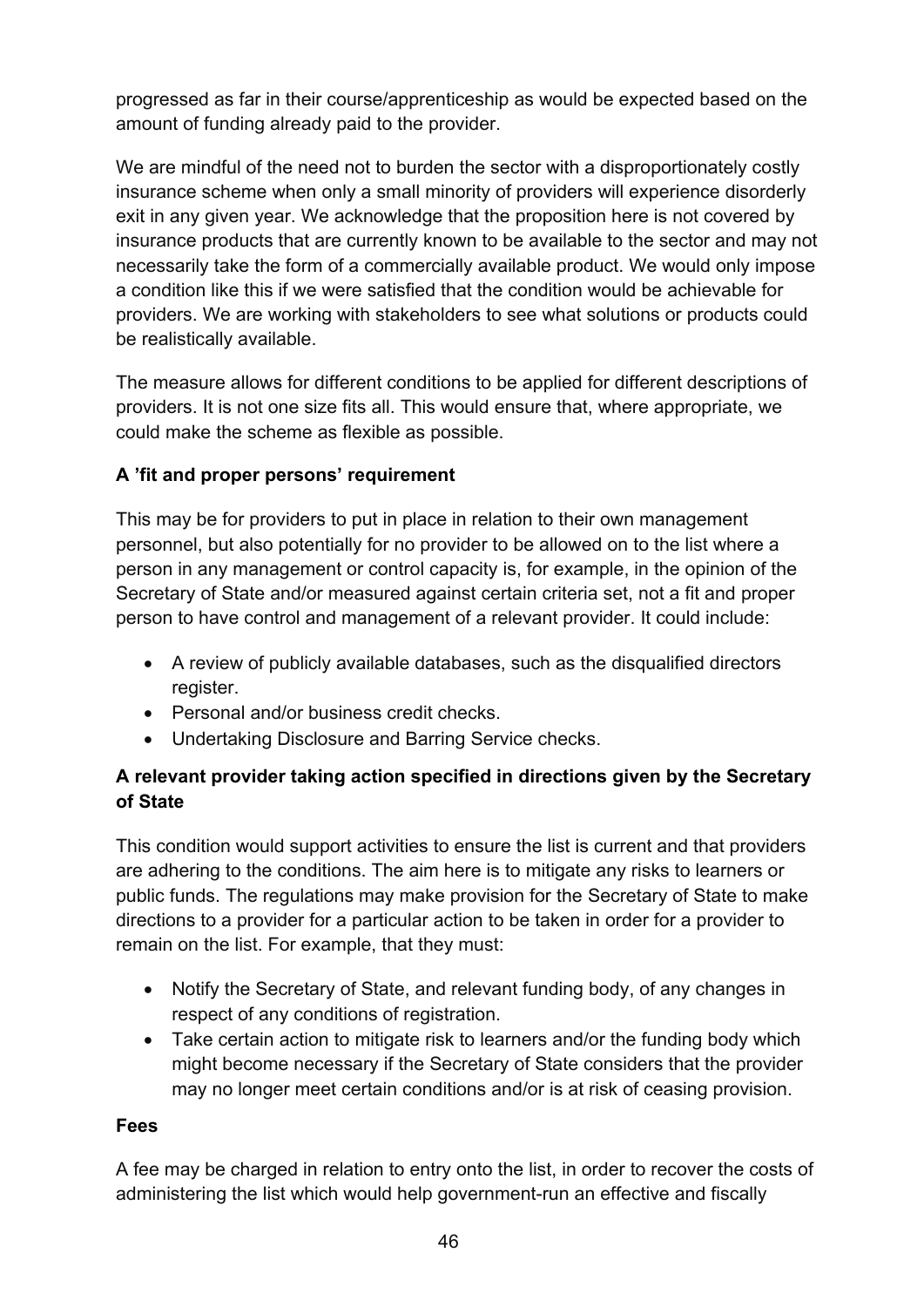responsible scheme. There would be no intention to make any profit at the expense of providers. Any fee would be set at a reasonable level, with reasonable notice and with consideration of the impact on providers of all sizes.

A flat fee is one of the approaches being considered to ensure simplicity, with possible distinctions made on the size or scale of provider or how they deliver - for example as a subcontractor.

The Secretary of State will be required to consult on the first set of regulations before they are laid in Parliament, which will help ensure that the list, associated conditions and arrangements are appropriate.

### **Application of conditions and provisions**

Our intention when setting conditions or provisions, and their subsequent implementation, is to ensure that they are appropriate and proportionate in order to manage the risk of a disorderly exit and the impact on learners. In order to reduce bureaucracy, we will look at the extent to which we can align or consolidate the operation of the list with other administrative processes, such as those required for the operation of the Register of Apprenticeship Training Providers.

We recognise concerns raised about the potential disproportionality of costs for being on the list and that it could represent a barrier to market entry. We will also look at costs for being on the list in their totality when considering the financial impact. There are provisions in the legislation that allow different conditions to be applied for different descriptions of providers and also for the funding agreements in relation to which the provider must be on the list to have any characteristics specified in the regulations. It is not a one size fits all approach. This will help ensure that, where appropriate, we can make the scheme as flexible as possible.

For example, it would be possible for certain conditions to be altered depending on the size or scale of a provider or how they deliver and for de minimis requirements to be imposed so that certain funding agreements (such as small subcontracts) are not brought into the scope of the funding prohibitions. We will be considering the risk to learners and funding bodies alongside this.

We are currently working towards implementing regulations in academic year 2023/24, subject to parliamentary timetabling.

#### **Key questions and answers**

# **How does this measure protect learners in the event of ITP or other FE provider failure?**

This measure will provide assurance to learners about the organisation that is delivering their education or training and will ensure, through the student support plans, there is clarity on how to complete their course if their training provider unexpectedly closes or stops delivering their course. It also mitigates the risk of an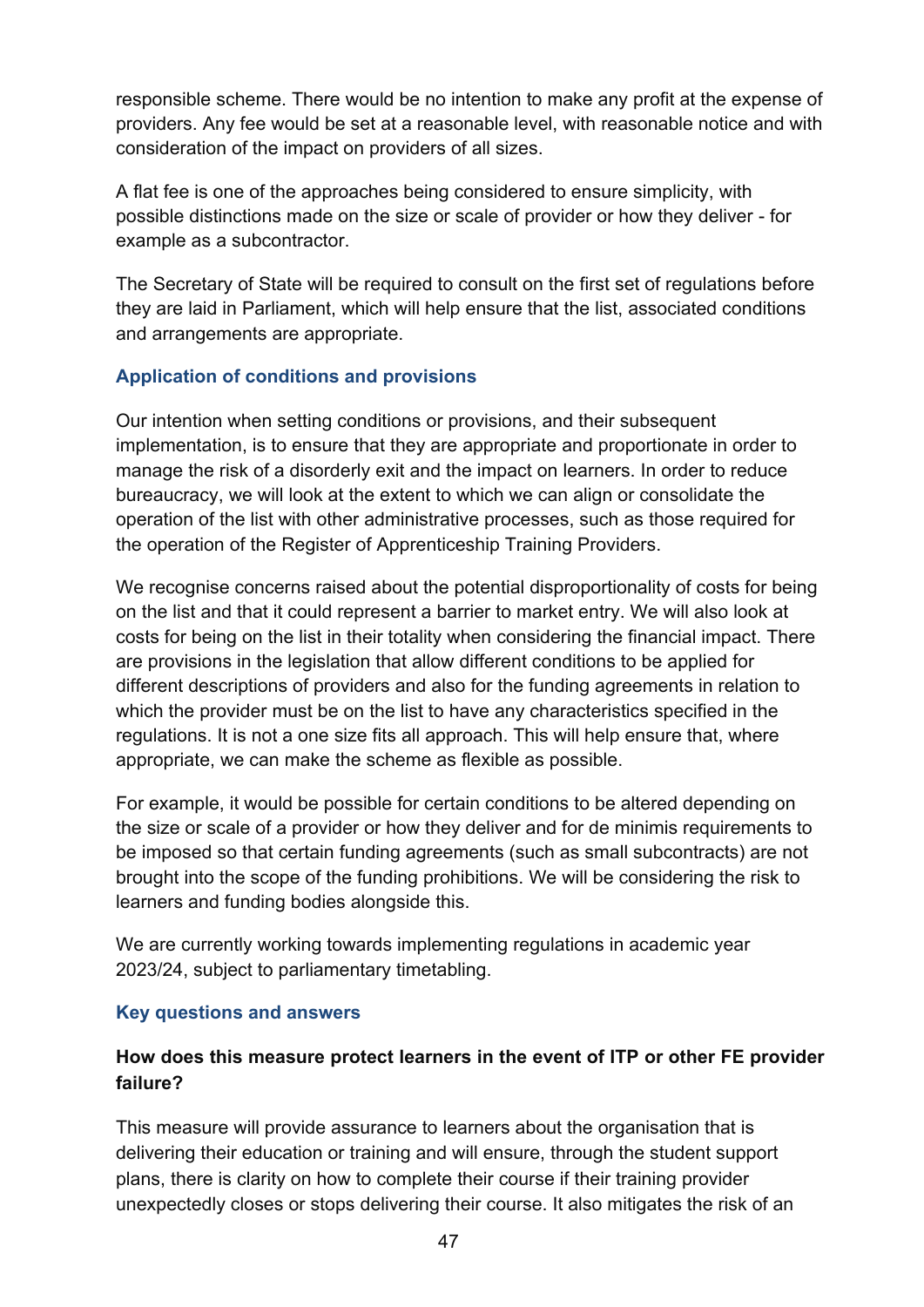unplanned or chaotic exit from the provision of education and training which is disruptive to learning.

# **What is the scope of providers that this power could apply to?**

Certain providers of the education and training in scope are excluded from the requirement to be on the list, already being subject to a sufficient level of regulation or not being the intended target of this additional scrutiny. These include the statutory FE sector and 16-19 academies. Any other provider of the relevant education and training will be in scope – primarily independent training providers.

The measure will also include provision for the Secretary of State to introduce regulations that amend the scope of post-16 education or training provider that is covered in future, should new types of post-16 education and training provision emerge.

# **What is the scope of powers this provides to the Secretary of State?**

This provides the Secretary of State with the power to make regulations to set up a list of providers which meet certain specified conditions. The Secretary of State will then keep the list which is set up by the regulations and will decide when to allow a provider to be on, or be removed from, the list depending on whether they meet or no longer meet the conditions.

# **Why are you creating new costs/ burdens for providers, and making it harder for new entrants to the market?**

These proposed powers will ensure alignment with other parts of the education sector and ensure there is a clear and consistent approach. Consistency and clarity will avoid duplication for providers and allow them to plan their delivery accordingly, which should lead to efficiency in costs in the longer term.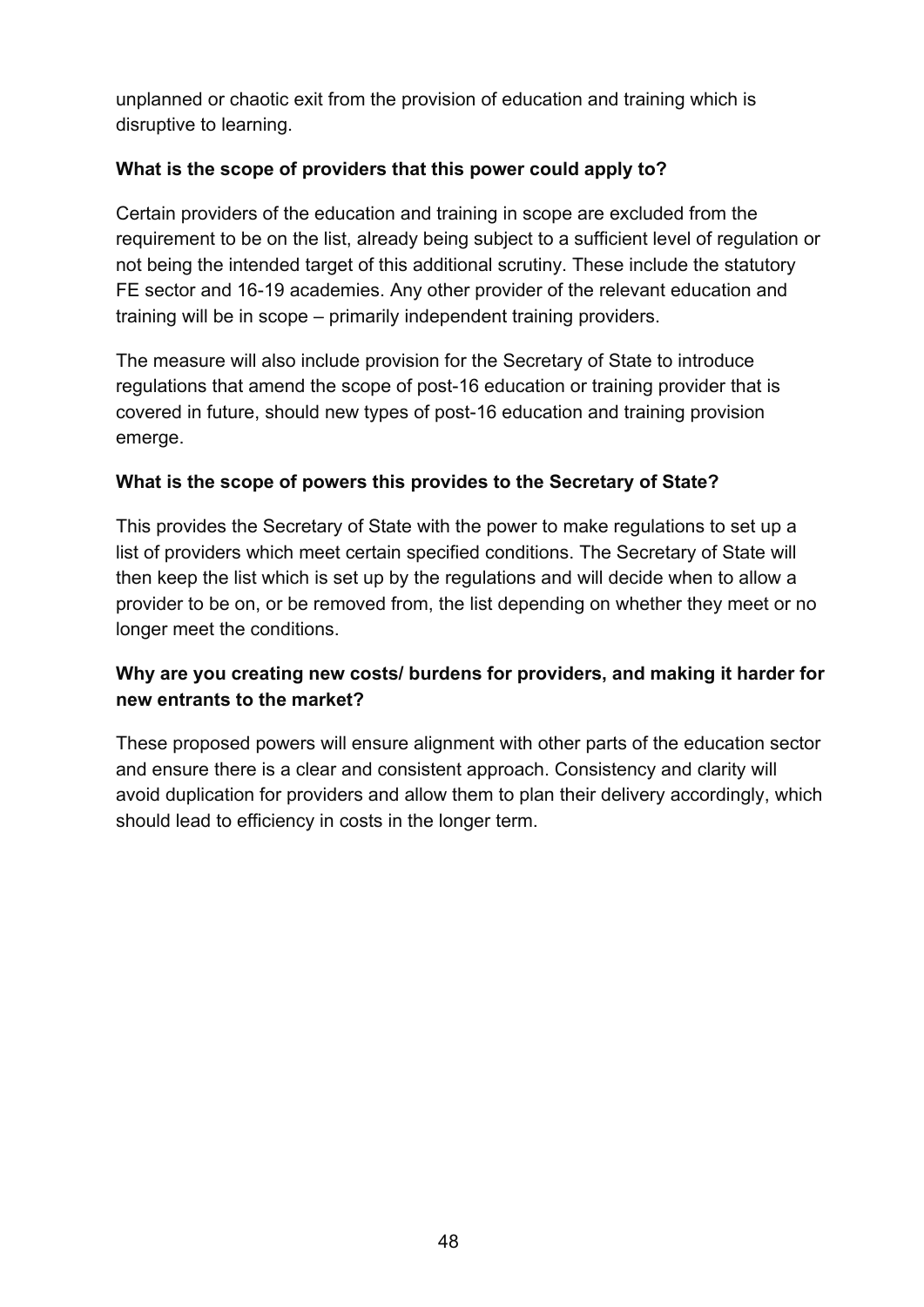

# **Skills and Post-16 Education Bill: Statutory FE Intervention Powers**

The government is proposing legislation to strengthen existing intervention powers under Further and Higher Education Act 1992, to enable the Secretary of State to intervene where there has been a failure to meet local needs, and to direct structural change where that is required to secure improvement. Use of these powers is envisaged only as a last resort, where improvement has not been possible through other means.

### **What is the government's policy objective?**

In cases where there has been serious failure, it is important that the government is able to intervene effectively and decisively to secure improvement, protecting the interests of learners, employers, and the taxpayer. This includes cases in which there is a failure to adequately meet local needs, and cases where the best way of securing improvement is through a merger or other structural change.

#### **Why is legislation needed?**

The Secretary of State currently has intervention powers under the Further and Higher Education Act 1992. The legislation sets out the circumstances in which the powers can be exercised, and the actions that the Secretary of State can take.

The circumstances include: mismanagement by the governing body; failure to discharge a statutory duty; the governing body acting unreasonably with respect to their duties; significant underperformance; and failure to provide an acceptable standard of education and training.

In those circumstances, the Secretary of State can issue a direction to the governing body as considered necessary in relation to the performance of its duties (which may include a direction requiring the governing body to dissolve itself); and the Secretary of State can remove or appoint members of the governing body.

To deliver the government's policy objective, primary legislation is needed to extend the existing statutory powers.

#### **What is the effect of the legislation?**

The measures seek to amend the existing intervention powers, enabling the Secretary of State to: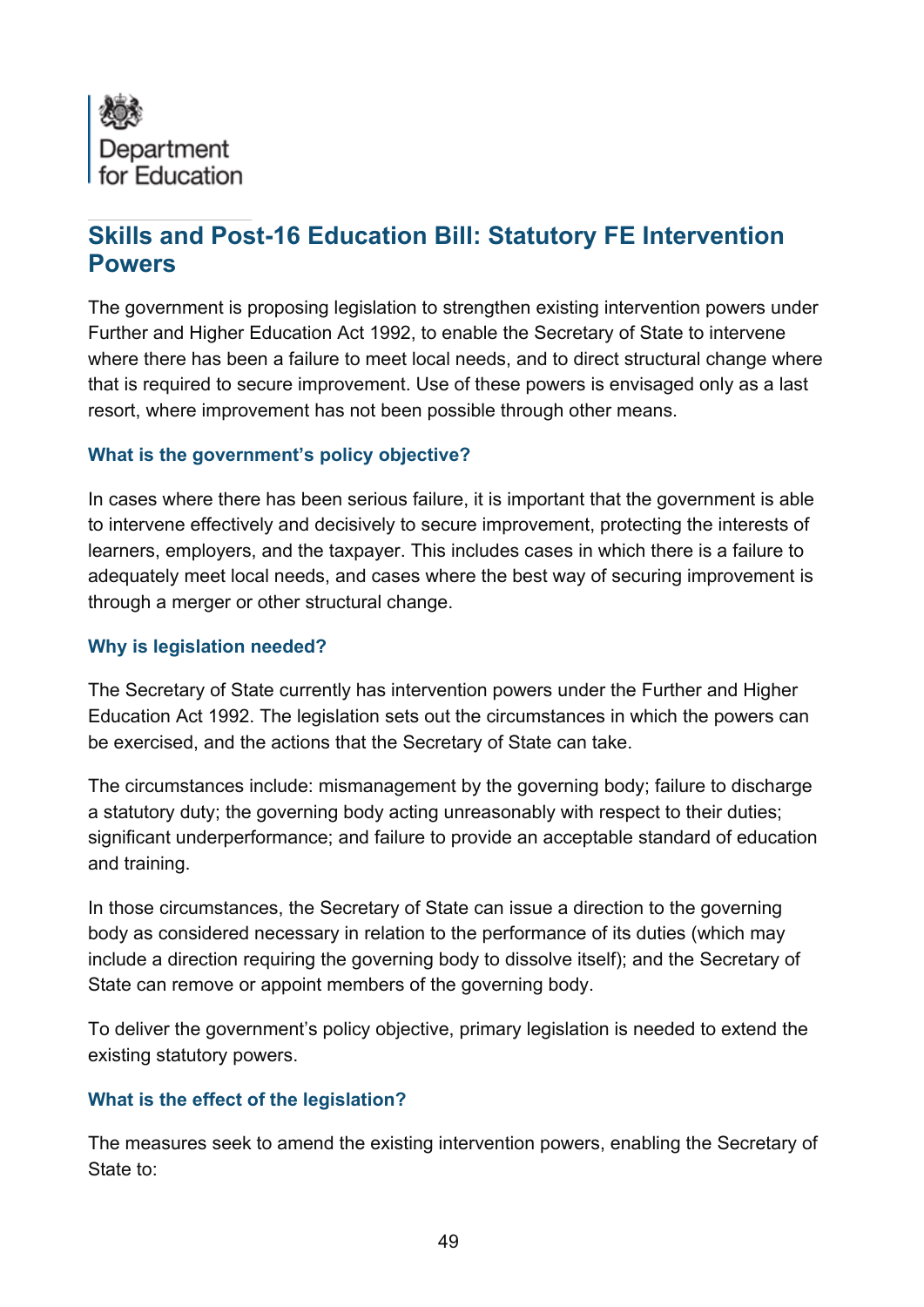- exercise their intervention powers in circumstances where the education provided by the institution is failing, or has failed to, adequately meet local needs; and
- direct structural changes (such as mergers), through a direction to transfer property, rights or liabilities, where the circumstances (set out in the legislation) that may trigger the use of the powers exist.

Where the institution has to have regard to a local skills improvement plan the Secretary of State must take into account the local skills improvement plan in making an assessment of whether the institution has failed to meet local needs.

Before making a direction the Secretary of State must consult the Competition and Markets Authority in respect of competition effects. The legislation will exempt any mergers directed by the Secretary of State from the Competition and Markets Authority's statutory merger control regime provided for under Part 3 of the Enterprise Act 2002.

### **How will this work in practice?**

The government expects that most intervention activity will continue to be undertaken through the administrative processes set out in the published guidance [\(College](https://www.gov.uk/government/publications/college-oversight-support-and-intervention)  [Oversight: Support and Intervention\)](https://www.gov.uk/government/publications/college-oversight-support-and-intervention). That guidance will also be updated to enable intervention where there has been a failure to meet local needs.

In exceptional cases where it is not possible to secure improvement through those processes, the Secretary of State would be able to intervene using the statutory powers. Where a structural change such as a merger is considered necessary to secure improvement, the Secretary of State could give the governing body a direction to transfer its property, rights or liabilities to another body. Responsibility for complying with the direction and implementing the change would rest with the governing body.

#### **Key questions and answers**

# **Does this mean that more colleges are going to end up in scope of intervention?**

- The government wants to reduce the number of colleges in intervention, and to reduce the time that colleges spend in intervention.
- It is important that the Secretary of State is able to act quickly and decisively where that is required to secure improvement, rather than leaving underperformance unchallenged.
- The government only expects these intervention powers to be used in exceptional circumstances, where it has not been possible to achieve the required improvement by other means.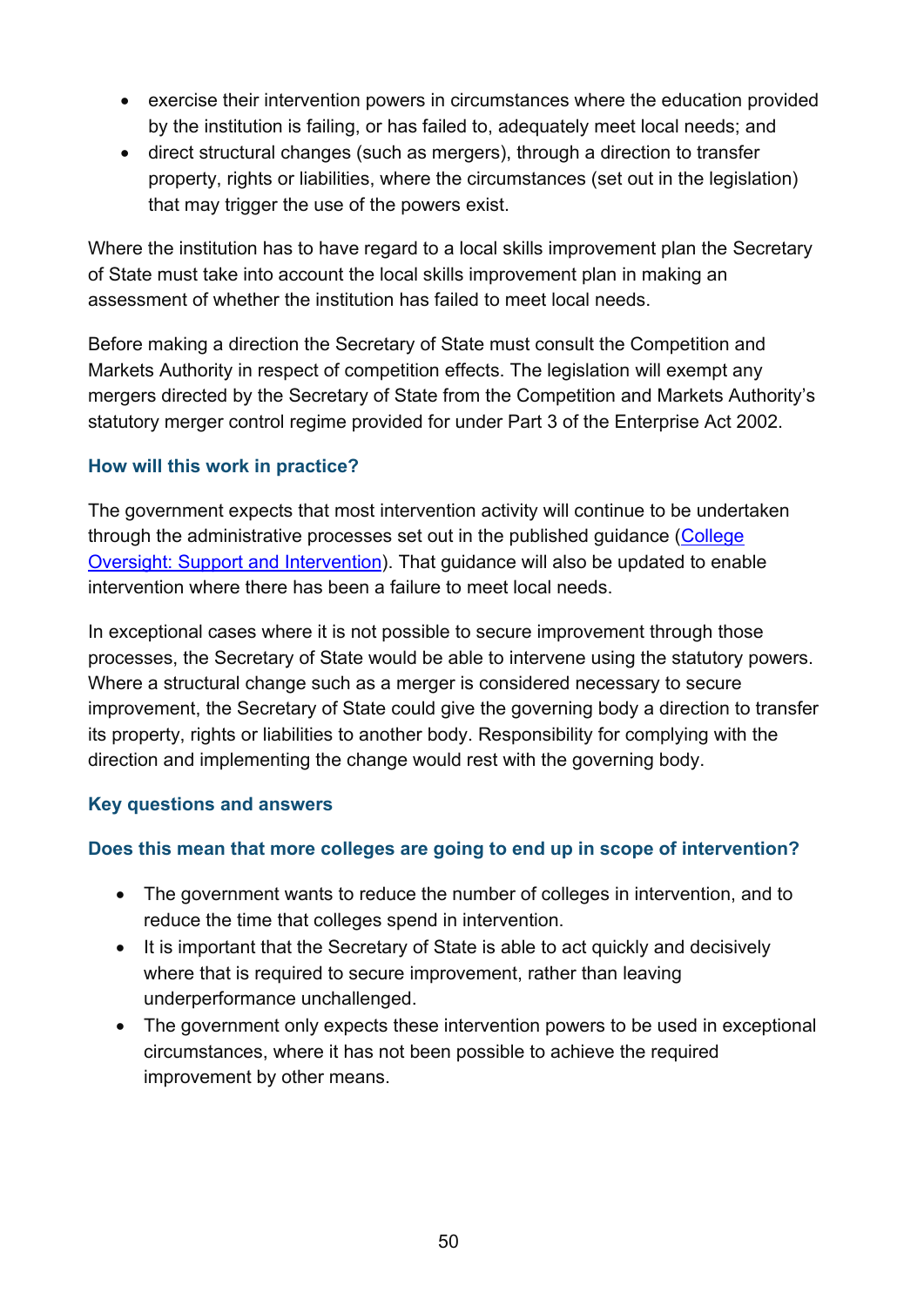# **What else is the government doing?**

- Placing a new duty on corporations and designated institutions in relation to reviewing how well their provision meets local needs.
- Introducing local skills improvement plans.
- Strengthening intervention processes and taking steps to ensure colleges and designated institutions spend less time in intervention.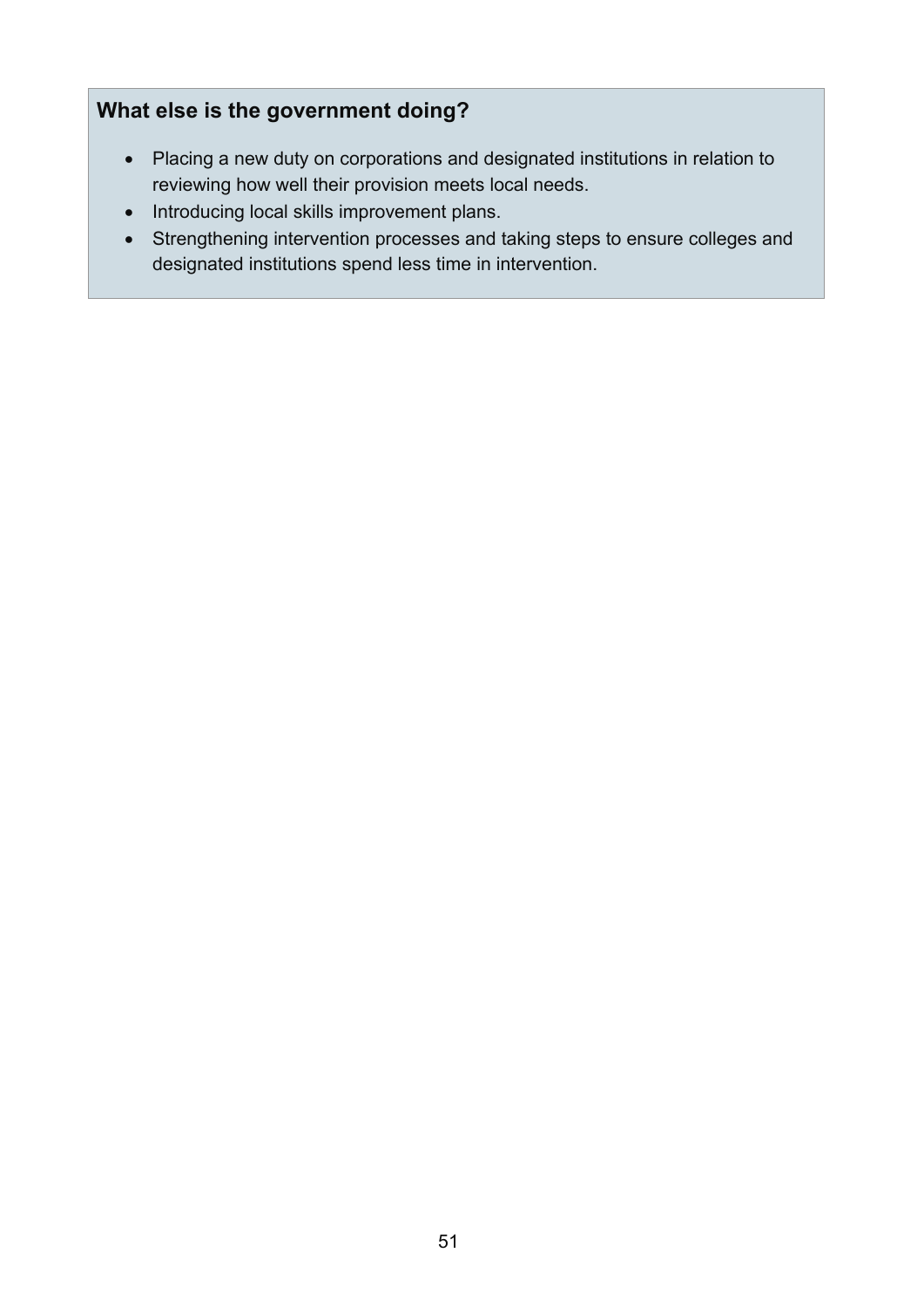

# Skills and Post-16 Education Bill: Improvements to the FE insolvency regime

As part of its commitment to reforming further education (FE), the government is legislating to improve the operation of the FE insolvency regime.

#### **What is the government's policy objective?**

The current education administration regime, underpinned by the Technical and Further Education Act 2017, works as intended. This is evidenced by two successful education administrations to date.

These measures refine a functioning system to ensure that the FE insolvency regime and associated processes work both efficiently and effectively, protecting the interests of all stakeholders – including learners, creditors and taxpayers.

### **Why is legislation needed?**

The FE insolvency regime and associated processes are underpinned by legislation. An education administration is a special form of administration only available to insolvent providers in the statutory FE sector with the special objective (under Section 16 of the Technical and Further Education Act 2017) to protect existing learners and avoid or minimise disruption to studies.

Where considered appropriate, the associated process of designating an institution as part of the statutory FE sector (under section 28 of the Further and Higher Education Act 1992) can form part of the process of exiting education administration or otherwise dealing with a FE body in financial difficulty. To provide further clarity as to how the FE insolvency regime works, and to allow it to function with minimal disruption, the government proposes technical amendments to these pieces of legislation.

#### **What is the effect of the legislation?**

These are technical amendments to the FE insolvency regime and the associated designation process. This measure proposes to:

• Shorten and increase the flexibility of the process by which institutions can be designated as falling within the statutory FE sector, a mechanism that can form part of the process of exiting education administration or otherwise dealing with a FE body in financial difficulty;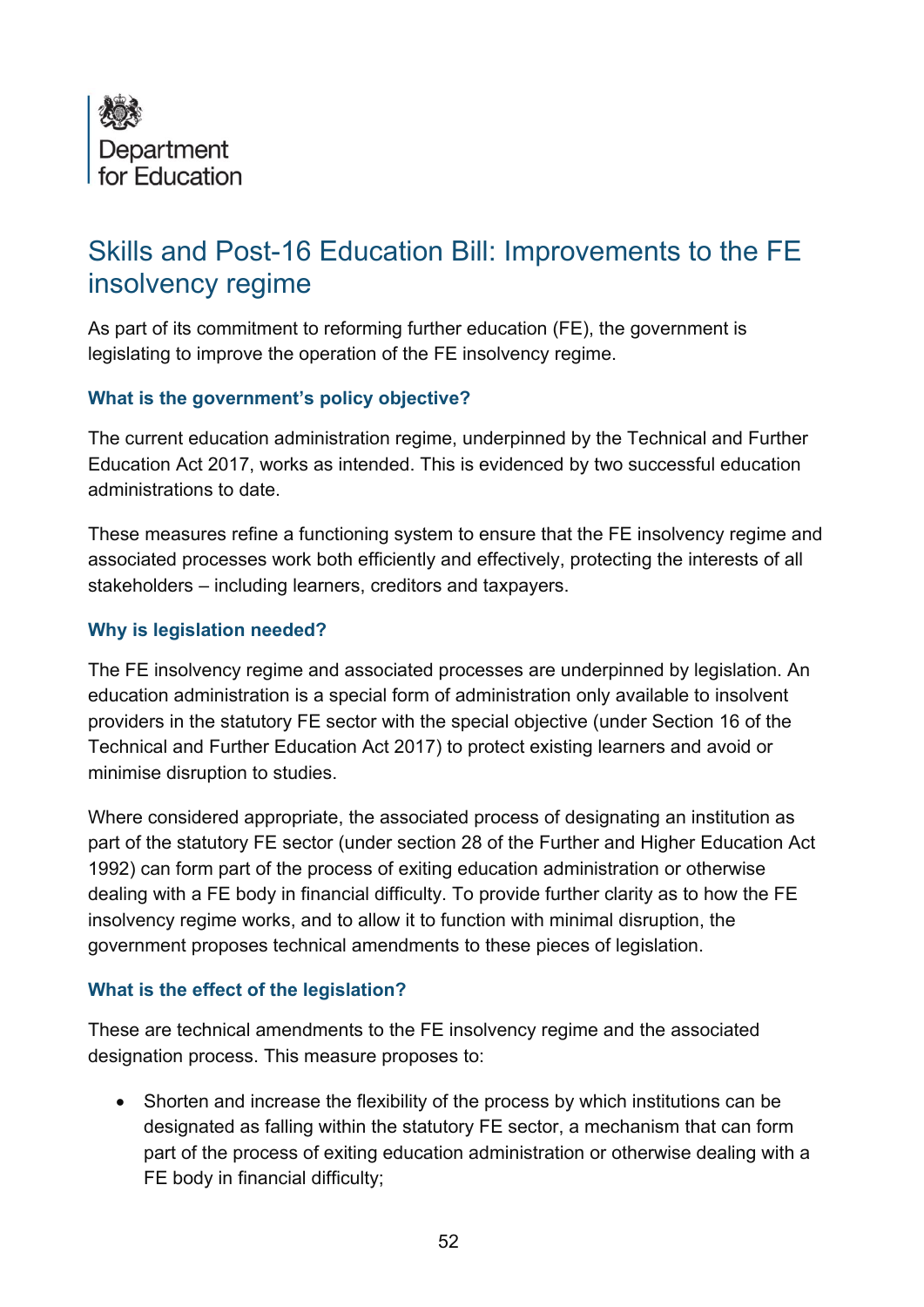- Clarify that in an education administration, a transfer scheme (which an Education Administrator may propose, subject to the Secretary of State's approval, to transfer assets and activities to another Further Education Body if required to meet the learner protection special objective of an education administration) which would transfer secured assets without either a court order or the consideration attributed to the asset being agreed by the secured creditor, cannot be proposed;
- Cement case law into legislation that education administrators of insolvent providers in the statutory FE sector can use a specific rescue procedure (known as a Company Voluntary Arrangement, or 'CVA', which is available in normal insolvency) as a mechanism to exit education administration and achieve its special objective – to protect learners. The government proposes to extend the Secretary of State's existing powers to make regulations applying insolvency legislation (with modifications) to FE bodies with respect to CVAs. This would allow the Secretary of State, via regulations, to ensure education administrators explicitly may use CVAs, and to clarify that nothing in the Technical and Further Education Act (TFEA) would prevent an education administrator proposing a CVA.

#### **How will this work in practice?**

In practice, this measure proposes to:

- Allow the Secretary of State to designate an institution as being within the statutory FE sector using an administrative order, which can be enacted relatively quickly, rather than requiring the use of a statutory instrument. This is important because this mechanism can form part of the process of exiting education administration. When an institution conducted by an insolvent corporate entity is transferred to a solvent company as part of the process of exiting administration, the Secretary of State needs to be able to immediately designate the institution (if not already designated) in order to ensure it remains within the statutory FE sector. This proposed change would therefore reduce the amount of time involved in resolving insolvency cases where the use of a designated institution is considered appropriate;
- Clarify that in an education administration, a transfer scheme which would transfer secured assets free of that security without either a court order or the consideration attributed to the asset being agreed by the secured creditor, cannot be proposed. Similar protections are available to secured creditors in normal administration and during the TFEA consultation, the Department for Education publicly confirmed these would apply in an education administration. Education administrators may use the TFEA transfer scheme to transfer a provider's property, rights and liabilities (including those which could not otherwise be transferred) to another entity as one option to exit an education administration and achieve its special objective – i.e. the protection of existing learners);
- Explicitly allow for the use of CVAs (a statutory proposal to creditors to repay some or all of their debts over a period of time, which is available in normal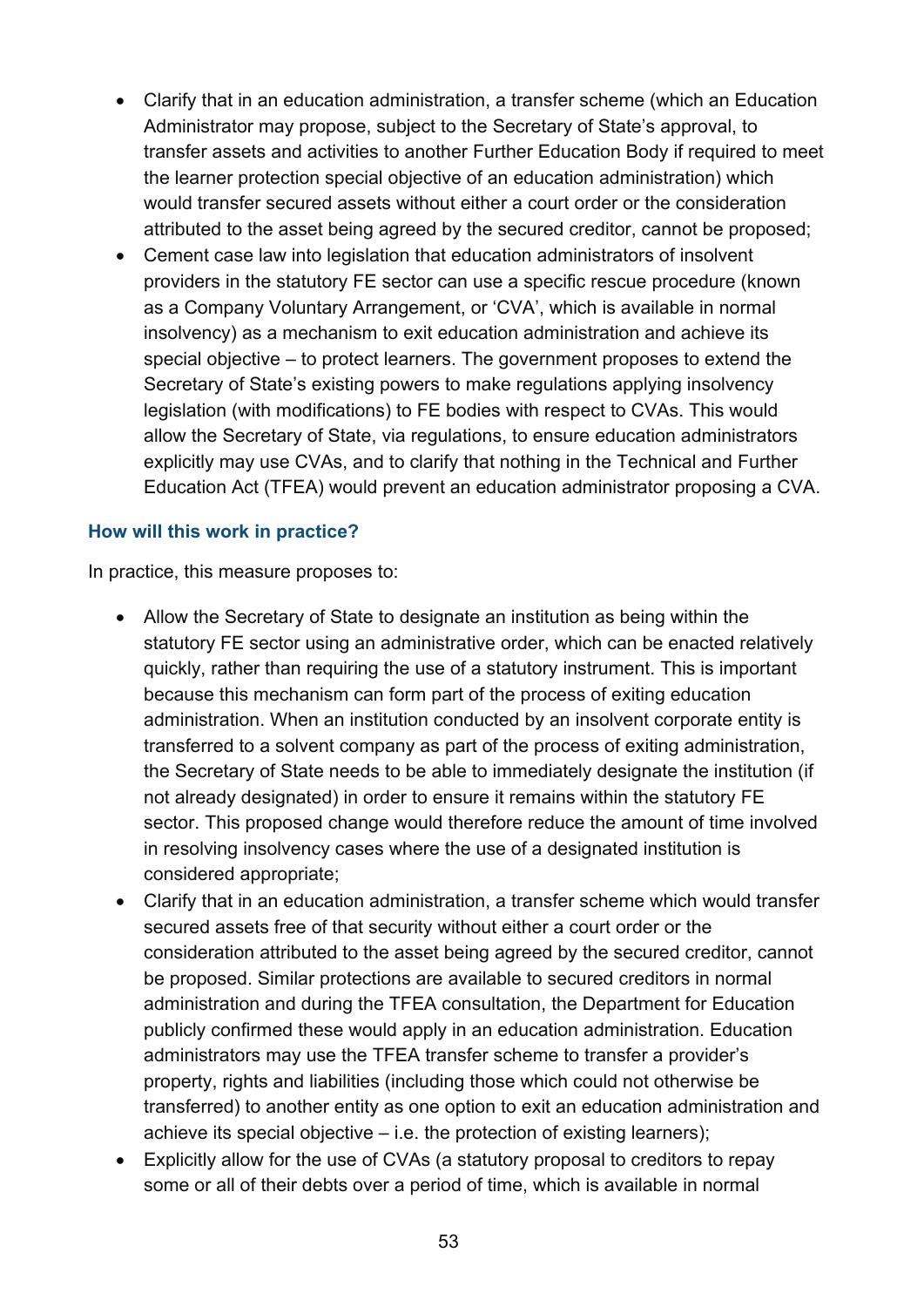insolvency) as a mechanism to exit an education administration. Like the transfer scheme, a CVA is one option available to an education administrator to exit an education administration and achieve its special objective.

### **Key questions and answers**

#### **Why did you introduce an insolvency regime?**

The government believed a process was needed to deal with providers in the statutory FE sector that became insolvent.

The introduction of the regime clarified the unspecified legal position of further education bodies, provided an orderly process for creditors, and protected the interests of existing learners.

### **Who does the FE insolvency regime apply to?**

All 'further education bodies' as defined in the TFEA 2017 – namely, in England, FE corporations, sixth-form college corporations, and companies conducting (such as those running or managing) designated FE institutions (all of which fall within the statutory FE sector). In Wales, these are FE corporations in Wales and companies conducting designated further education institutions in Wales.

FE providers that do not fall within the definition above and which are companies continue to be subject to existing corporate insolvency law.

#### **Why are you making big changes to the insolvency regime?**

These proposed changes are a combination of two relatively technical changes to clarify what is understood to be the original policy intention of TFEA, and a small change to the related designation process. They will allow providers in the statutory FE sector to exit education administration more quickly in certain circumstances, while also embedding existing case law and a public assurance from the Secretary of State into legislation.

#### **How often are you expecting to use these powers?**

Infrequently. The government considers all available options for providers in the statutory FE sector in financial difficulty. The introduction of the education administration regime has meant that insolvency is now an additional option for the government to consider. Since the introduction of the FE insolvency regime on 1 April 2019, only two further education bodies have entered into education administration.

The government wants providers to effectively manage themselves in order to avoid ever becoming insolvent. However, where colleges enter serious difficulty and run out of money, insolvency must be considered alongside the other available options.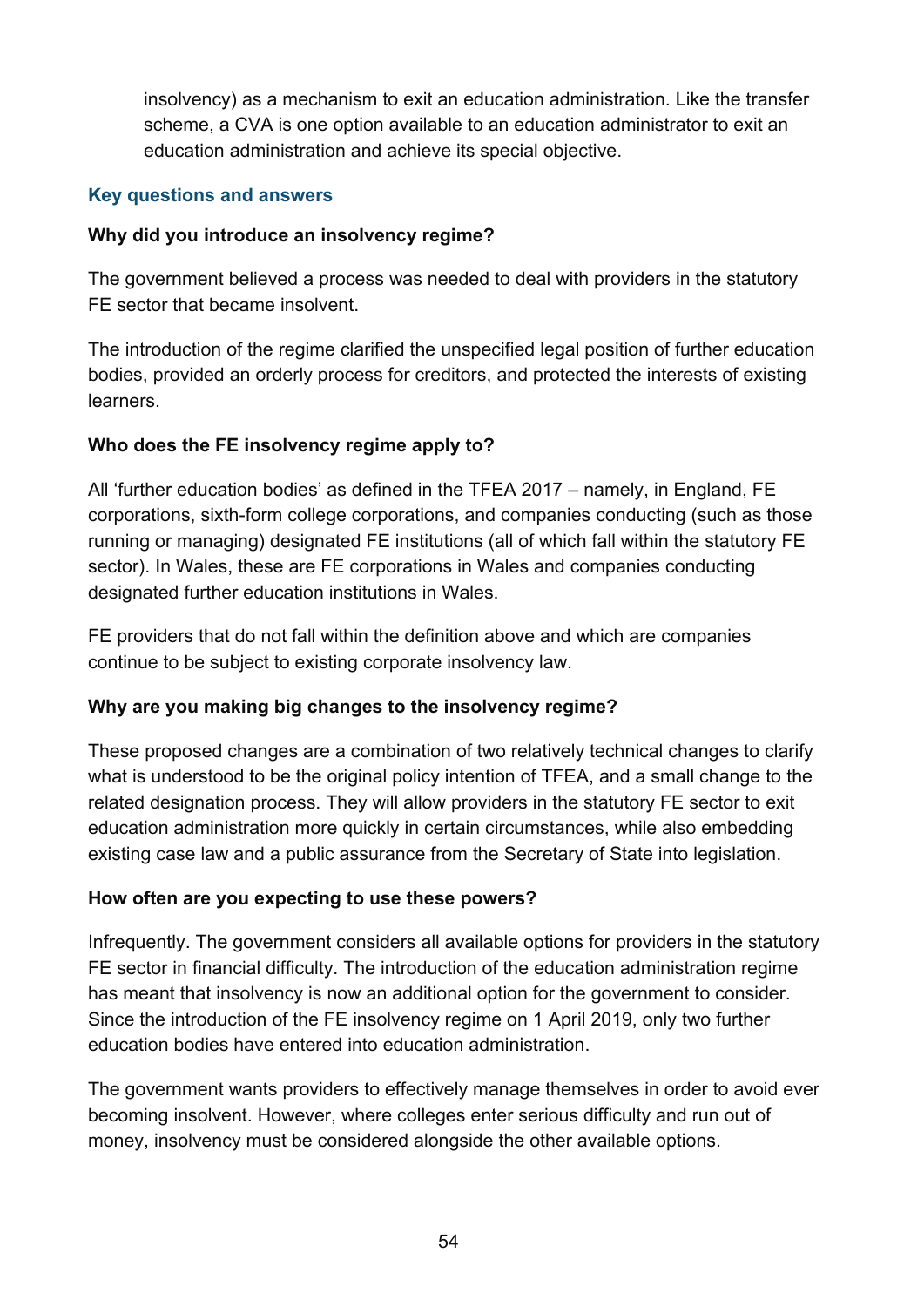The government's overriding objective is to make sure that learners have access to highquality education and training provision, while securing best value for money for the taxpayer.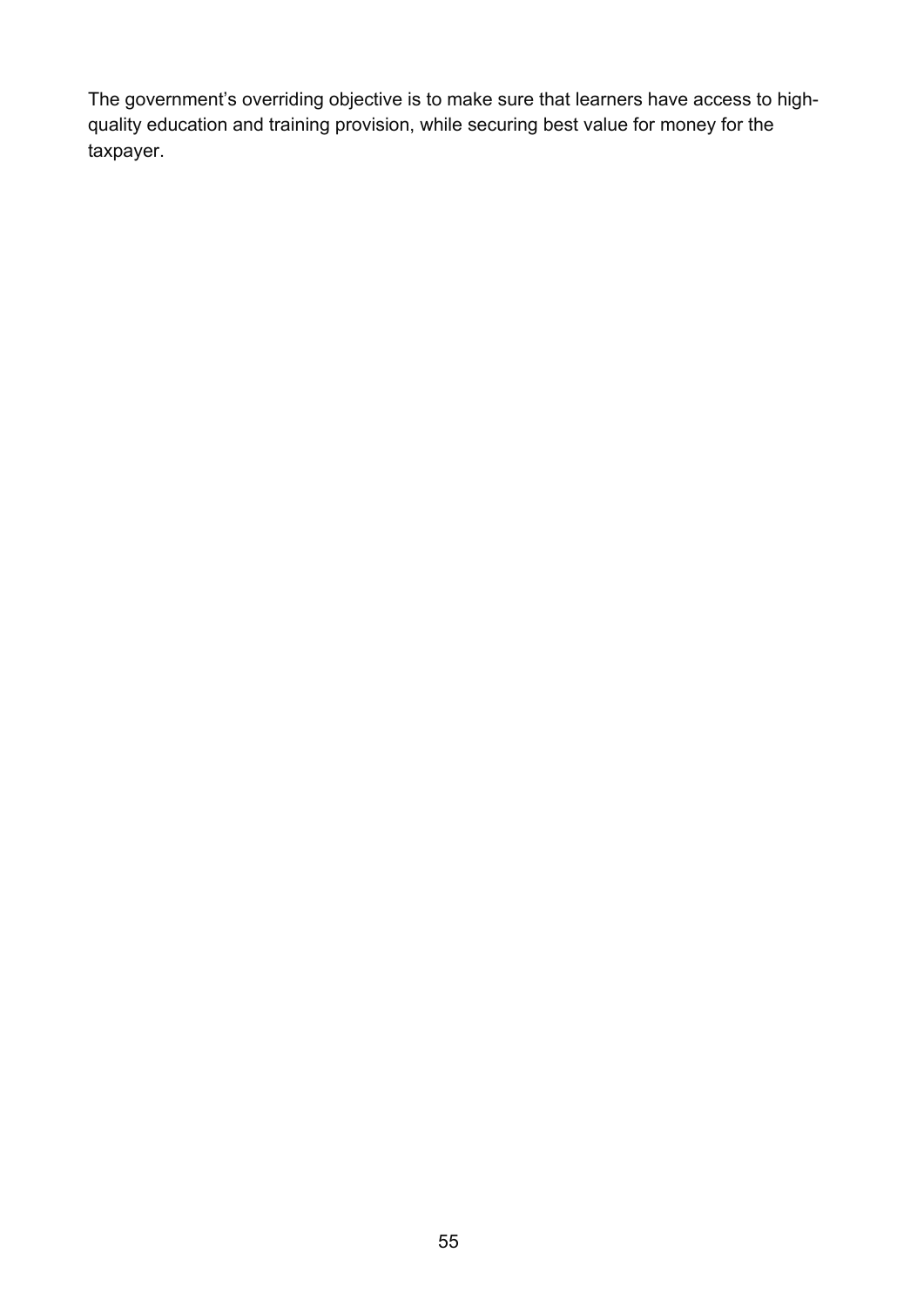

# **Skills and Post-16 Education Bill: Essay mills**

#### **What is the government's policy objective?**

The aim of this policy is to help safeguard the academic integrity and standards of post-16 and higher education in England and to protect students from falling prey to the deceptive marketing techniques of contract cheating services. This legislation will underpin existing sector-led activity to educate students and education providers about the problems of malpractice, including the use of essay mills, and will serve as a tool to enhance the work already taking place to detect, deter and address incidents of cheating.

#### **How do essay mills operate?**

Contract cheating happens when a third party completes work for a student which is passed off by the student as their own work. Online platforms, known as "essay mills", are often paid to undertake this work.

Many essay mill companies use marketing techniques which indicate that they are offering 'legitimate' academic writing support for students. Anecdotal reports also indicate that some essay mills are seeking to blackmail students that have used these services.

#### **What is the effect of the legislation?**

The legislation will make it a criminal offence to provide, arrange or advertise contract cheating services for financial gain to students taking a qualification at a post-16 institution or sixth-form in England or enrolled at a higher education provider in England. The legislation would enable prosecution of individuals and bodies committing these offences in England and Wales, that are providing contract cheating services to students studying at institutions in England. It would send a clear message that contract cheating services are not legal, discouraging essay mills from targeting students taking a qualification at a post-16 institution or sixth-form in England or enrolled at a higher education provider in England and will act as a strong deterrent. It would seek to minimise the number of essay mills in operation and limit the practice of organisations facilitating cheating by selling essays and other assignments to pupils and students.

#### **Why is legislation needed?**

Government intervention is required to criminalise the provision of and advertising of contract cheating services to minimise the number of these in operation and to underpin wider activity to reduce the number of students accessing such services.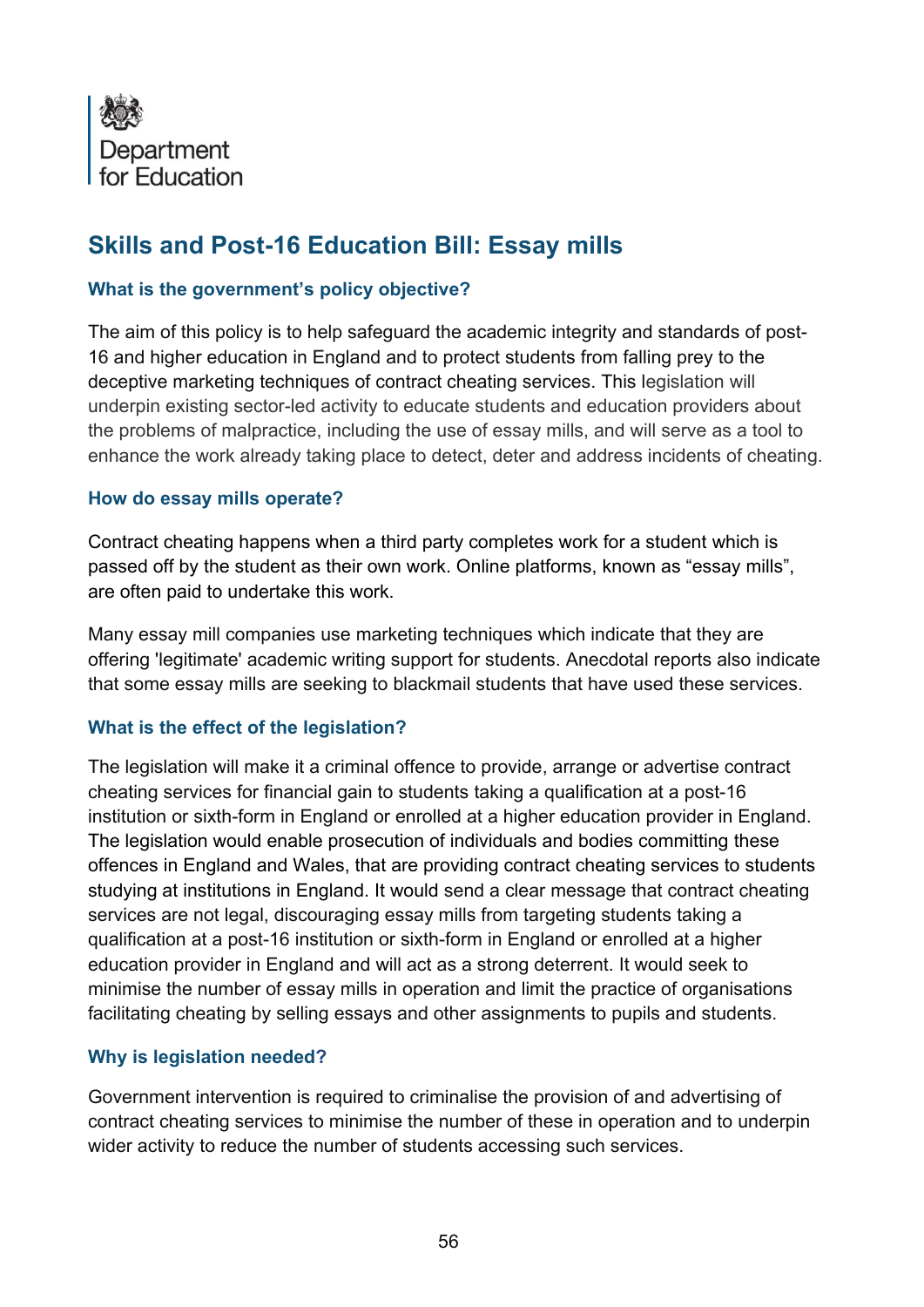There is growing concern about students' use of essay mills to present the work or ideas of others as their own. The use of such services is unacceptable - it threatens to undermine the reputation of our education system, devalues the hard work of those who succeed on their own merit and prevents students from learning themselves.

According to a recent article by the Office for Students (OfS), the pandemic and the shift to online learning and assessment has led to a further recent increase in the number of sites targeting their services at students in England and the UK.<sup>7</sup> Both the government and the higher education sector have already taken a number of steps to attempt to tackle the problems of essay mills and contract cheating but this has achieved limited success. Similar legislation has been recently introduced in Ireland (2019) and Australia (2020). From early indications, legislation appears to have led to some ''big name'' essays mills, as well as lots of smaller sites, ending their operations in Australia. The Irish regulator has also indicated that legislation has provided a useful sector-specific directive that cheating services are illegal. $^8$ 

Essay mills typically offer contract cheating services to students studying a range of qualifications up to doctorate level. Contract cheating in higher education is generally considered to be the area of greatest risk, though the government knows that essay mills do also target post-16 students. Therefore, the scope of legislation includes contract essay mills which target students enrolled in institutions providing post-16 education. It would demonstrate that government is taking a firm and consistent approach in criminalising cheating services to stop them exploiting students for financial gain. Deterring cheating at an earlier stage in an individual's educational journey may also help mitigate risks of students entering HE with an established pattern of cheating behaviour.

# **How will this work in practice?**

The government hopes to gain Royal Assent for the Bill in Spring 2022. The advertising or selling of essay writing services will become an offence two months following Royal Assent. The government anticipates prosecutions are likely to begin in 2023.

An enforcement body is not specified on the face of the Bill and therefore any supporting investigations and prosecutions would fall to the police and Crown Prosecution Service (CPS) respectively.

The Bill extends to England and Wales and applies in relation to England only. In practice, this means that the offences can be committed in England and Wales and only

 $7$  [Trouble at mill: protecting students from contract cheating -](https://www.officeforstudents.org.uk/news-blog-and-events/blog/trouble-at-mill-protecting-students-from-contract-cheating/) Office for Students

<sup>8</sup> [National Academic Integrity Network \(qqi.ie\)](https://www.qqi.ie/Articles/Pages/National-Academic-Integrity-Network.aspx)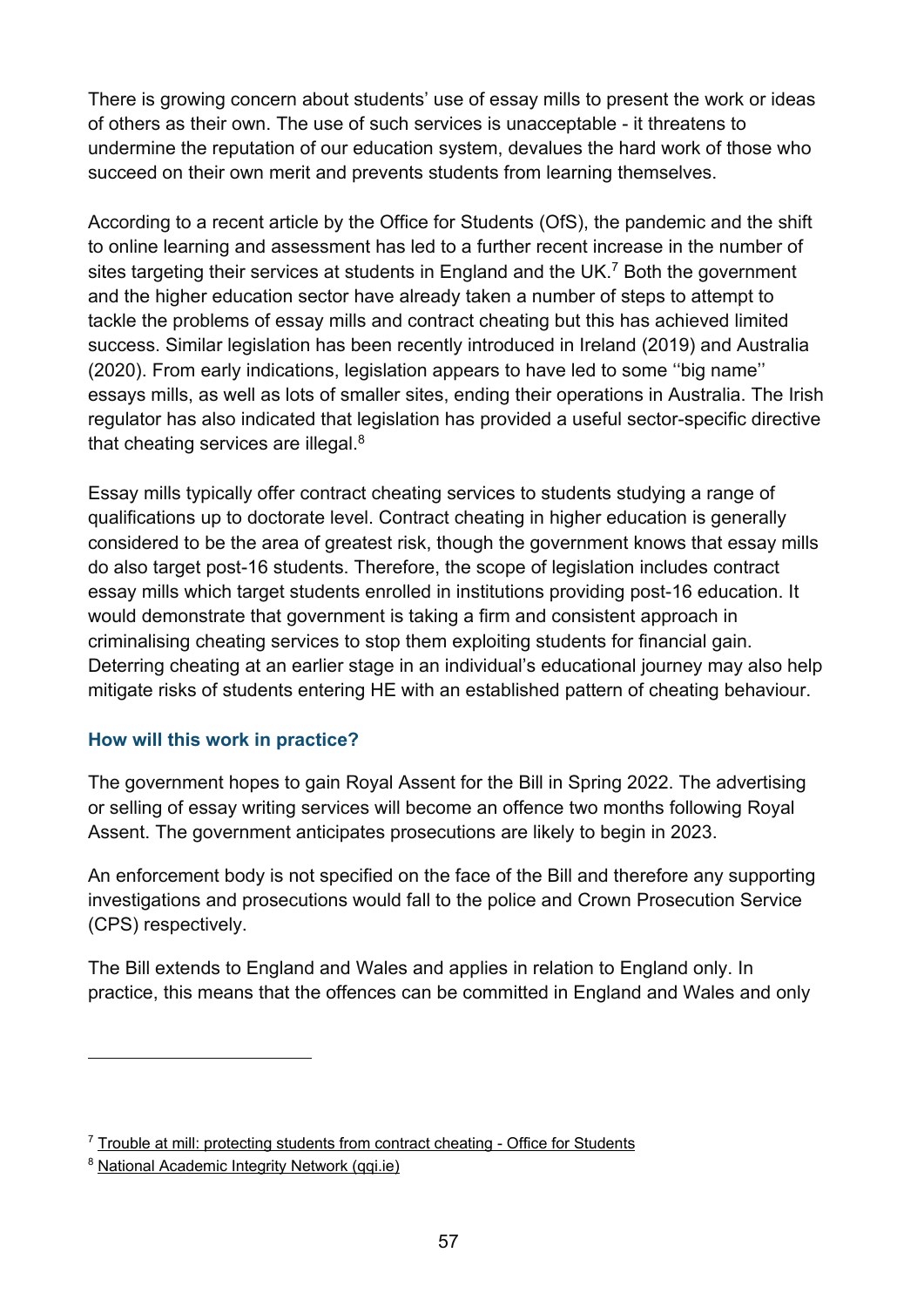apply to services provided to students enrolled in institutions in England. The government is continuing to discuss the proposals with the devolved administrations.

#### **Key questions and answers**

#### **Will this new legislation criminalise students who use these services?**

No. The offence is intended to target those providing essay mills commercially – it will not criminalise students who have used or are using these services. Though the students' actions do still constitute cheating this is a matter for the institution they are enrolled at to address. The Department for Education has been working closely with the Ministry of Justice (MoJ) and the CPS to ensure that students that use essay mills are excluded from any liability by virtue of this legislation.

#### **Does the scope of the legislation extend to work that does not contribute to a final qualification grade e.g. homework?**

Yes – the legislation will cover all assignments, including an examination or any other piece of assessed work.

#### **Will the legislation put additional burden on schools, colleges and HE providers and post-16 institutions?**

The legislation will not place any additional duties on schools, colleges, HE providers or other post-16 institutions. It is designed to enhance existing malpractice policies, which will be familiar to all schools, colleges, HE providers and FE institutions. Educational institutions may choose to update their existing malpractice guidance to reflect the legislation as part of usual routine updates but will not face additional burdens.

#### **Will the legislation place unnecessary burden on the police and Crown Prosecution Service?**

No. The Department for Education has been working closely with the MoJ and CPS as we develop our policy proposals to help ensure this legislation achieves our policy aims whilst minimising the impact on the justice system.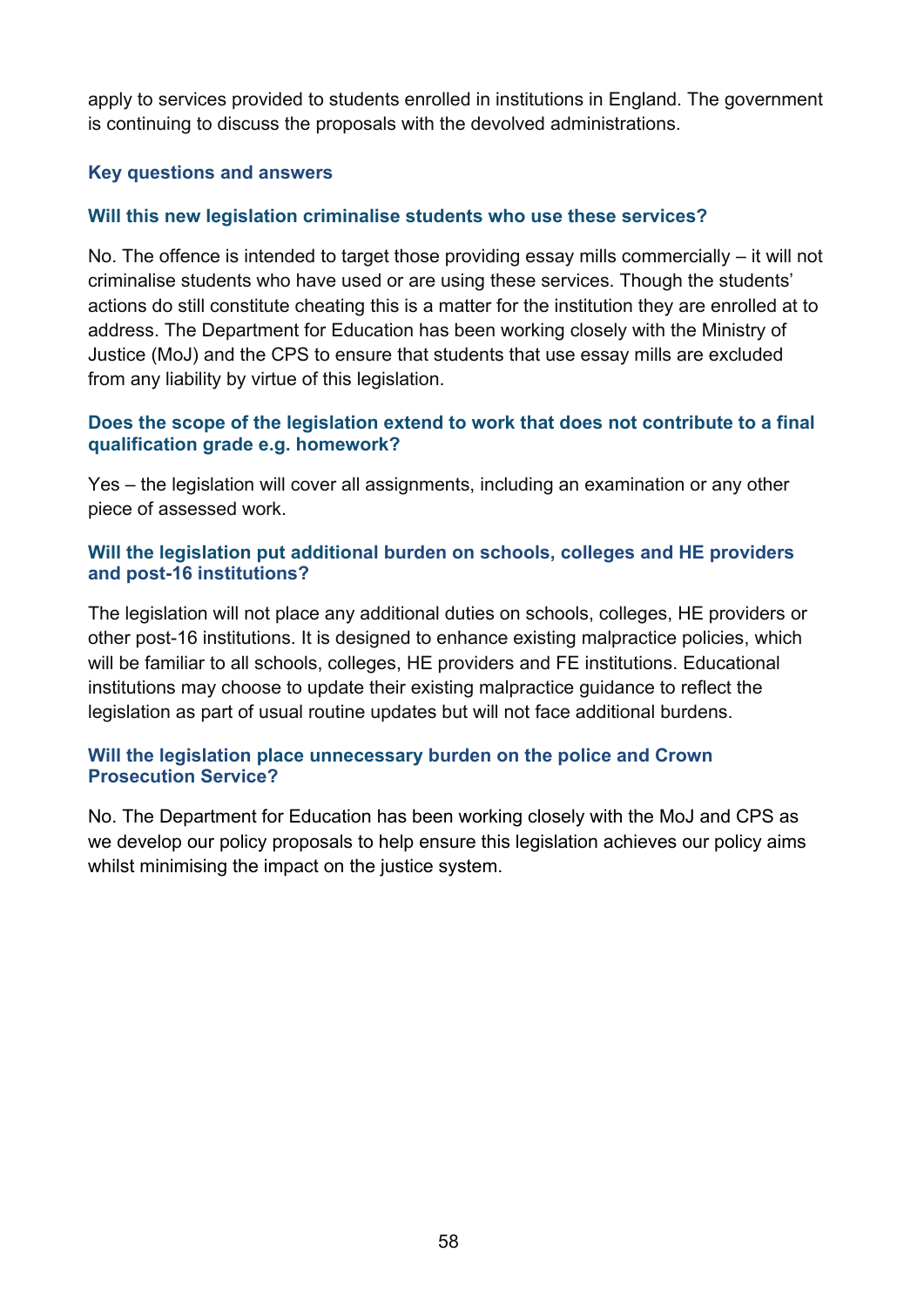#### **What else is the government doing?**

A multi-pronged approach is required to tackle this complex problem – the government will continue to work with the education sector to strengthen non-legislative action to clamp down on essay mills and to support students who might be targeted by these services.

- Universities and colleges have come together, coordinated by the QAA, to pledge to combat the threat of essay mills.
- QAA with the support of the Academic Integrity Advisory Group has recently developed an Academic Integrity Charter which sets out key guiding principles to support academic integrity policy development and practice in UK higher education.
- The Charter represents the collective commitment of the UK higher education sector to promote academic integrity and take action to address academic misconduct.
- Over 170 institutions have pledged to implement the Charter's principles and commitments<sup>9</sup>, this includes working with staff and students and, in collaboration across the sector, to promote academic integrity, and take action against academic misconduct.
- OfS's consultation on their future approach to regulating quality and standards contains detailed proposals to ensure providers are playing their part, delivering rigorous assessment and reliable standards for all students. This includes designing assessments to minimise academic misconduct and facilitate its detection and providing support for students with essay planning and accurate referencing, and advice about the consequences of academic misconduct.

<sup>9</sup> https://www.qaa.ac.uk//en/about-us/what-we-do/academic-integrity/charter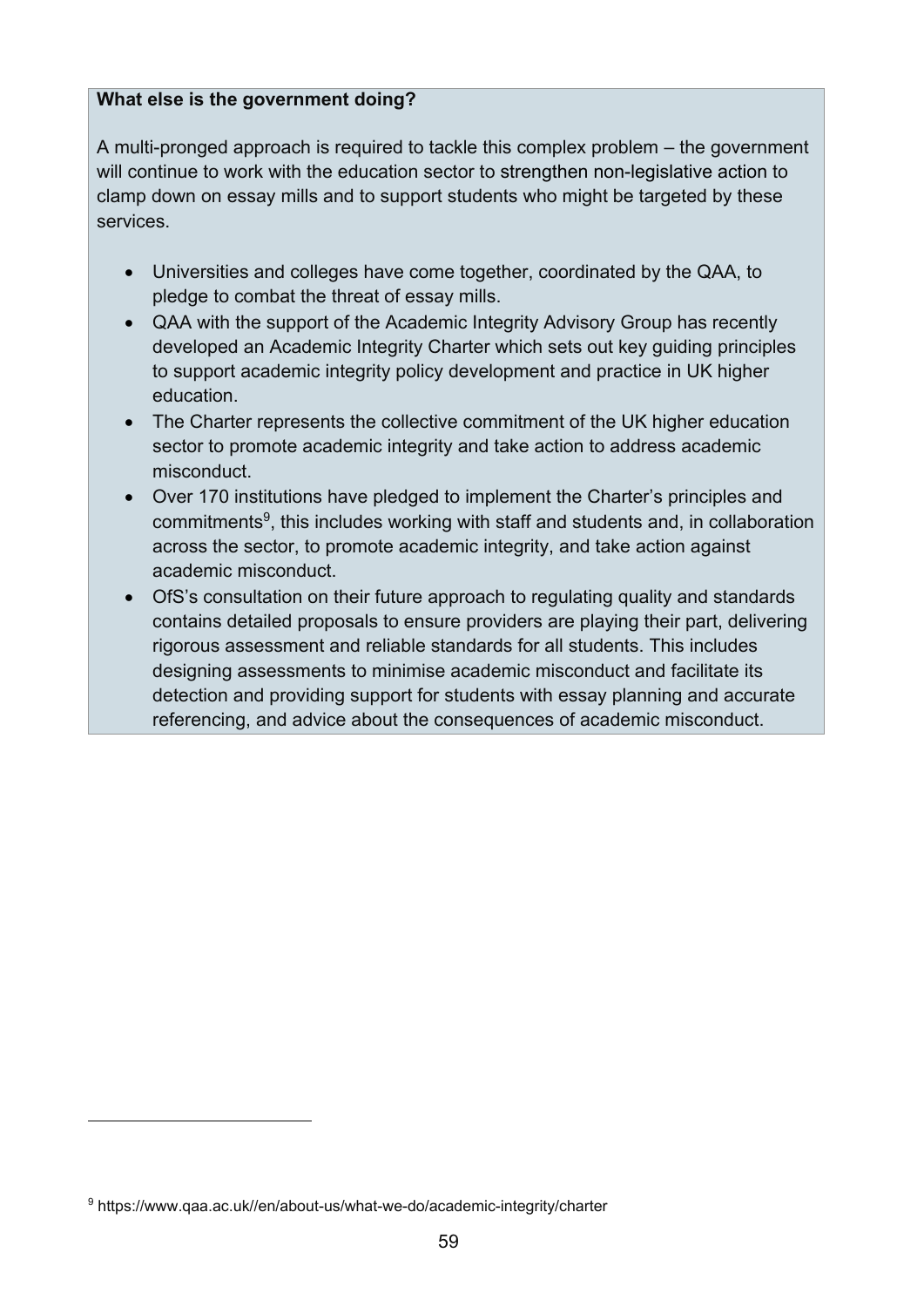

# **Skills and Post-16 Education Bill: Designation of 16-19 academies as having a religious character**

This measure will provide the Secretary of State with an order making- power to enable the designation of 16-19 academies as having a religious character. It also provides for Secretary of State to make regulations about the procedures relating to the designation. In addition, it makes provisions relating to governance, religious education and collective worship at 16-19 academies that are designated as having a religious character.

#### **What is the government's policy objective?**

The government is committed to increasing the standard of 16-19 education and providing choices for students. Allowing for and encouraging sixth-form colleges to become academies will help safeguard their future and, through working as part of a multi-academy trust, have the potential to improve education outcomes at the college and other institutions in the academy trust. This provision will allow existing sixth-form colleges designated as having a religious character to become academies and retain their religious character designation, with the freedoms and protections it provides. It will also allow future and existing 16-19 academies to apply to be designated as having a religious character. This provision will enable increased diversity in 16-19 academies and ensure that high-quality providers of schools with a religious character are also able to open 16-19 academies.

#### **Why is legislation needed?**

At present, there is no power that enables 16-19 academies to be designated as having a religious character. Such a power is needed to enable those sixth-form colleges designated as having a religious character to become academies and retain their existing freedoms and protections. The power will also enable existing 16-19 academies to be designated as having a religious character in the future.

#### **What is the effect of the legislation?**

The legislation provides the Secretary of State with an order-making power to designate 16-19 academies as having a religious character, as well as the power to make regulations to set out procedures in connection with designation. In addition, it makes provision relating to governance, religious education and collective worship which exempts 16-19 academies that are designated as having a religious character from certain provisions of the Equality Act 2010.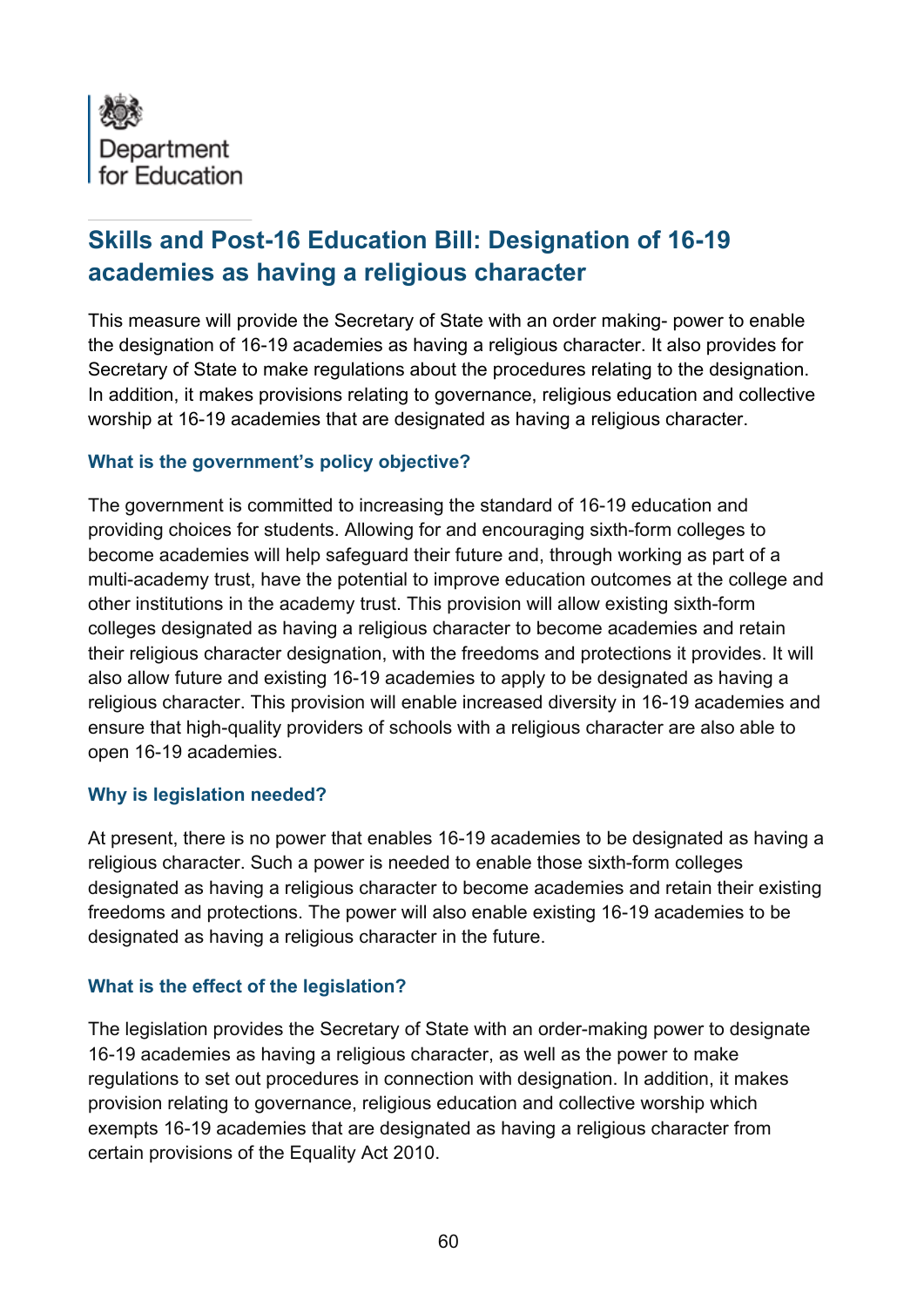#### **How will this work in practice?**

Initially our expectation is that the designation power will be mainly used to facilitate existing sixth-form colleges designated as having a religious character to become 16-19 academies whilst retaining their religious character designation and the freedoms and protections associated with it. There are currently 14 sixth-form colleges designated with a religious character, all of which are designated as Catholic.

In future, where the department runs competitions for the creation of new 16-19 academies, it will be possible for groups wishing to establish a 16-19 academy with a religious character designation to apply.

Also, if existing 16-19 academies wish to apply to be designated as having a religious character, it will be possible for them to do so by going through the academies significant change process which will also require them to consult locally on the proposed change to their character.

#### **Key questions and answers**

#### **Will this be open to a range of religious groups to establish 16-19 academies?**

Yes, the designation power will be sufficiently wide to enable a 16-19 academy to be designated as having a religious character related to any of the major religions in England.

#### **What are the freedoms and protections that will be available for 16-19 academies designated as having a religious designation?**

The provisions enable 16-19 academies designated as having a religious character to provide religious education and collective worship in accordance with the tenets of their faith. They also provide for governance arrangements that will ensure that the religious character of the institution is safeguarded.

#### **Will you make these same provisions available for 5-16 schools?**

It is not necessary to extend these powers to cover 5-16 schools. Existing powers enable maintained schools, independent schools and academies with compulsory school aged children to be designated as having a religious character. Schools with a religious character designation also have equivalent freedoms and protections relating to RE and collective worship and governance as those which we are providing in relation to 16-19 academies.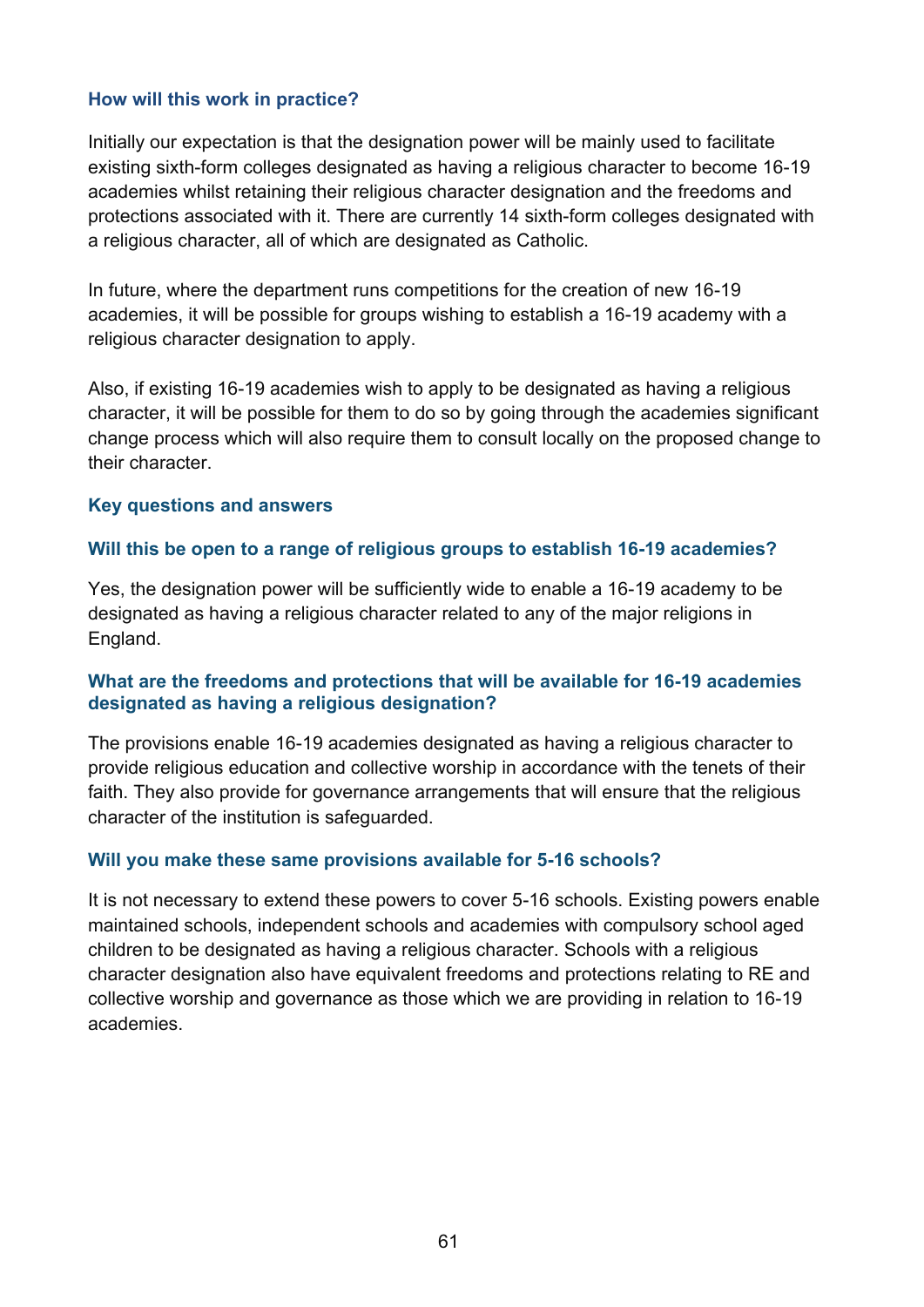### **What else is the government doing?**

- Continuing to support and enable any and all sixth-form colleges who wish it to convert to become 16-19 academies.
- Enabling existing academies designated as having a religious character to apply to make a significant change to their age range and add provision for students aged 16-19.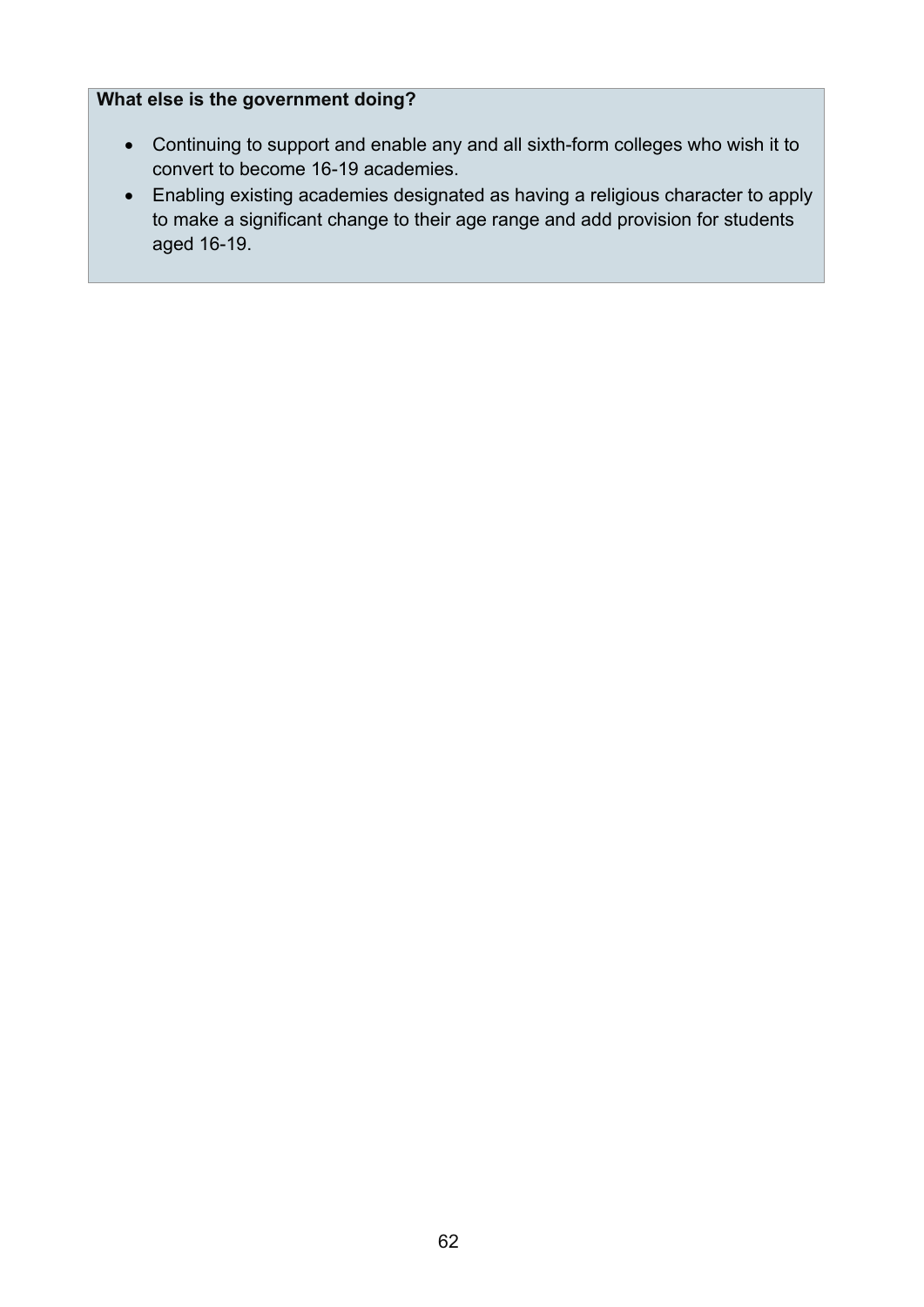



# **Links between Universal Credit and education or training**

This policy note sets out the interactions between Universal Credit (UC) and the education and training system in England, as well as updating on the Kickstart Scheme.

#### **Links between UC and Education or Training**

Eligibility for UC is dependent upon income and the claimant satisfying all of the basic conditions of entitlement:

- at least 18 years of age (age 16 exceptionally);
- under state pension age (or partner is);
- living in UK;
- capital not exceeding £16,000;
- not receiving education;
- has accepted a claimant commitment.

The condition of entitlement that the claimant must not be in education excludes most students. Financial support for students comes from the system of student loans and grants designed for their needs.

It is important that UC does not duplicate support available from other sources so a fulltime student cannot usually get UC. Exceptions are generally made where students have additional needs that are not met through the student support system and the person in education falls into one of the following groups below;

- living with their partner and the partner is eligible for UC.
- responsible for a child, either as a single person or as a couple.
- disabled and entitled to Attendance Allowance (AA) Disability Living Allowance (DLA), Personal Independence Payment (PIP) or Armed Forces Independence Payment (AFIP) and already have limited capability for work.
- In 'non-advanced education' (for example studying for A levels or a BTEC National Diploma), are 21 or under and don't have parental support.

# **Support Available to UC Claimants when Undertaking Education or Training**

Courses of education/ training can be treated as a work preparation requirement. This is usually where the work coach has identified a skills gap and suggested the course themselves or if the work coach is satisfied that it will improve the claimant's prospects of moving into work more quickly. Time spent on the course can be deducted from the hours of work search. Where full-time education/training courses have been accepted as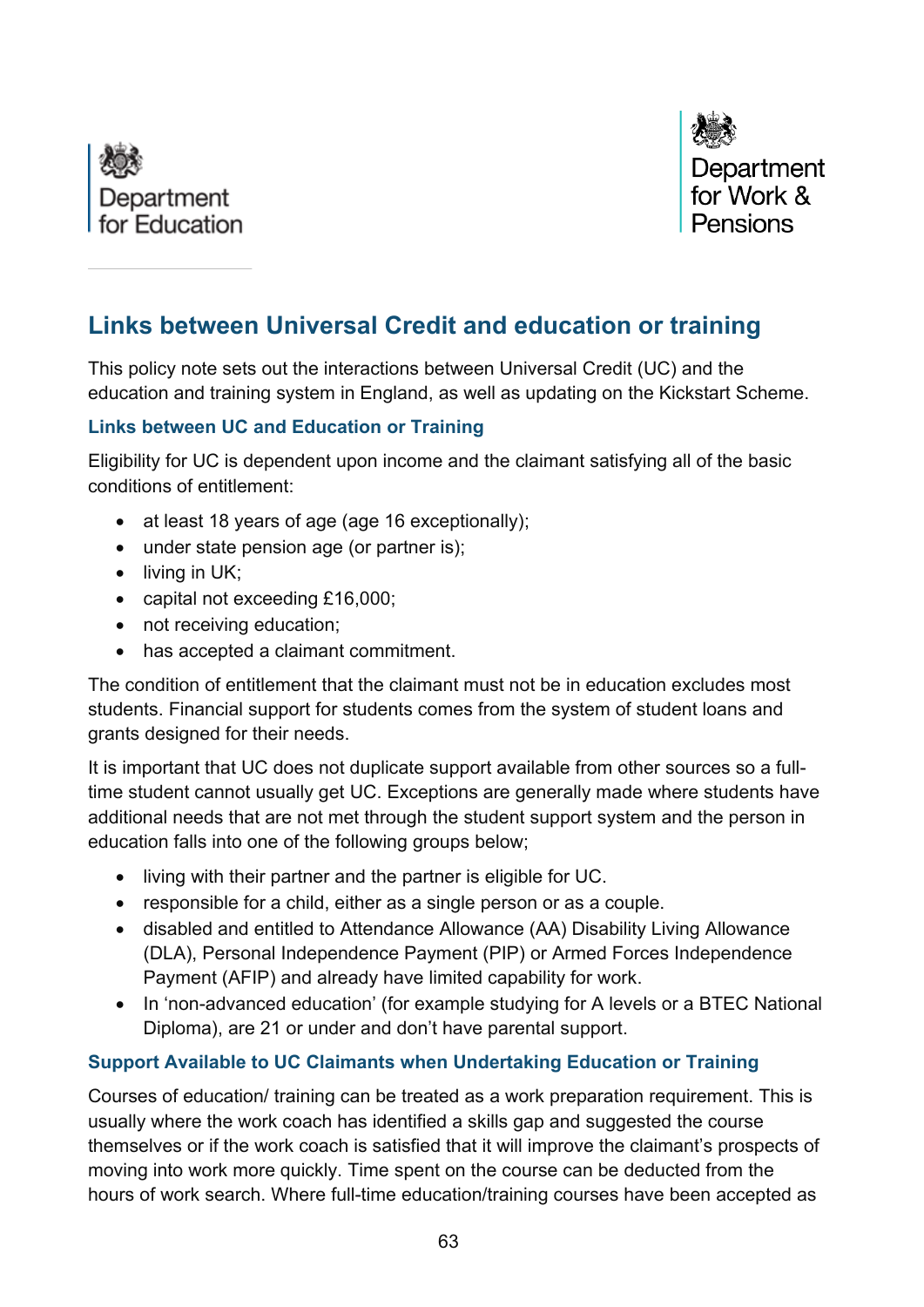a work preparation they should generally be up to a maximum of 30 hours a week, to allow claimants time to fulfil other work-related requirements.

#### **Part-time education**

A student in part-time education may qualify for UC if they can meet their conditions of entitlement and work-related requirements. If they cannot meet work-related requirements they will qualify for UC if they are in one of the exceptions listed above.

#### **Full-time education**

Periods of more intensive (full-time) education and training are expected to be of short duration (usually up to 8 weeks but may be twice this for responsible carers of younger children) except in specific circumstances to meet skills needs where claimants have very low skills, for example, maths, English, ESOL and ICT. Where training includes an element of work experience, such as some training schemes in Scotland and Wales, the duration of training may be extended to up to 16 weeks.

Until 30 April 2022, the Department for Work and Pensions (DWP) is trialling a temporary increase to the number of weeks claimants in the Intensive Work Search regime<sup>10</sup> can participate in training. This is:

- up to 12 weeks for full-time work-related training throughout Great Britain.
- up to 16 weeks for Skills Bootcamps in England.

This allows claimants in the Intensive Work Search regime to access any full-time workrelated training up to level 3, including sector-specific training, provided as part of the Lifetime Skills Guarantee, such as Skills Bootcamps and the level 3 adult offer.

- All Work related requirements for those who can work and need to engage in Intensive work search;
- a Light Touch regime for those with some earnings but could do more;
- Work Preparation regime for those who have other caring responsibilities but are nearing the labour market, or those who have very young children or health conditions that mean they cannot yet prepare for work are asked to attend Work focussed interviews only;
- and those who are not currently able or expected to look or prepare for work have No work related requirements set but must continue to report any change in circumstances, this also applies to those who have individual or household earnings above a proscribed level of earnings.

<sup>&</sup>lt;sup>10</sup> When a claimant makes an application for Universal Credit they will be allocated to one of the six conditionality regimes underpinned by four prescribed legal conditionality groups. The six regimes are segmented by division of key claimant circumstances that broadly define a range of capabilities and capacity to fulfil work related requirements and their position in relation to work. Namely: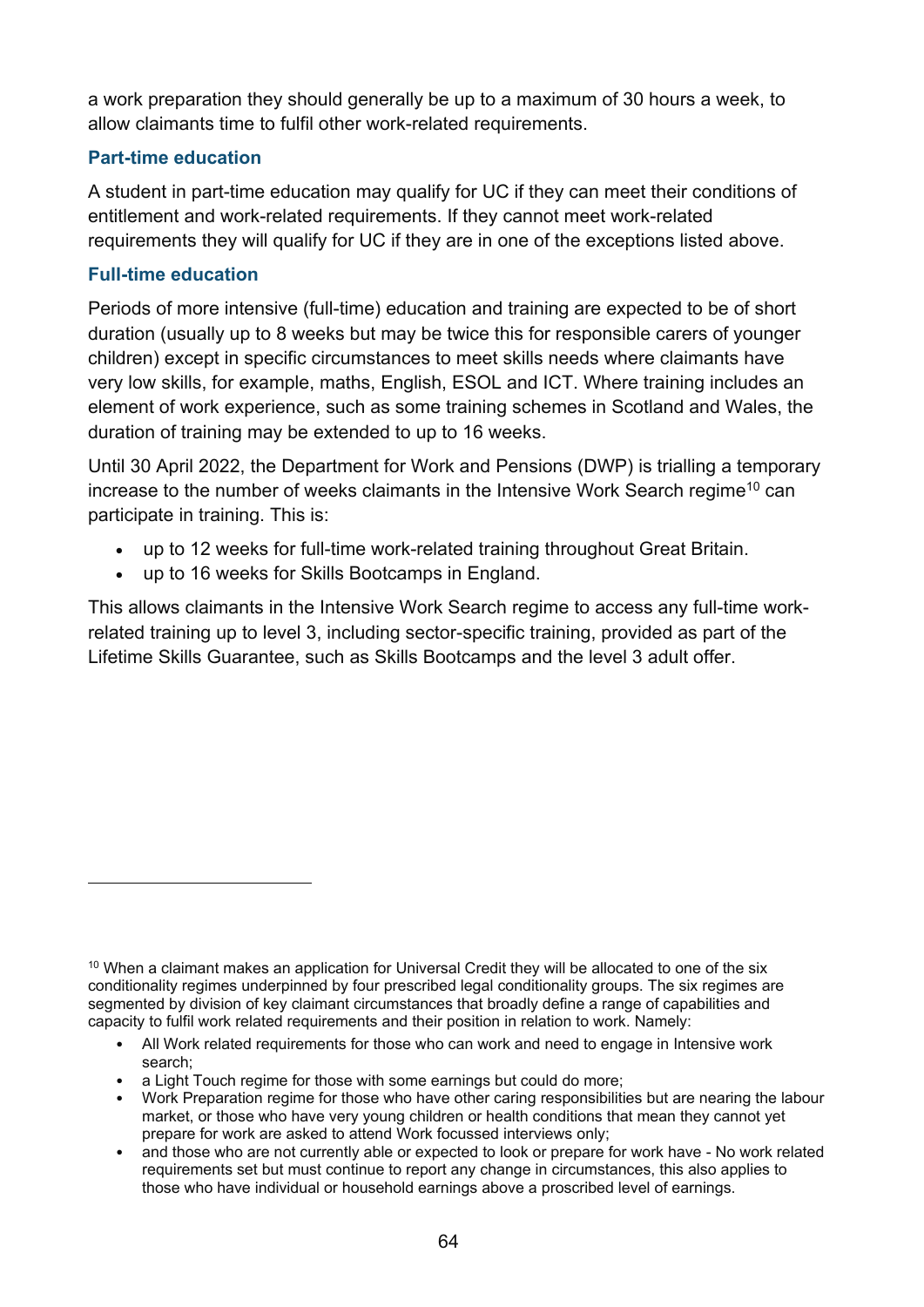#### **In own time – compatible with work-related requirements**

Claimants may engage in learning/training outside of the above if it is in their "own time" i.e. that they can complete all their UC work-related activities and it does not interfere with their general availability for work or specific ability to attend work search, job interviews, or take up work. They should not restrict their availability for work in favour of the course and should be prepared to give up or adjust the course to take up work.

#### **Course is not compatible with work-related requirements**

Where the qualifying student in full-time education does not have student income considered, they must be placed in the Labour Market regime<sup>1</sup> based on their other circumstances (i.e. as if not in full-time education) and they will be expected to meet their work-related requirements.

If the course of study or training is not compatible with their work-related requirements and the claimant is unwilling or unable to comply with them then they are to be treated as "receiving education" (this being the claimant's primary concern) and so are not eligible for UC unless an exception applies.

#### **Kickstart**

The Kickstart Scheme provides funding to create new jobs for 16 to 24 year olds on Universal Credit who are at risk of long term unemployment. Employers of all sizes can apply for funding which covers:

- 100% of the National Minimum Wage (or the National Living Wage depending on the age of the participant) for 25 hours per week for a total of 6 months
- associated employer National Insurance contributions
- minimum automatic enrolment pension contributions

In addition, employers receive funding for training and support so that young people on the scheme can get a job in the future.

Since the Kickstart Scheme's launch in September 2020, over 98,000 young people have started Kickstart jobs. Over 215,000 jobs have been made available for young people to apply for through the Kickstart Scheme with over 304,000 jobs approved for funding by the Scheme.

From 28 September 2021 to 25 October 2021, over 6,700 Kickstart jobs were made available each week, and over 3,400 young people started a Kickstart job each week. The government is deploying a range of measures to encourage people into Kickstart jobs, such as promoting vacancies on social media and -connecting employers to young people on the same day they sign up for Kickstart. Work coaches are now holding face to face meetings with young people, enabling us to job match more quickly.

More young people aged 16-24 and on UC will be able to benefit from the Kickstart Scheme, which is being extended to March 2022 and will be open to applications from employers and gateways until 17 December 2021. The Department for Work and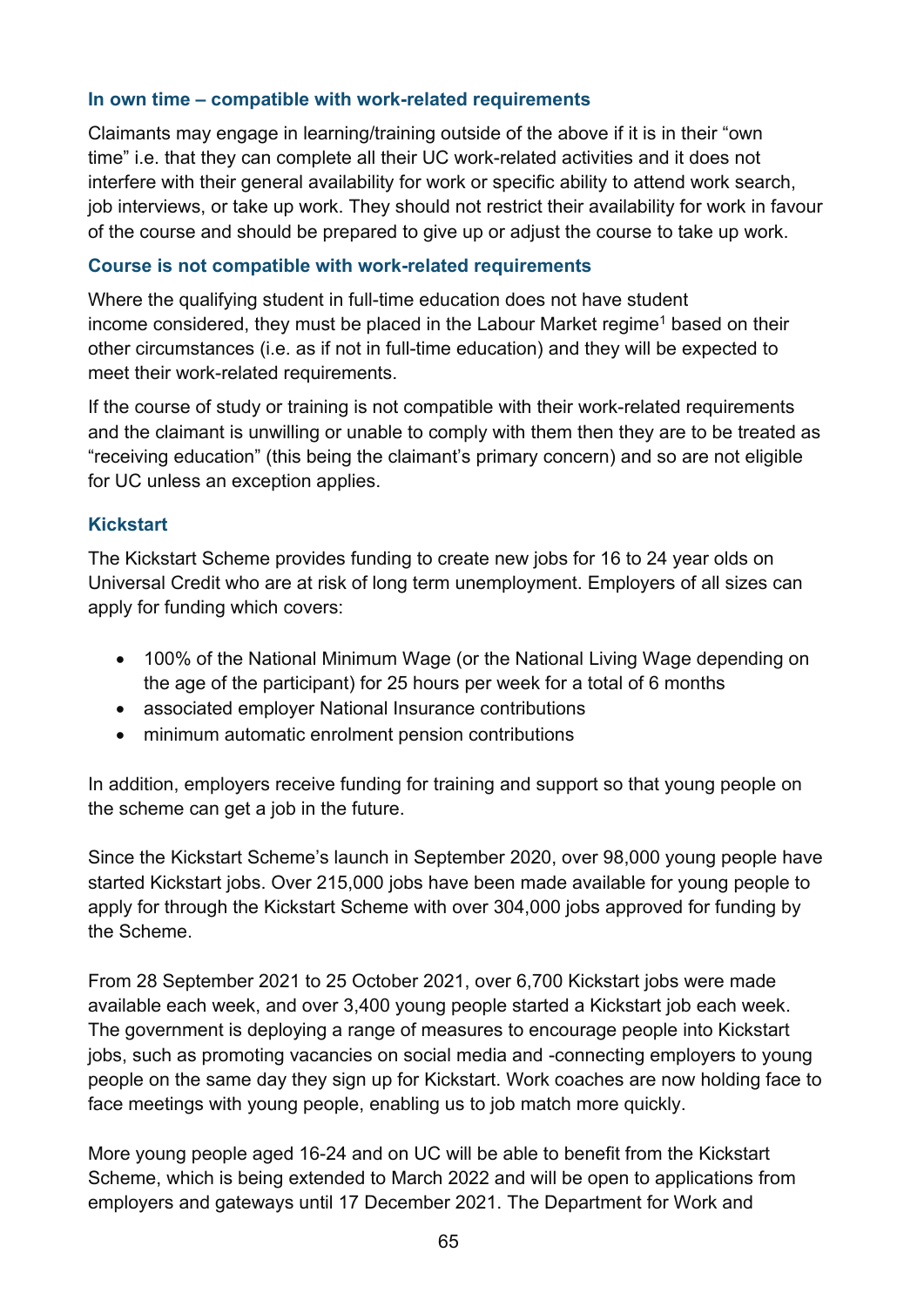Pensions will monitor and evaluate the Kickstart Scheme throughout and after its implementation, and will continue to evaluate the longer-term outcomes for Kickstart participants after they have completed their six-month placements. The Department for Work and Pensions will publish the findings of that evaluation once it is complete.

# **What financial support does the Department for Education offer for adult learners?**

### *Higher Education*

Eligible students attending designated full-time higher education courses, and designated Level 6 part-time higher education courses of a minimum of one academic year in length, qualify for partially means-tested loans for living costs. The loan for living costs is a contribution towards a student's living costs and the amount a student is entitled to depends on the student's household income. Students on household incomes of £25,000 or less qualify for the maximum loans for living costs.

The primary source of financial help for students is provided through the student support system. As such, students on full-time higher education courses cannot normally satisfy the entitlement conditions for UC. Exceptions are only made where students have additional needs that are not met through the student support system, for example if they are responsible for a child or are disabled with limited capacity for work and qualify for certain benefits (Personal Independence Payment, Disability Living Allowance, Attendance Allowance or Armed Forces Independence Payment). Full-time students who are eligible for benefits and are on low incomes qualify for higher rates of loan for living costs than students not eligible for benefits. Part of the loan for living costs for students eligible for benefits is paid as a maintenance loan and part as a special support loan.

The maintenance loan element of the loan for living costs, less £110 a month, is treated as student income for maintenance by DWP when they calculate an eligible student's UC. As a result, UC entitlement will be reduced during term-time. For students eligible for benefits, the DWP do not take into account any element of the loan for living costs that is awarded as a special support loan when calculating benefits for eligible students at the start of their higher education course.

# *Further Education*

Adults in further education may seek support for course related costs directly from their college or training provider in England. This is the case regardless of if their course fee is grant funded or Advanced Learner Loan funded. The support is to contribute towards costs associated with undertaking a course such as, but not limited to, childcare, travel and additional course materials. Support is also available for those who require residential study. The support, in the form of learner support through the Adult Education Budget or the Advanced Learner Loans Bursary Fund is not for general living costs. Applicants of this support are advised to inform DWP of any offer made, so that any impact on UC is understood.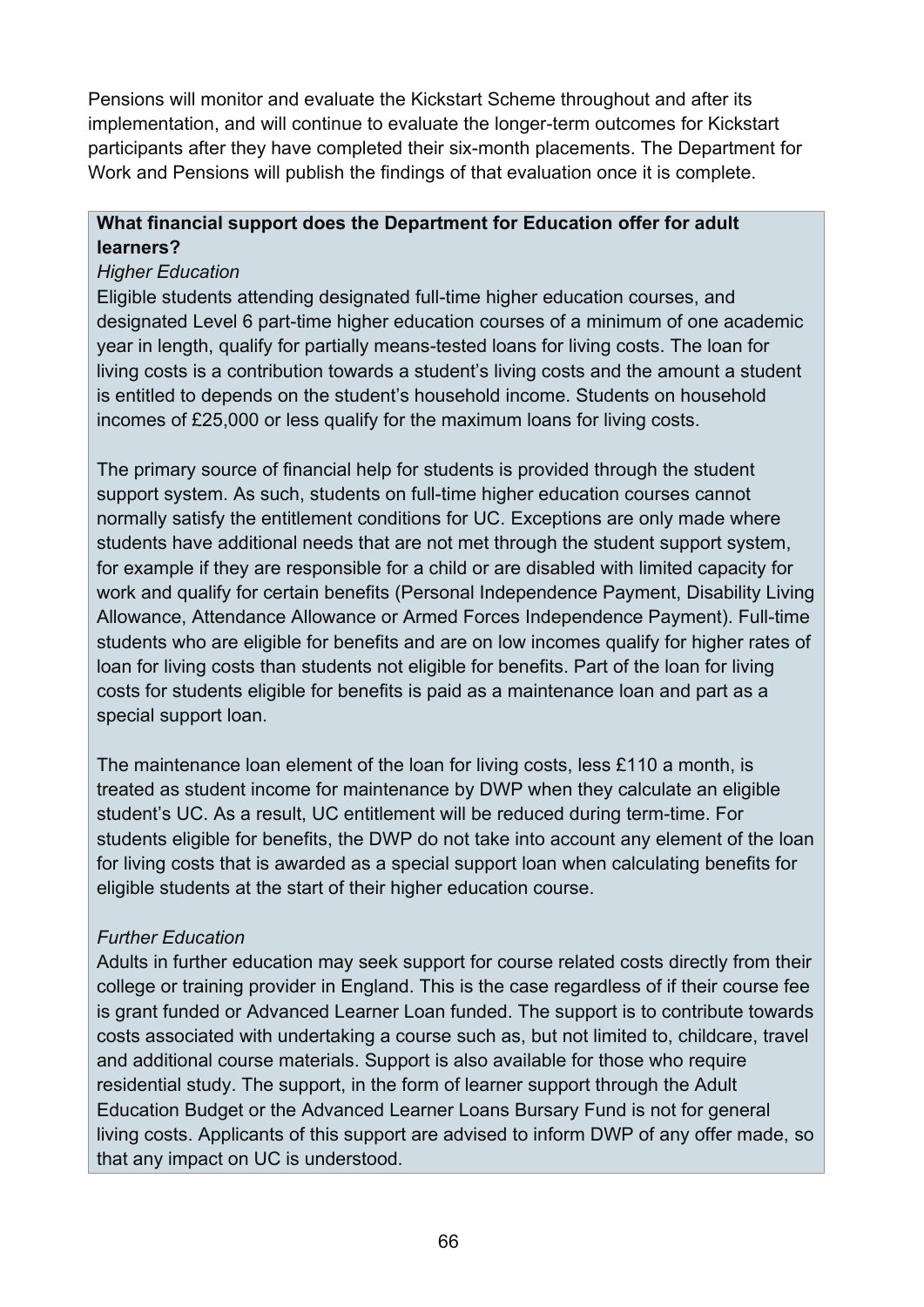

# **Apprenticeship policy**

#### **Success of the programme so far**

Apprenticeships are available to employees at all stages of their career (starting, upskilling and retraining), from aged 16, at levels 2-7 (GCSE to Masters) and in a breadth of sectors. Combining work and training, they bring benefits to both employers and individuals.

Following fundamental reforms, we have transformed apprenticeships into a prestigious technical education option that better meets employer needs, is higher quality and has sustainable funding through the apprenticeship levy.

The government is increasing apprenticeships funding to £2.7 billion by 2024-25 – the first increase since 2019-20. The government is continuing to meet 95% of the apprenticeship training cost for employers who do not pay the apprenticeship levy, and is also delivering apprenticeship system improvements for all employers. In addition, the government is extending the £3,000 apprenticeship hiring incentive for employers until 31 January 2022. Between September 2020 and 29 September 2021 employers submitted incentive claims for 101,460 new apprentice hires $^{\text{11}}$ .

We have introduced stronger quality requirements for apprenticeships: they are now a minimum of 12 months, involve at least 20% of an apprentice's time spent in off-the-job training, and independent end-point assessment proves the apprentice's occupational competence. We have put employers in the driving seat with the introduction of apprenticeship standards to replace old-style frameworks. There are now over 630 high– quality, industry designed apprenticeships standards available $^{\mathsf{12}}$ .

# **Apprenticeships within post-16 reform**

Apprenticeships form a core part of our reform of post-16 education. They provide employers and individuals with an offer that combines work with substantial training to support labour market entry and progression.

<sup>11</sup> [Apprenticeships and traineeships, Academic Year 2020/21 –](https://explore-education-statistics.service.gov.uk/find-statistics/apprenticeships-and-traineeships/2020-21) Explore education statistics – GOV.UK [\(explore-education-statistics.service.gov.uk\)](https://explore-education-statistics.service.gov.uk/find-statistics/apprenticeships-and-traineeships/2020-21)

<sup>12</sup> [Apprenticeship standards / Institute for Apprenticeships and Technical Education](https://www.instituteforapprenticeships.org/apprenticeship-standards/?includeApprovedForDelivery=true)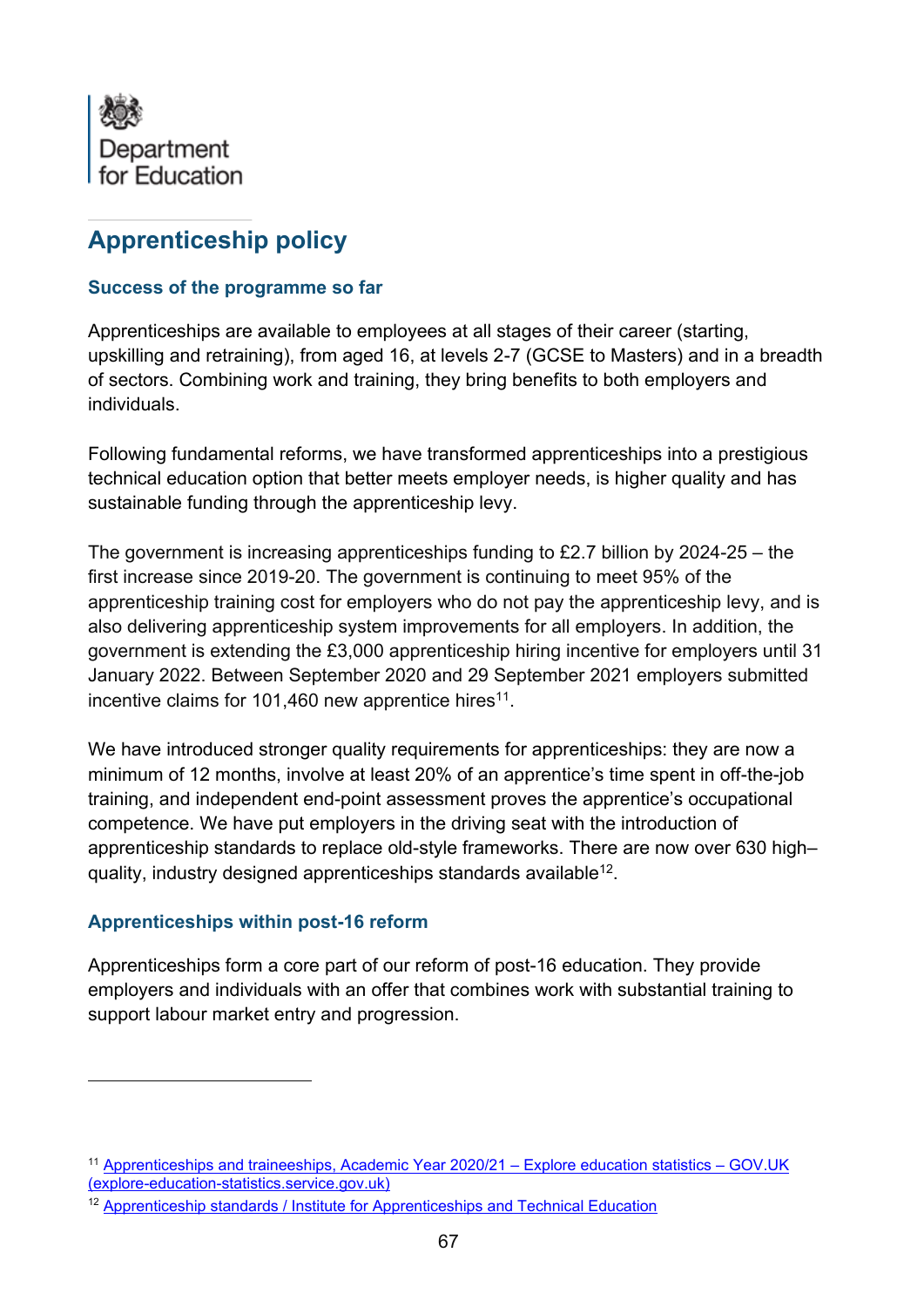As we build back better and greener, apprenticeships are playing a vital role in helping employers of all sizes access the skills they need to thrive and making sure people of all ages and backgrounds have the chance to get ahead.

Employers are continuing to design apprenticeship standards, ensuring we can meet both the current and future skills needs of the economy. The Institute for Apprenticeships and Technical Education's Green Apprenticeships Advisory Panel will focus efforts to ensure that the right skills are in place for the future workforce to deliver the green technology shift the UK needs.

We now have strong foundations on which to build even higher quality apprenticeships that support more employers and apprentices to succeed.

The plans set out in the Skills for Jobs white paper<sup>13</sup> build on the principles we have established and position apprenticeships as a core part of the wider technical education offer, as well as improving quality even further, and making them more flexible so that they better meet the needs of employers in all sectors.

We are encouraging greater use of innovative apprenticeship training models, such as the front-loading of off-the-job training so apprentices can be productive from day one in the workplace. We are setting out accelerated progression routes that create pathways into apprenticeships from other technical routes such as T Levels, some bootcamps and occupational traineeships. These can enable those with relevant prior learning to accelerate their apprenticeship and complete it more quickly. New flexi-job apprenticeships will enable apprentices to move between different host employers in a sector or region as they complete training requirements for their apprenticeship.

To support young people close to the labour market to gain the skills they need to find work and progress into apprenticeships, we are undertaking the largest ever expansion of traineeships. Additional funding will support up to 43,000 starts over the 2021/22 academic year and up to 72,000 starts by the end of 2024-25, and employers can benefit from £1,000 payment for each traineeships work placement they offer until 31 July 2022. In addition, we have started to deliver occupational traineeships which contain occupationally specific content and will support progression into apprenticeships. The first pilots in the construction, adult social care, transport & logistics and health & beauty are already underway.

#### **Improving apprenticeships**

We are making improvements for employers to give them greater flexibility to choose the apprenticeship training model that works for them.

<sup>13</sup> Skills for jobs: lifelong learning for opportunity and growth - GOV.UK (www.gov.uk)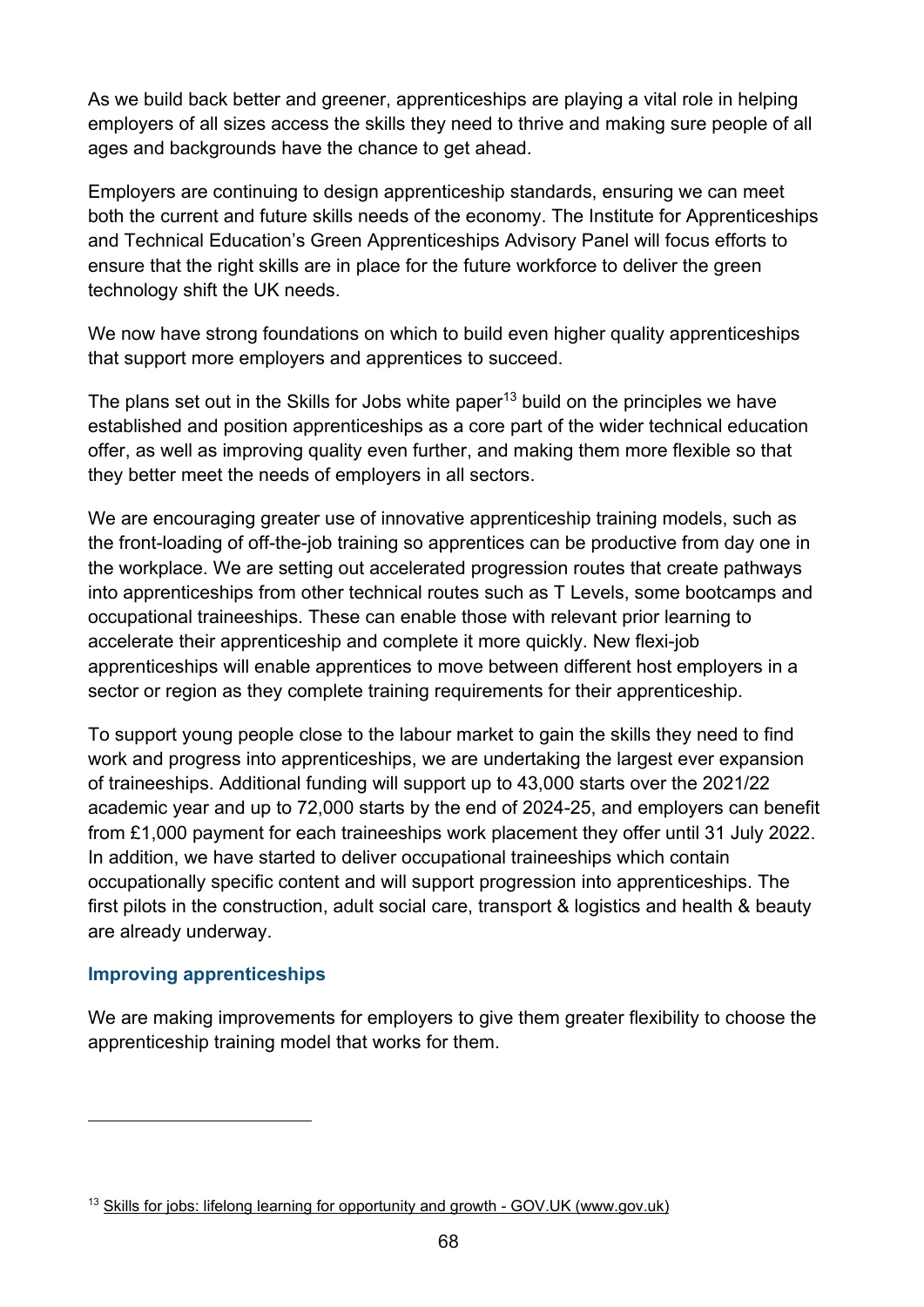- Since September 2021, employers have been able to benefit from improvements to the transfers system. Large employers can now pledge unspent levy funds to employers in their supply chain, sector or region, helping to address local and regional skills needs.
- We are supporting sectors of the economy that have flexible working patterns to make greater use of apprenticeships. The new £7 million flexi-job apprenticeship scheme will increase the use of apprenticeships in sectors where short-term, project-based employment is the norm.
- We will support the uptake of flexible apprenticeship training models to ensure that apprenticeship training continues to meet the needs of employers. By April 2022, the government will have considered changes to the way we pay providers to promote more flexible delivery.
- We will introduce an enhanced recruitment service by May 2022, making it easier for all employers, including small and medium sized enterprises, to hire new apprentices.
- We will introduce a return-on-investment tool in October 2022 to ensure employers can see the benefits apprentices create in their business.

To further enhance the quality of apprenticeships we are:

- Supporting employers to give a high-quality experience to their apprentice by providing quality roadmaps, benchmarking and self-assessment tools.
- Investing in professional development for training providers through a new national online Apprenticeship Workforce Development programme.
- Undertaking a full refresh of the Register of Apprenticeship Training Providers with more stringent criteria for all providers. 14

# **Employers' apprenticeship levy funds**

The apprenticeship levy is collected by Her Majesty's Revenue and Customs from all UK employers with a pay bill above £3 million. Scotland, Wales and Northern Ireland receive a share of levy funding and it is for the devolved administrations to decide how their allocations should be used. The levy has been set at a level to fund demand for apprenticeships in employers of all sizes.

Employers in England are able to access their apprenticeship levy contributions, plus a 10% government top up, via their digital apprenticeship service accounts. Employers can use these funds to pay for apprenticeship training and assessment in their business, or they can transfer them to support apprenticeships in other businesses. Employers have 24 months to use their funds once they enter their apprenticeship service account before they begin to expire on a rolling, month-by-month basis. We do not anticipate that all

<sup>&</sup>lt;sup>14</sup> [Register of apprenticeship training providers -](https://www.gov.uk/guidance/register-of-apprenticeship-training-providers) GOV.UK (www.gov.uk)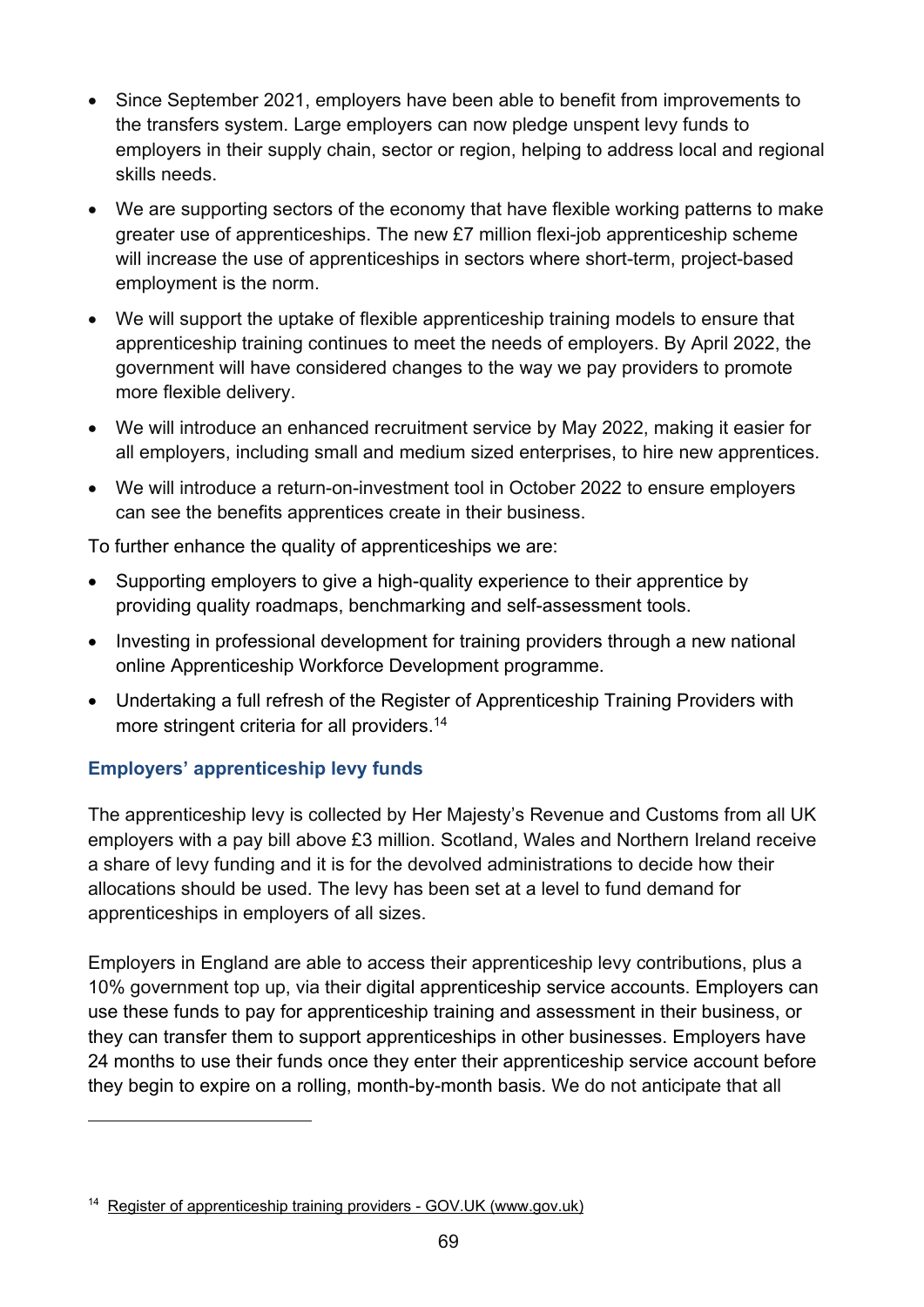employers who pay the levy will need or want to use all the funds available to them, but they are able to if they wish.

The Department for Education's annual apprenticeship budget for England is set by Her Majesty's Treasury and, although closely linked, is distinct from the total levy income collected. In the 2021-22 financial year, funding available for investment in apprenticeships in England is around £2.5 billion, double that spent in the 2010-11 financial year in cash terms. Funding for apprenticeships will increase to £2.7 billion by 2024-25.

### **Helping employers to take on younger apprentices**

We provide £1,000 to both employers and training providers when they take on apprentices aged between 16 and 18 years old, or 19-24-year-old apprentices with an Education, Health and Care Plan (EHC) or who have been in the care of their local authority. We also pay 100% of the cost of training and assessment for the smallest employers (fewer than 50 staff) who take on these apprentices. This funding is addition to the £3,000 incentive payment that employers can claim for taking on a new apprentice hire until 31 January 2022.

### **Level 2 and Level 3 apprenticeships**

Employer-designed standards are central to our reforms to apprenticeships, driving up quality and delivering the skills that both employers and apprentices need. There are currently 347 standards at Levels 2 (138) and Level 3 (209)<sup>15</sup>. Apprenticeship starts at these levels account for the majority of all starts – between August 2020 and April 2021, starts at Levels 2 and 3 accounted for more than two-thirds of total starts (68%) $^{16}$ . Unlike the previous framework system, standards are occupation-specific so there is one level per occupation. The level of the standard is that reached at the end of the apprenticeship, not at the beginning, and as such does not represent an entry requirement. It should be possible for someone with limited experience to start an apprenticeship at Level 2 (equivalent to GCSE level) or at Level 3 (equivalent to A-Level).

<sup>&</sup>lt;sup>15</sup> [Apprenticeship standards / Institute for Apprenticeships and Technical Education](https://www.instituteforapprenticeships.org/apprenticeship-standards/?levels=2,3&includeApprovedForDelivery=true)

<sup>16</sup> [Apprenticeships and traineeships, Academic Year 2020/21 –](https://explore-education-statistics.service.gov.uk/find-statistics/apprenticeships-and-traineeships/2020-21) Explore education statistics – GOV.UK [\(explore-education-statistics.service.gov.uk\)](https://explore-education-statistics.service.gov.uk/find-statistics/apprenticeships-and-traineeships/2020-21)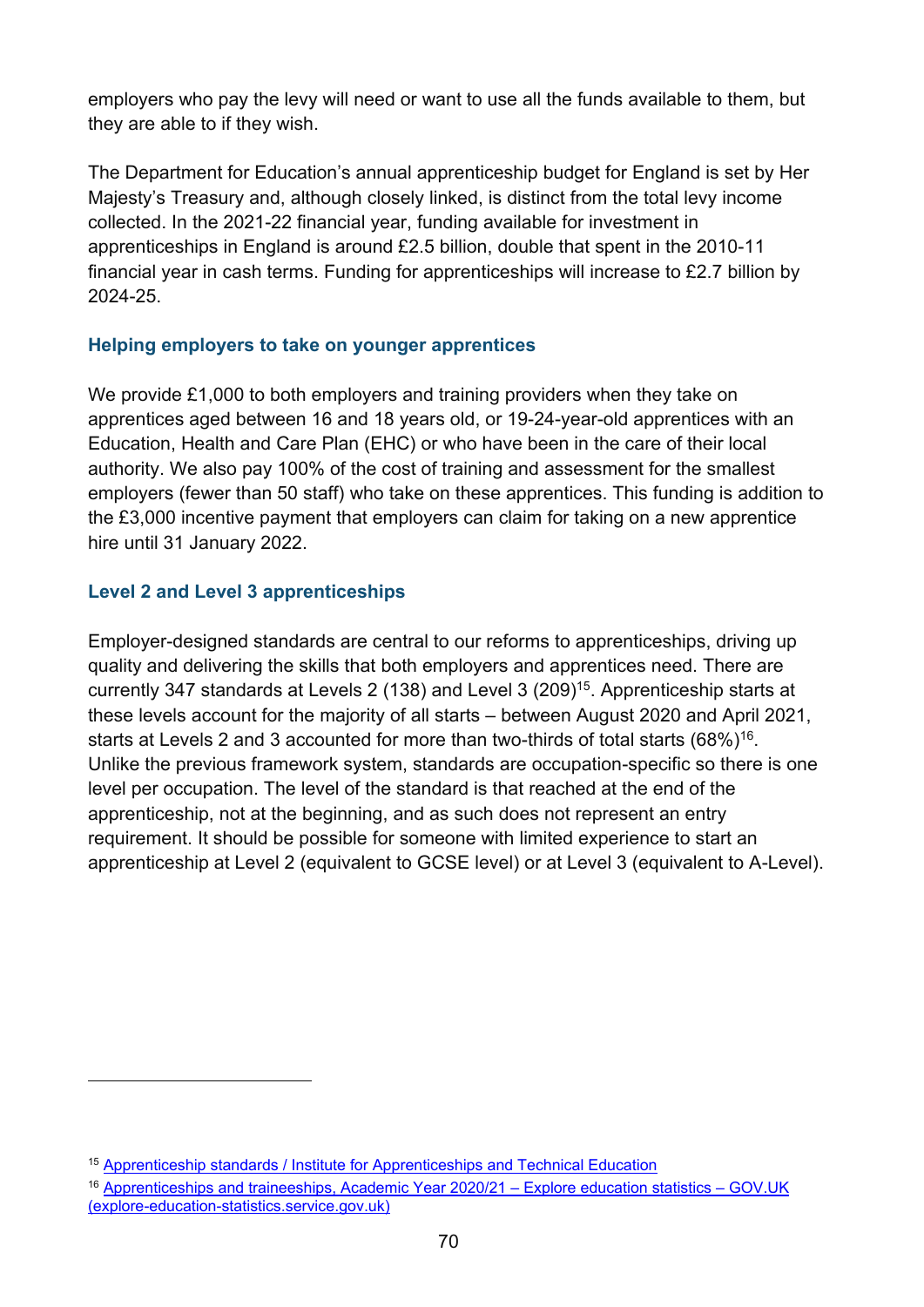

# **Support for those with special educational needs and disabilities in the further education system**

Everyone should be able to access the skills and training they need to be productive. We know that a significant proportion of participants in further education have special educational needs and disabilities (SEND) and that colleges have an important role to play in supporting these students to prepare for adulthood, including employment.

### **How will the reforms set out in the Skills for Jobs white paper help those with SEND?**

In further education, student support promotes the young person's independence and enables them to make good progress towards adult life, including employment. The reforms set out in the Skills for Jobs white paper will support people with SEND: for instance, we anticipate that the elements of our reforms relating to lifelong learning and a more modular approach will work better for some learners. We will consult on the Lifelong Loan Entitlement in due course.

We know that the quality of teaching is the single most important education-based factor determining outcomes for children and young people. This is why we have made a clear commitment through the white paper to strengthening the teaching profession in the FE sector, with a range of support to recruit, retain and develop more high-quality individuals as FE teachers – including specific incentives targeted at those who will be teaching learners with SEND.

### **What are the existing expectations of FE providers to support learners with SEND, including learners with low or moderate needs?**

In 2014, the Children and Families Act introduced significant reforms to the SEND system. It brought the FE sector into a single coherent system for SEND which spans early years, schools and FE, and covers provision for those with low or moderate needs, as well as those with more complex needs. The Act placed new duties on FE colleges and some other post-16 providers, who must have regard to the [SEND Code of Practice.](https://www.gov.uk/government/publications/send-code-of-practice-0-to-25)

Colleges have the following legal duties in relation to SEND:

- A duty to co-operate with the local authority on arrangements for children and young people with SEND;
- A duty to admit a young person when the institution is named in an education, health or care (EHC) plan;
- A duty to have regard to the SEND Code of Practice; and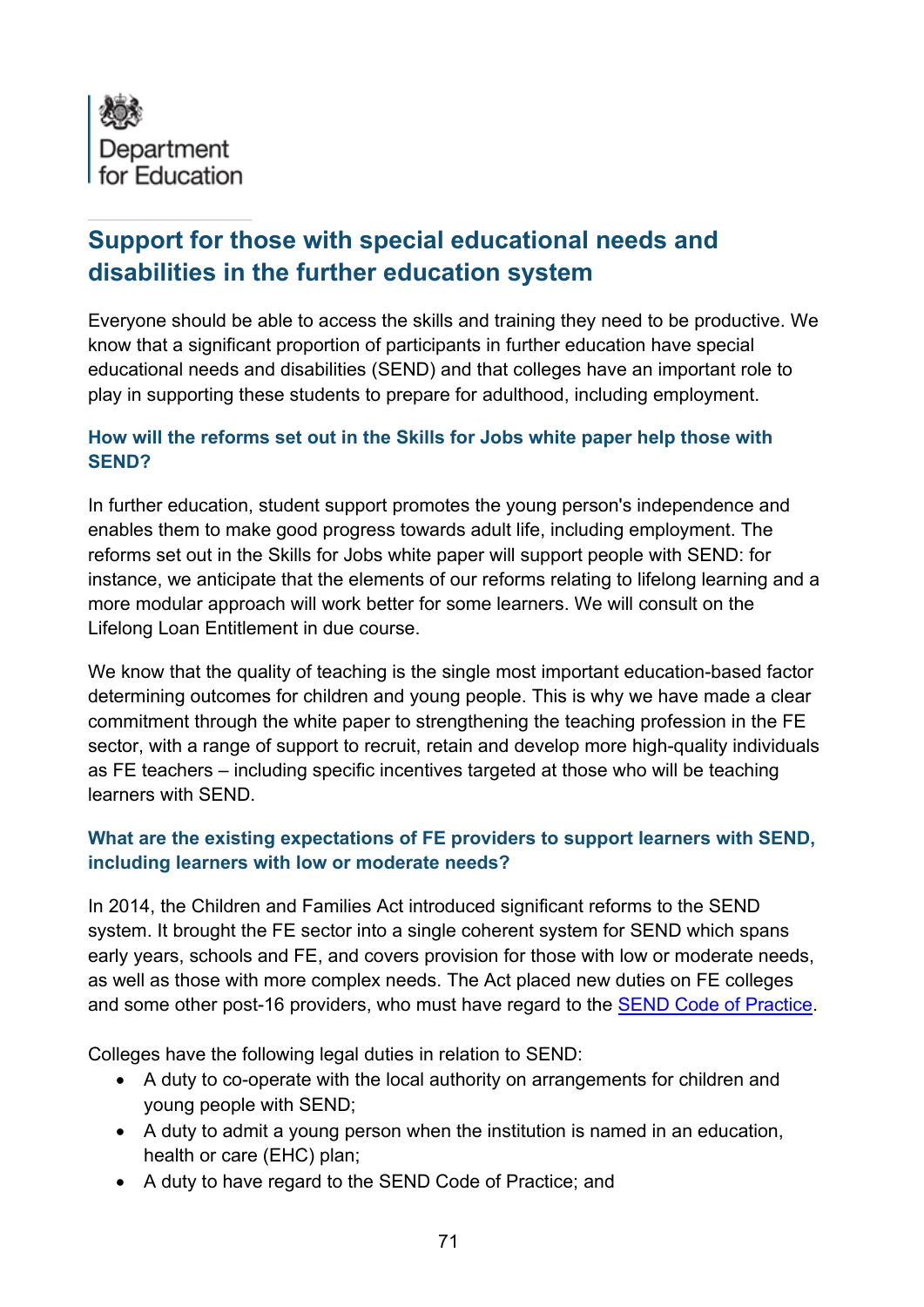• A duty to use best endeavours to secure the special educational provision called for by the student's special educational needs.

In addition, colleges also have duties and obligations under the Equality Act 2010 to ensure that they are acting inclusively and not discriminating against disabled students. As with other FE providers, they are obliged to make reasonable adjustments to prevent disabled students being placed at a substantial disadvantage.

# **What is the government doing to build on and improve the SEND system?**

The government is committed to building on current successes and improving the SEND system so that it delivers for children and young people, their families and the professionals working with them. The reforms to the SEND system introduced in 2014 were widely recognised as, broadly, the right reforms. The government know that the system is not delivering well enough for many.

The government established the SEND Review because it is determined:

- to improve the outcomes for children and young people with SEND and focus on preparing them for later life and adulthood;
- to improve people's experiences of the SEND system, with services working in coproduction with children, young people and parents; and
- to ensure we achieve better value for money, targeting and distributing resources in a way that best ensures children's needs are met quickly and effectively.

Throughout the Review, the government has worked, and continues to work, closely with a range of partners – children and young people with SEND, the Children's Commissioner, parents and carers, a wide range of system leaders, SEND sector organisations, representatives from educational establishments and others.

Based on what the government has been told through that extensive engagement, it wants to make sure the Review focuses on three things in particular:

- How mainstream provision, in early years, schools and post-16 settings, could provide more effective support for a wide range of SEND needs. This means a renewed focus on identifying and addressing needs early, quality teaching and understanding what works, and offering the right support faster than many currently experience.
- Strengthening roles and accountabilities for those who provide services and support for children and young people with SEND so that parents need to be clear of the pathways for redress. All so that services work better together and put children and young people at the centre of service design and delivery.
- How the government can ensure proposals can be implemented effectively so that they lead to real and lasting change, as well as taking account of the impact of the Covid pandemic.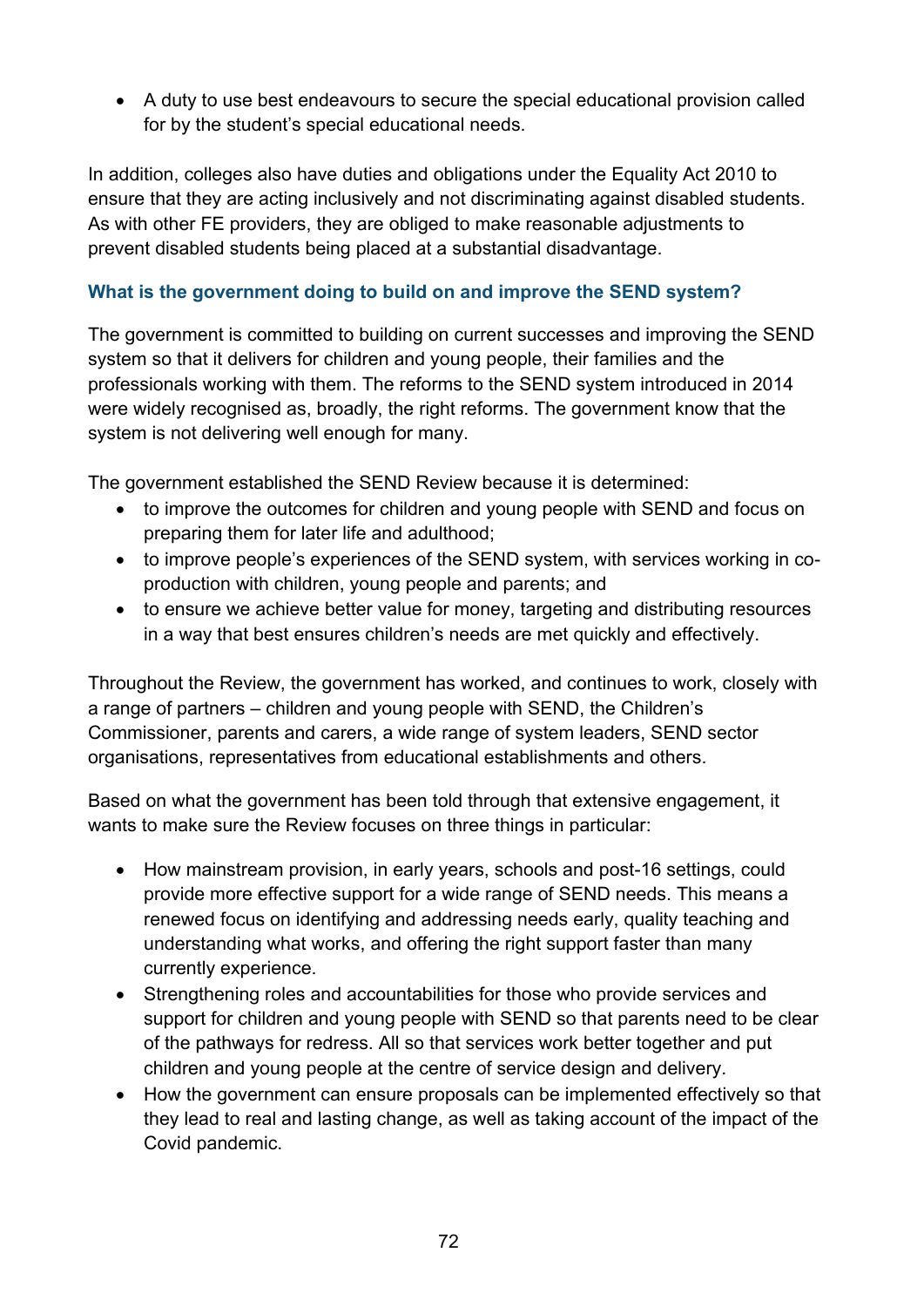The government will be finalising proposals over the coming months, and intends to publish proposals for public consultation that will give children and young people with SEND greater opportunities to succeed by fundamentally improving the way we deliver support. The government wants to get this right and will publish proposals as soon as possible.

## **How does the Skills and Post-16 Education Bill help learners with SEND?**

The measure relating to the duty to review provision in relation to local needs in the Skills and Post-16 Education Bill creates a new duty on FE sector providers that builds on the existing duties on local authorities to keep educational, training and social care provision for children and young people with SEND under review (section 27 of the Children and Families Act 2014).

The new duty requires the governing body of each FE college, sixth-form college and designated institution to review how well the education or training provided by that institution meets local needs. The draft statutory guidance published by the Department for Education makes clear that when governing bodies are reviewing how well their provision meets local needs, they should include consideration of the needs of learners with SEND, including those with education, health and care (EHC) plans, and ensure that reviews are carried out in a way that is compliant with existing statutory obligations including in relation to SEND.

The duty to review how well the education or training provided meets local needs complements our work on local skills improvement plans. Local skills improvement plans focus on better aligning technical education and training with priority skills needs, identified by employers. They should focus on the specific skills needs of local labour markets. For many colleges and other providers, these plans will be a key point of reference when reviewing how their provision meets local skills needs, including needs of learners with SEND. Employers and providers can better work together through local skills improvement plans to unlock the full potential of learners with special educational needs and disabilities to help them progress into good jobs and meet local skills shortages.

The Bill also proposes new powers for the Secretary of State to improve the quality of teacher training for the FE sector. Driving up the quality of teacher training and development in the sector is vital to ensuring that learners across the whole spectrum of needs can experience the best possible teaching and achieve their full potential.

#### **How are FE teachers being trained to support students with SEND?**

The Department for Education does not regulate FE teachers or set a minimum requirement for their training, but does have a strong interest in making sure that FE teacher training prepares people to support all learners as best as they possibly can. Evidence is clear that the quality of teachers and teaching is the single most important factor in education determining outcomes for learners.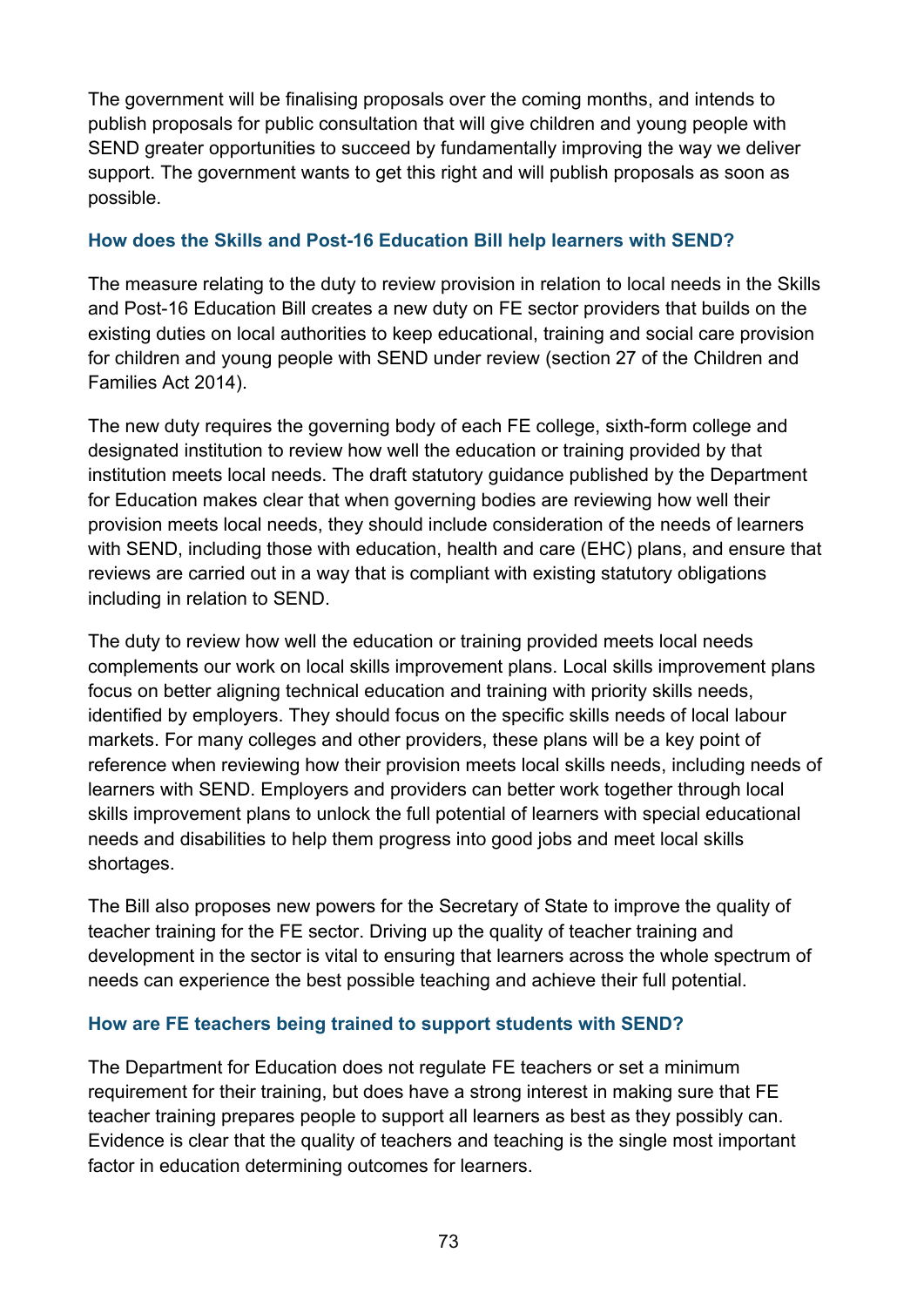Although there is some excellent teacher training currently available, the government knows that the system as a whole could be stronger. The initial teacher training (ITT) measure in the Skills and Post-16 Education Bill underpins the commitment in the Skills for Jobs white paper to improve the quality of teacher training in FE. That is why the government is committed to making the new employer-developed occupational standard the basis of all FE teacher training.

This standard, developed by sector representatives who have experience of employing teachers, includes a specific duty that focuses on the importance of inclusion, which will support the early identification of learners' needs and enable teachers to respond effectively to them.

To improve the capability and confidence of the FE workforce to identify and meet the needs of children and young people with SEND, in 2021-22, the Department for Education is providing a grant of almost £1.2 million to the Education and Training Foundation (ETF) for supporting SEND. The Department for Education also contracts with the Autism Education Trust to develop training and resources to support teachers in every stage to meet the needs of autistic learners.

Activities supported through this funding will equip the FE workforce to effectively support young people with SEND to prepare for adulthood, with an ongoing focus on preparation for employment.

The government also offers bursaries and grants, worth up to £18,200 each in 2021/22 (maintaining a similar offer in the previous year), to support high-quality initial training for teachers who want to work with learners with SEND. Demand for these incentives has been high, helping to develop a strong supply pipeline of SEND specialists into the FE teaching profession.

# **What is the government doing on careers guidance for learners with SEND?**

The Department for Education is working in collaboration with the Careers & Enterprise Company (CEC) and the National Careers Service to ensure careers advice for young people with SEND is of the highest quality. The CEC work with schools and colleges across England, as well as with Careers Leaders, who design and deliver careers education programmes tailored to the needs of young people with SEND regardless of their educational setting (i.e. mainstream schools and colleges, special schools or alternative provision).

The National Careers Service provides careers information, advice and guidance to young people, their parents and adults through its telephone support, website and web chat facility. Advisers work with adults and young people (the latter via the phone line and web chat) to ensure they are aware of the wide range of learning and work opportunities available to them. Contractors provide local face-to-face advice and additional support for disadvantaged adults (priority group) which include the low-skilled, those with special educational needs or disability and the long-term unemployed.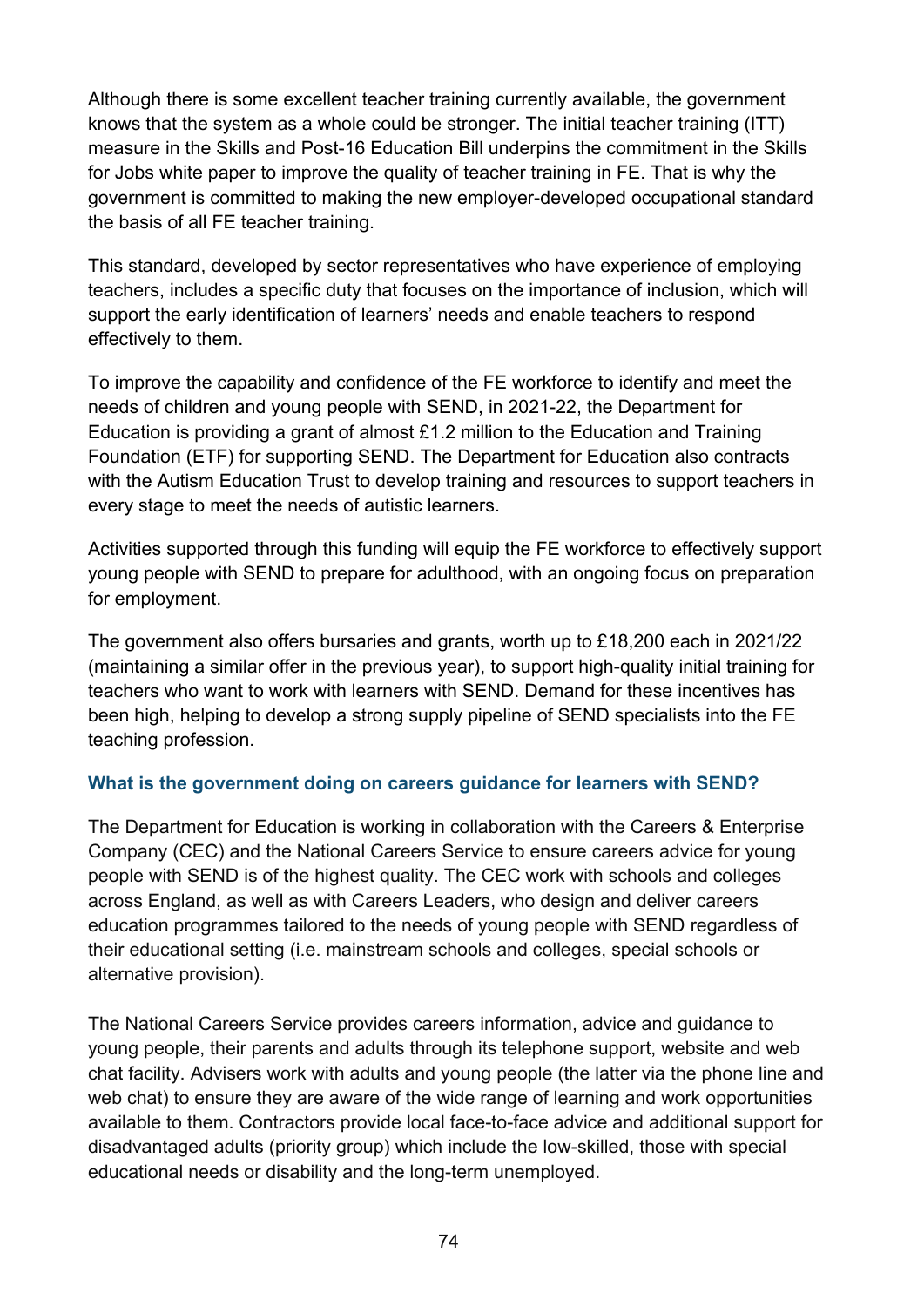The Gatsby Benchmarks of Good Career Guidance define world-class careers education. The Department for Education expects all secondary schools and colleges to use the Gatsby Benchmarks to develop and improve their careers programmes. The benchmarks can be used for all young people and specialist implementation support is available through the CEC (all housed in an online [Resource Directory\)](https://resources.careersandenterprise.co.uk/) to assist delivery of the benchmarks for young people with SEND.

Examples include:

- The Inclusion Community of Practice (COP). Operating out of 32 Careers Hubs and reaching 628 educational establishments, this national community of best practice sharing was established in March 2020 to enable young people with SEND to be better supported in their careers education. This will be rolled out to all Careers Hubs in the next academic year.
- [My Skills My Future programme.](https://resources.careersandenterprise.co.uk/my-skills-my-future) Launched in June 2021 as a direct result of the work of the Inclusion COP, this initiative is a collaboration between Careers Hubs, employers, providers and voluntary organisations to support Careers Leaders to prepare young people with SEND for their next best steps.
- The CEC is also undertaking targeted work with employers to stimulate greater SEND [employer engagement](https://resources.careersandenterprise.co.uk/supporting-employers-working-young-people-special-educational-needs-and-disabilities-send) and will continue to make the case for employers to provide experiences of the workplace and supported internships for these young people.
- Training: CEC have established SEND specific training for CEC local Enterprise [Coordinators](https://www.careersandenterprise.co.uk/our-network-careers-hubs/our-network/) and [Enterprise Advisers](https://www.careersandenterprise.co.uk/employers/volunteer-with-a-school-or-college/) to enable them to better understand how they could support their schools.
- A [SEND Outreach Campaign.](https://resources.careersandenterprise.co.uk/resources/send-outreach-campaign-e-pack) This campaign saw a pack of SEND specific resources, including the [SEND Gatsby Toolkit](https://resources.careersandenterprise.co.uk/resources/gatsby-benchmark-toolkit-send) (developed in collaboration with Talentino, CDI and Gatsby Foundation), sent to every special school in England outlining its services.

The Education and Training Foundation (ETF) also provides professional development for careers advisers working with SEND young people.

# **How are FE providers funded to meet the additional needs of SEND students?**

Colleges receive additional funding (over and above their core funding) for students with additional needs, including those with special educational needs, through Disadvantage Funding. Like mainstream schools, colleges are expected to provide appropriate, highquality SEND support using all available resources.

The Education and Skills Funding Agency (ESFA) also allocates high needs funding to colleges and local authorities for students whose additional support costs more than £6,000. Colleges and local authorities should use their funding allocations to work together with young people with SEND to agree study programmes and support packages which are personalised to the student's individual aims, enabling the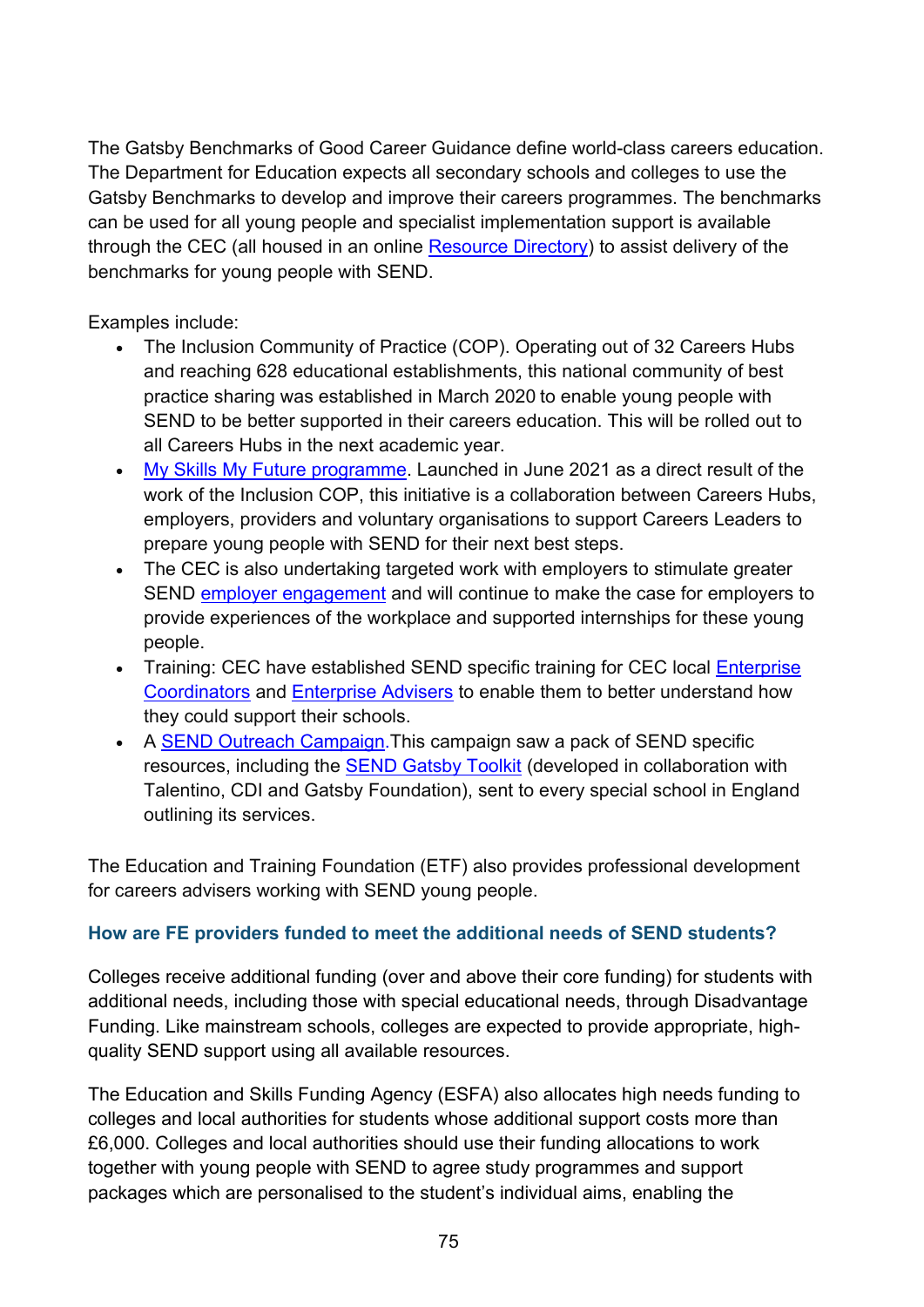achievement of positive outcomes.

For adult learners, the Adult Education Budget (AEB) also funds colleges and providers to help adult learners to overcome barriers which prevent them from taking part in learning. This includes Learning Support funding which helps Colleges and training providers to meet the additional needs of learners with learning difficulties and/or disabilities and meet the costs of reasonable adjustments as set out in the Equality Act 2010. Learning Support can cover a range of needs including an assessment for dyslexia, funding to pay for specialist equipment or helpers and arranging signers or note takers.

## **How are learners with SEND served by accessible technology?**

FE providers have requirements under the Equality Act 2010 to ensure that they are acting inclusively, including making reasonable adjustments to their teaching to support students with disabilities.

FE providers must use their best endeavours to meet the needs of those with special educational needs, one element of which would be thinking about how to deliver learning.

However, decisions about what technologies to use and how to apply them are for individual providers, as independent institutions, to make.

# **What support is available for those with SEND to transition out of the education system and into employment?**

Young people, no matter what their SEND, need the right support to succeed in their education and transition to adult life. The government wants colleges to be flexible in the study programmes they provide for young people with SEND and to include training for adult life where it is needed.

The SEND Code of Practice explicitly states that all children and young people with SEND should be prepared for adulthood. For those with an EHC plan, there must be a focus from year 9 onwards on preparing the young person for adulthood as part of their plan's annual review. This continues while the young person is attending college until they are 25 years old or earlier if their EHC plan ceases.

With the right preparation and support, the overwhelming majority of young people with SEND are capable of sustainable paid employment. All professionals working with them should share that presumption, and should provide the career advice and support that helps young people to develop the skills and experience, and achieve the qualifications, to succeed in their careers.

Supported internships and traineeships are work-based study programmes specifically designed to prepare young people for employment. Supported interns and trainees can apply to Access to Work for financial support for specialised equipment and job coaching.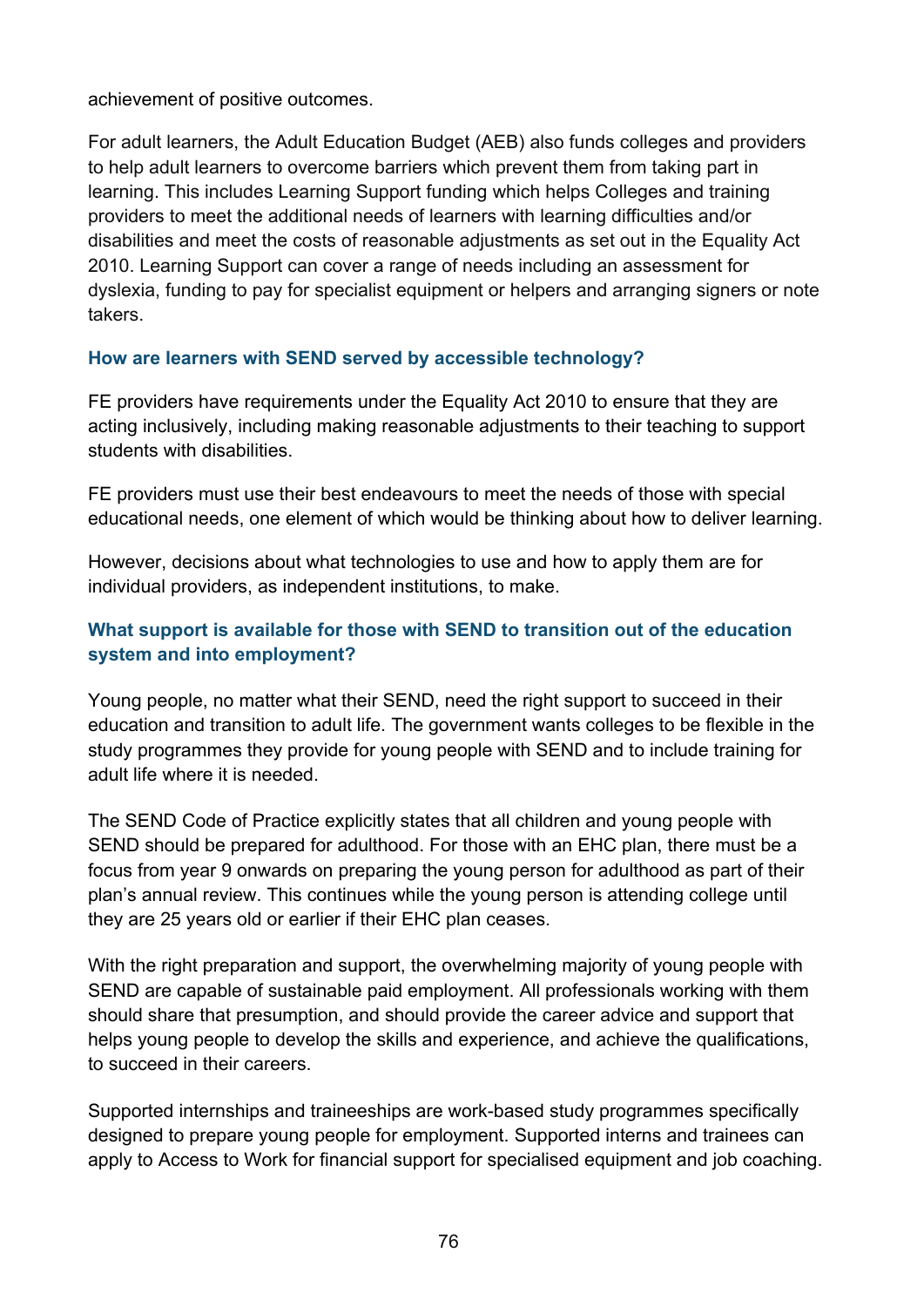The Department for Education is also supporting the Department for Work and Pensions to develop an adjustments passport that will help to smooth the transition into employment and support people changing jobs. Pilots will be taking place this year focussing on young people leaving education and service leavers leaving the armed forces. The adjustments passport will capture the in-work support needs of the individual and empower them to have confident discussions about adjustments with employers.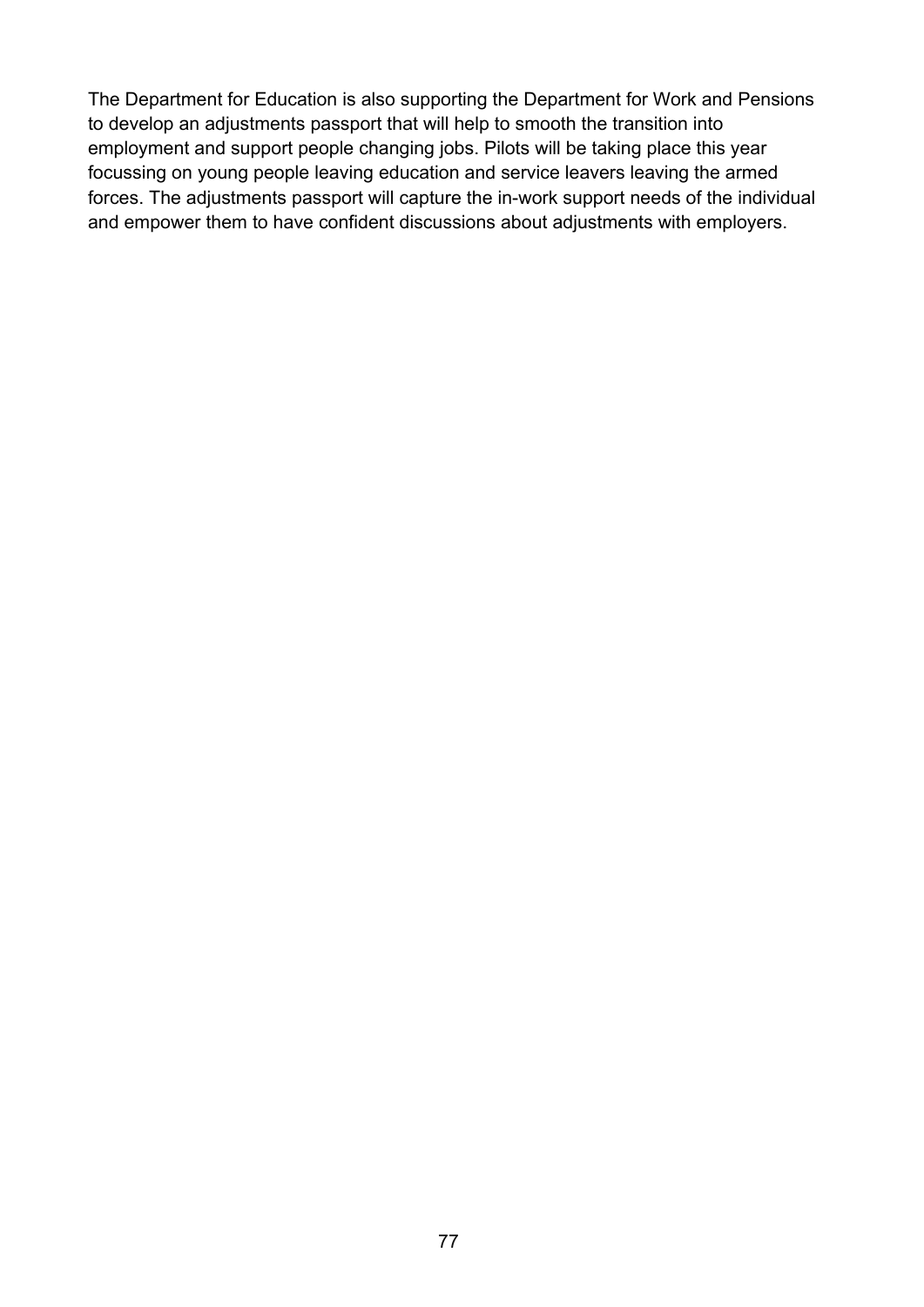

# **Mental health in higher education**

## **What are the government's aims in supporting mental health in higher education (HE)?**

Higher Education Providers (HEPs) are autonomous bodies, independent from government, and have responsibilities to support their students. HEPs are experts in their student population and are best placed to identify the needs of their particular student body, and provide tailored welfare and support services.

The Department for Health and Social Care (DHSC) has overall policy responsibility for young people's mental health. The Department for Education continues to work closely with DHSC to take steps to develop mental health and wellbeing support.

The government has addressed the unprecedented challenges of COVID-19 in relation to student mental health in a number of ways set out below. This includes additional investment in mental health support for students, driving more integrated partnerships between the HE sector and healthcare colleagues to ensure students are well supported, and working with the Office for Students (OfS) to provide Student Space, a dedicated student mental health platform in direct response to the challenges posed by the pandemic.

The government expects all HE providers to engage actively with suicide prevention and share effective practice across the sector. It is key that HE providers investigate the circumstances around student deaths and continuously improve their practice. The Office for Students is taking a leading role in disseminating effective practice to the sector.

# **What is the government currently doing to support mental health and prevent suicide in HE?**

#### Government funding for mental health services

The government is committed, through the NHS Long Term Plan, to investing at least £2.3 billion of extra funding a year into mental health services by 2023-24. This will see an additional 345,000 children and young people and adults able to access support through NHS-funded services. As part of the government's Mental Health Recovery Action Plan, this year the NHS will receive around an additional £500 million, to address waiting times for mental health services, give more people the mental health support they need, and invest in the NHS workforce.

£13 million has been allocated to ensure young adults aged 18 to 25, including university students, are supported with tailored mental health services, helping bridge the gap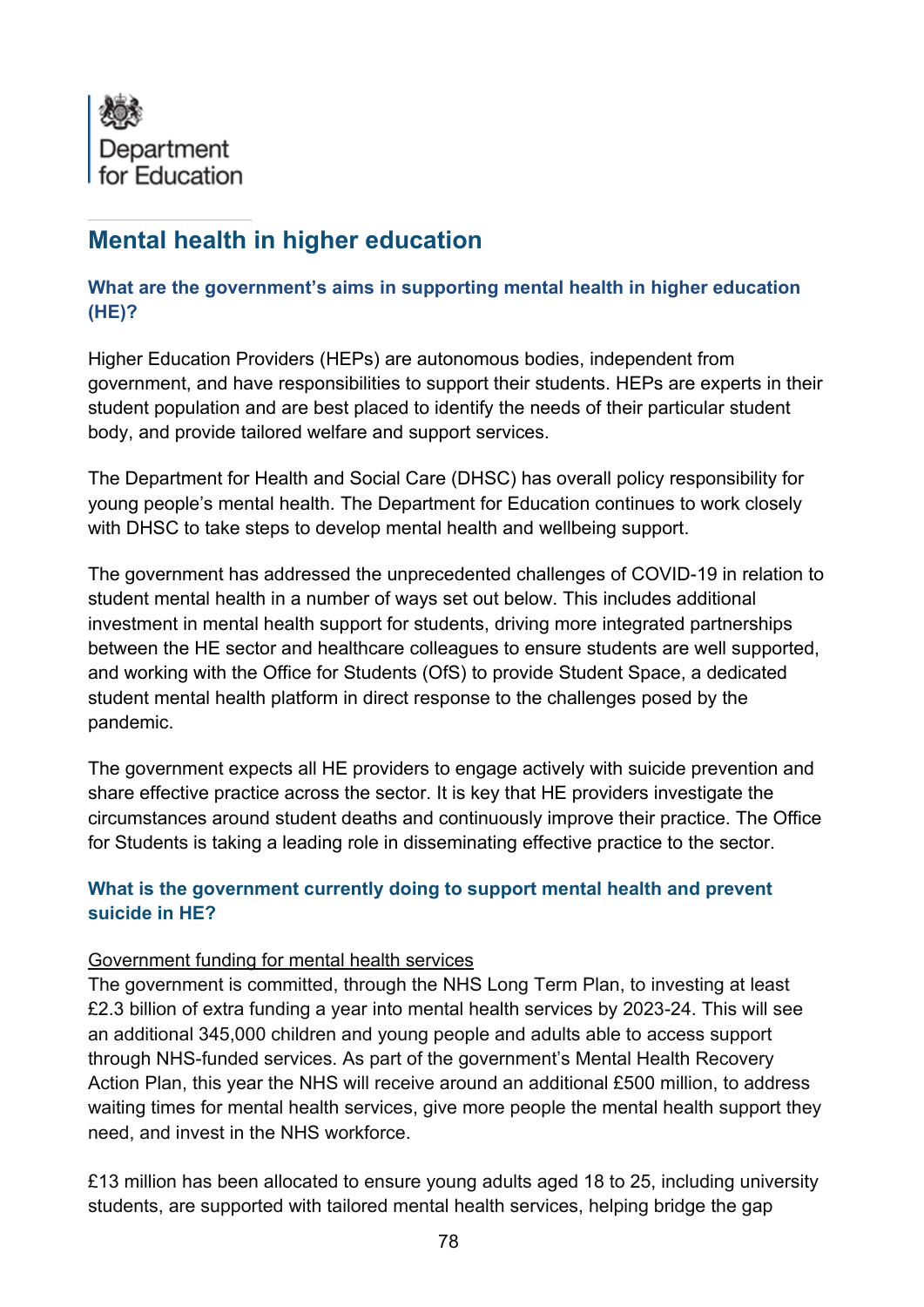between children's and adult services. Students are a key part of this population and face some unique challenges in the transition from school/college to university, including access to support from NHS mental health services where they move area or GP practice. A DHSC ministerial-chaired Mental Health Recovery Board has been set up to provide oversight and assurance of the delivery of the additional mental health recovery funding.

We are continuing to work with our counterparts in DHSC, as well as with stakeholders in the HE and health sectors sector through the Mental Health and Wellbeing Taskforce Subgroup, and the Mental Health in Education Action Group to ensure that supporting students through these transitions remains a priority.

#### HE Frameworks

The HE sector is proactive in leading work to establish and promote standards of practice, with oversight from government. Standards of practice are driven by Universities UK (UUK); the Mental Health in HE Advisory Group (MHHE); and Step Change: Mentally Healthy Universities which promotes a whole institution approach to health and wellbeing.

The university [Mental Health Charter,](https://www.studentminds.org.uk/charter.html) developed in collaboration with students, staff and partner organisations, is intended to drive up standards of practice across the HE sector. It provides a set of evidence-informed principles to support universities to adopt a wholeuniversity approach to mental health and wellbeing, including leadership, early intervention and data collection. The Charter document was peer-reviewed by a range of academic, clinical and research experts. Open for applications in April 2021, the [University Mental Health Charter Programme](https://universitymentalhealthcharter.org.uk/) means members can work towards the Charter Award, which recognises HE providers that promote good mental health and demonstrate excellent practice. As an integral part of the framework, universities undertake rigorous and systematic evaluation of services and interventions that informs decision making and continuous improvement.

41 HE providers have signed up to the first cohort of the University Mental Health Charter Programme. The Parliamentary Under Secretary of State for Skills has made clear the ambition for all HEP's to sign up to the Charter programme.

# OfS role

Student mental health continues to be a strategic priority for the OfS. Through the access and participation regime, HE providers are challenged to address gaps in outcomes between disabled students, including students with mental health conditions, and their peers, particularly where there is evidence of gaps in access, progression and attainment. This is intended to enable all students to fully participate and succeed at university. The OfS can also receive notifications from students, their families or third parties where they consider there have been systemic failures to provide adequate student support, and will consider regulatory action where this risks breaching conditions of registration.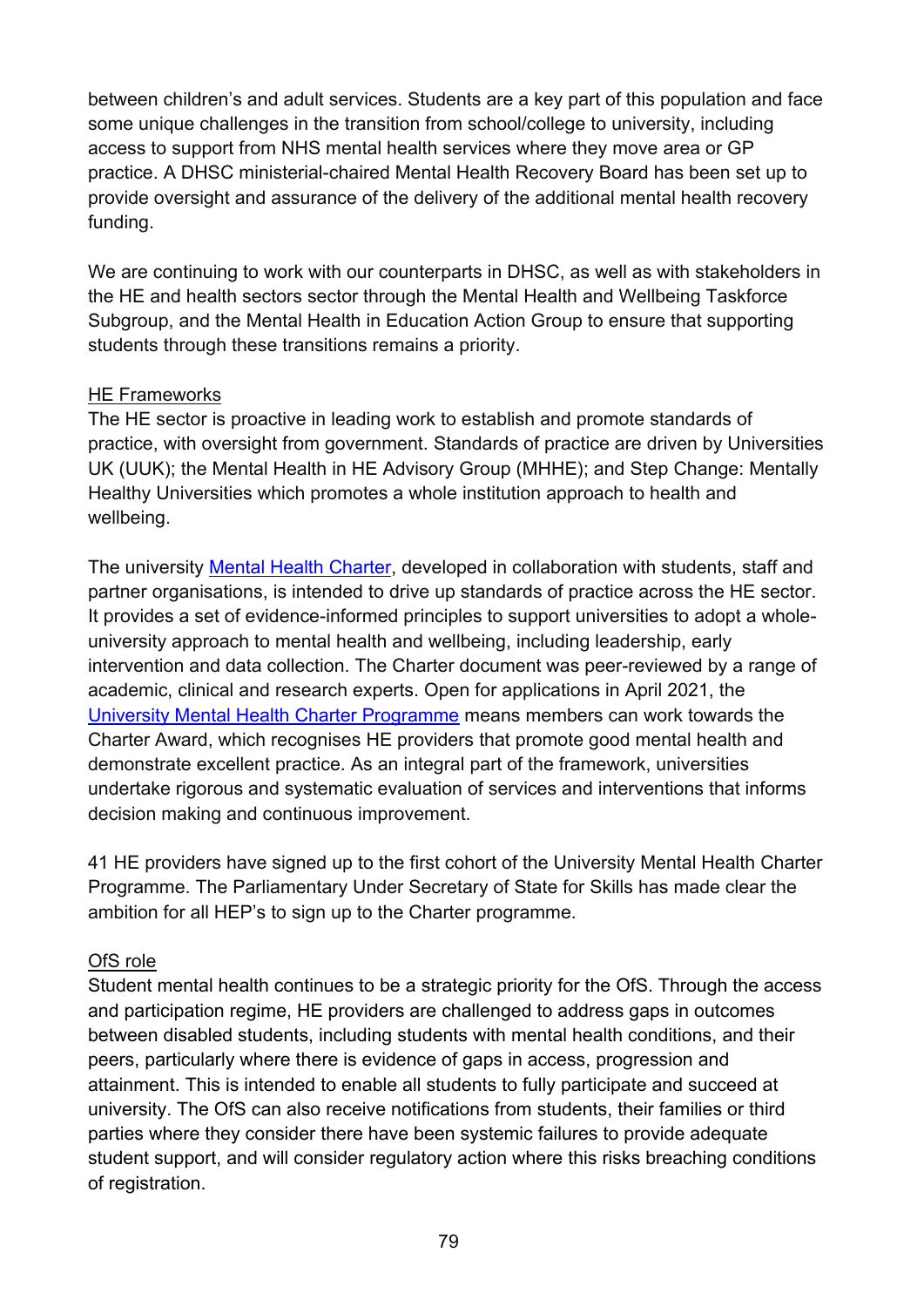The OfS have funded [Student Space](https://studentspace.org.uk/) with up to £3 million, which is a mental health and wellbeing platform designed to bridge any gaps in support for students arising from the pandemic. Student Space is designed to work alongside existing services, providing dedicated one-to-one phone, text and web chat facilities as well as a collaborative online platform providing vital mental health and wellbeing resources. The Office for Students is continuing to fund Student Space into the new academic year, which will mean that students can continue to receive this expert advice and support.

The OfS have invested £6 million in ten large-scale projects through a Challenge [Competition](https://www.officeforstudents.org.uk/news-blog-and-events/press-and-media/innovation-partnership-and-data-can-help-improve-student-mental-health-in-new-14m-drive/) to develop innovative approaches to address student mental health issues. The projects involve over 60 different universities, colleges and other organisations including NHS services, the police and charities, together contributing matched funding taking the investment up to £14.5 million. An additional £3 million of funding will be invested in academic year 2021/22 to develop digital and innovative proposals to drive improvements in mental health support and early intervention for HE students. The 18 [successful projects](https://www.officeforstudents.org.uk/advice-and-guidance/funding-for-providers/mental-health-funding-competition-using-innovation-and-intersectional-approaches/) were announced in August 2021 to develop partnership working between the health and higher education sectors.

Through [strategic](https://www.officeforstudents.org.uk/media/48277145-4cf3-497f-b9b7-b13fdf16f46b/ofs-strategic-guidance-20210208.pdf) guidance to the OfS in February 2021, the Department for Education asked that it continue to support initiatives in relation to mental health in the short and long term, and asked the OfS to allocate an additional £15 million towards student mental health in 2021-22 to help address the challenges to student mental health posed by the transition to university, given the increasing demand for mental health services. This should target those students in greatest need of such services, including vulnerable groups and hard to reach students.

#### Suicide Prevention

The Suicide Safer Universities framework, authored by UUK and Papyrus, sets out the key elements of a suicide prevention strategy for university leaders to adopt. In June 2021, the Minister of State for Higher and Further Education and incoming President of Universities UK, Professor Steve West, jointly chaired a new roundtable on suicide prevention. The roundtable highlighted the importance of adopting and embedding the Suicide Safer Universities framework and promoted good practice in the sector, helping to make sure students are well supported during their time at university.

The Minister of State for Higher and Further Education has also written to university leaders to set out expectations in this important area, and the [OfS have recently](https://www.officeforstudents.org.uk/advice-and-guidance/promoting-equal-opportunities/effective-practice/suicide-prevention/resources/)  [published a range of resources](https://www.officeforstudents.org.uk/advice-and-guidance/promoting-equal-opportunities/effective-practice/suicide-prevention/resources/) to support the HE sector in embedding effective practice. In line with the Suicide Safer Universities framework, all universities should adopt a structured approach to learning from deaths to ensure that incidents are identified correctly, investigated thoroughly, and learned from to reduce the reoccurrence of incidents. Public Heath England are currently scoping a preventable deaths framework for the higher education sector. The Department for Education are working with ONS to improve the frequency of analysis of student suicide data and risk factors, which is central to informing preventative action.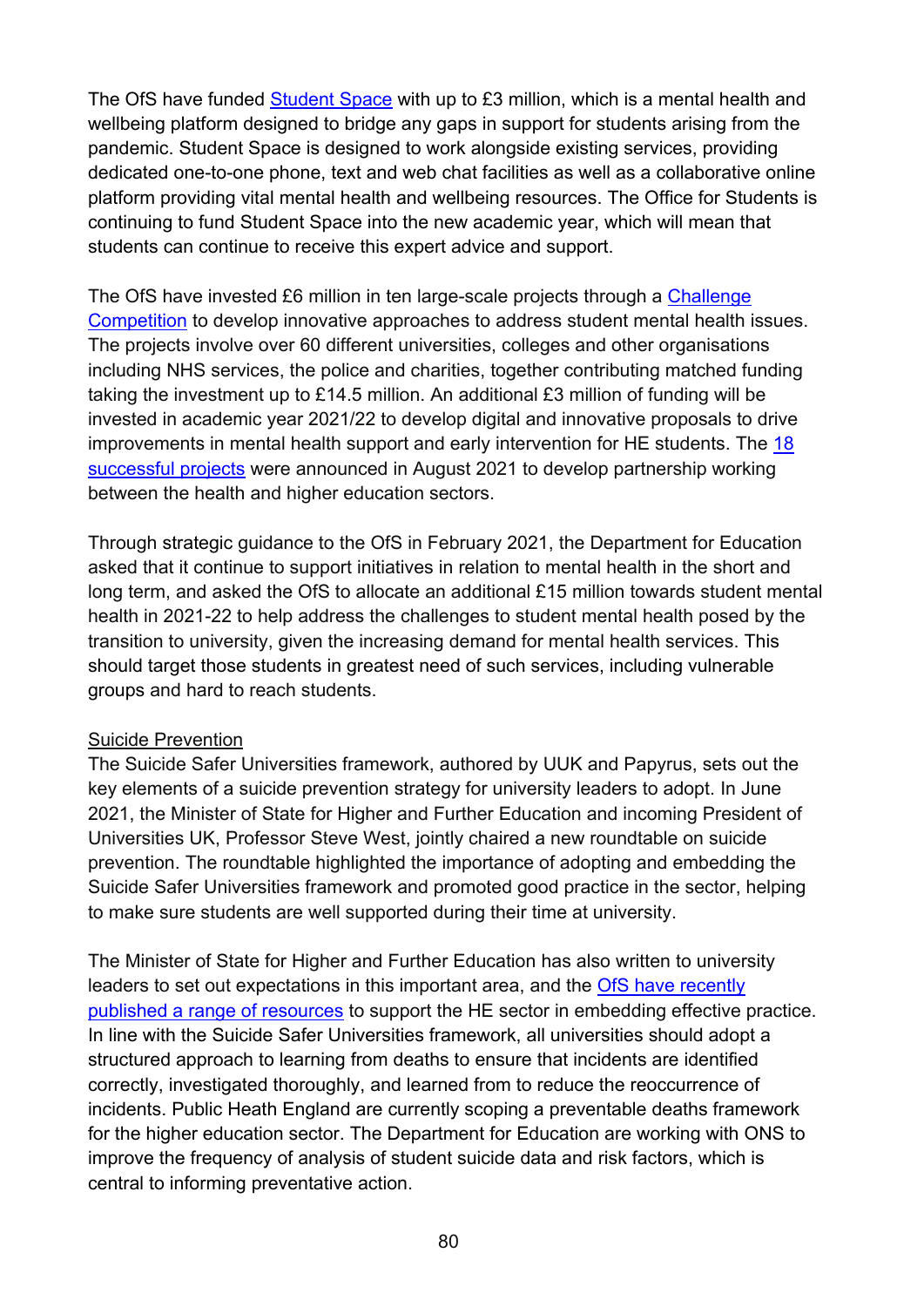## **What is the government planning to do to improve mental health and suicide prevention in HE?**

The government asked UUK to investigate how HE providers could be better at sharing information with family and friends when students are at risk of suicide or serious selfharm. UUK's consensus statement and guidance, which will be published this academic year, will set out when and how information should be shared.

Through the Strategic Priorities guidance, the then Secretary of State asked the OfS to work with the HE and health sectors to contribute to guidance and strategic frameworks to share good practice, such as practical toolkits and resources for the HE sector. The Department for Education are working with the OfS to oversee this work and sector engagement and intend to measure the improvement of institutional policies and practices around mental health through following up the recently published [sector](https://www.gov.uk/government/publications/he-student-mental-health-and-wellbeing-sector-insights)  [insights study.](https://www.gov.uk/government/publications/he-student-mental-health-and-wellbeing-sector-insights)

The Parliamentary Under Secretary of State for Skills will write to university leaders this term to set out expectations that they continue to prioritise supporting their students, including adopting and embedding the whole university approach from Stepchange, and sign up to the University Mental Health Charter programme and Award Scheme to continuously improve their practice. This will include a clear ambition for all providers to have signed up to the programme in the next 5 years.